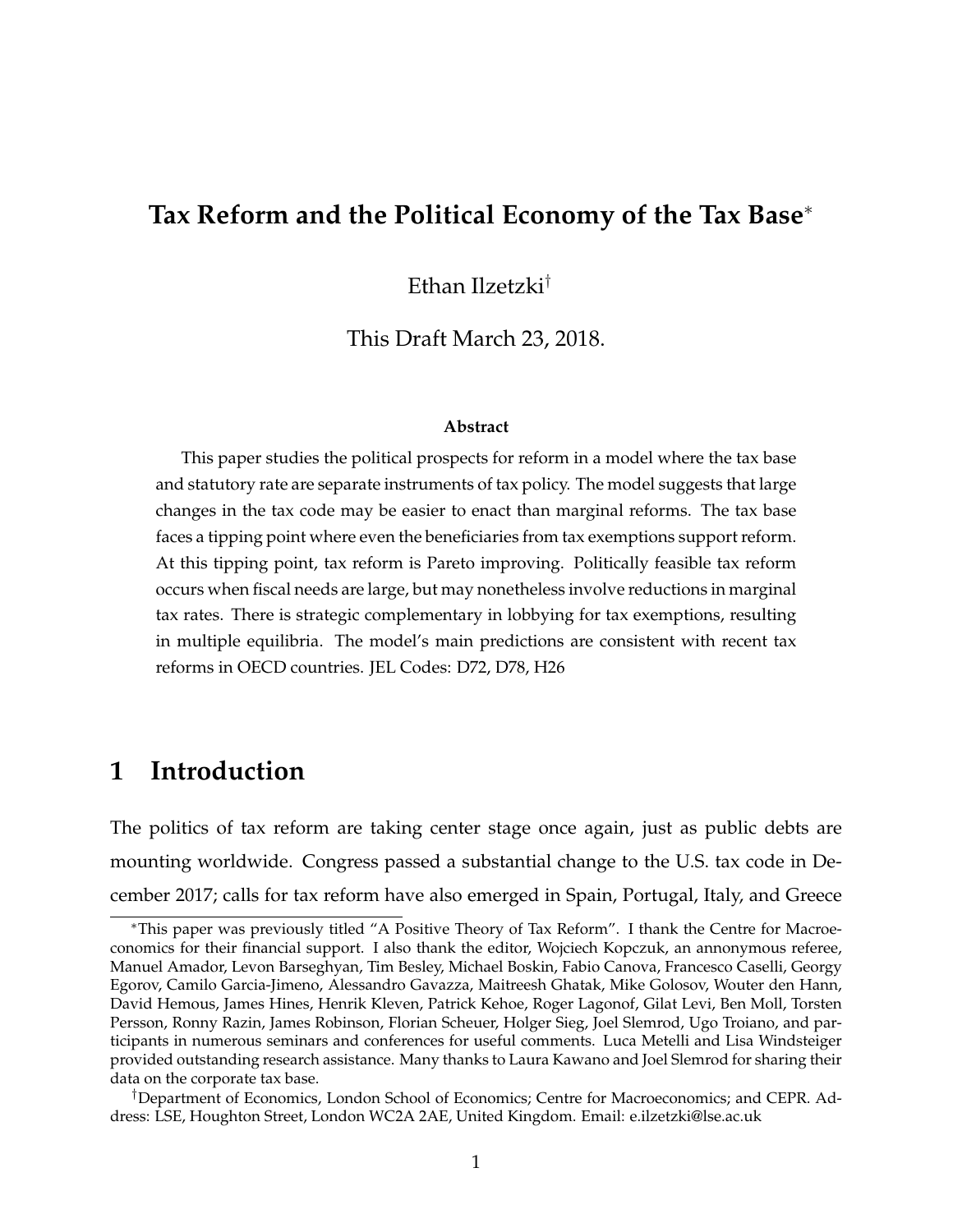following the debt crisis in Southern Europe. Tax reform was a centerpiece of the legislative agenda of the current Indian parliament. Frequently, tax reform involves changes not only in tax rates, but also in the tax base. Proposals eliminating exemptions or closing loopholes involve a change in the tax base. Indeed, expanding the tax base was central to the most successful reforms in recent history. For example, the landmark 1986 U.S. tax reform eliminated exemptions to both corporate and personal taxes.

Reviewing the history of any major tax reform, one sees immediately that broadening the tax base, while often economically desirable, is also politically contentious. (See Birnbaum and Murray, 1987 on the politics of the U.S. Tax Reform Act of 1986.) An interest group that was powerful enough to secure a tax exemption is sure to resist attempts to eliminate this exemption when reform is on the table. This paper explores the political determinants of the tax base. To this end, I propose a model where a government meets its revenue needs through a choice of not only the tax rate, but also the tax base. These two policy dimensions appear important in actual reforms and are central to the discussion in this paper. This framework allows us to evaluate individuals' preferences for tax exemptions and the tradeoff between the two policy dimensions. In the model, all agents and goods are identical ex-ante and there is no economic rationale for tax exemptions. A broader tax base is more efficient, as it removes a wedge between the prices of taxed- and tax-exempt goods. However, in political equilibrium, certain goods may nevertheless be exempt from taxation. The rents from tax exemptions are large and concentrated, while their costs are diffuse. Therefore, a special interest may attempt to secure a tax break despite the inefficiency it creates. This phenomenon is familiar from our understanding of special interest politics. (See Grossman and Helpman, 2002.)

The novelty here is the study of the budgetary and general equilibrium implications of the inefficient policies that result and their political repercussions. While a tax exemption increases the *relative* demand for a good, the resulting inefficiencies reduce *aggregate* demand. The model yields a simple expression that quantifies the general equilibrium losses borne directly by the beneficiaries of tax exemptions. When inefficiencies in the tax code reach a critical point, special interests themselves are willing to forgo their tax breaks in favor of tax reform: the elimination of *all* tax exemptions. Importantly, no (small) spe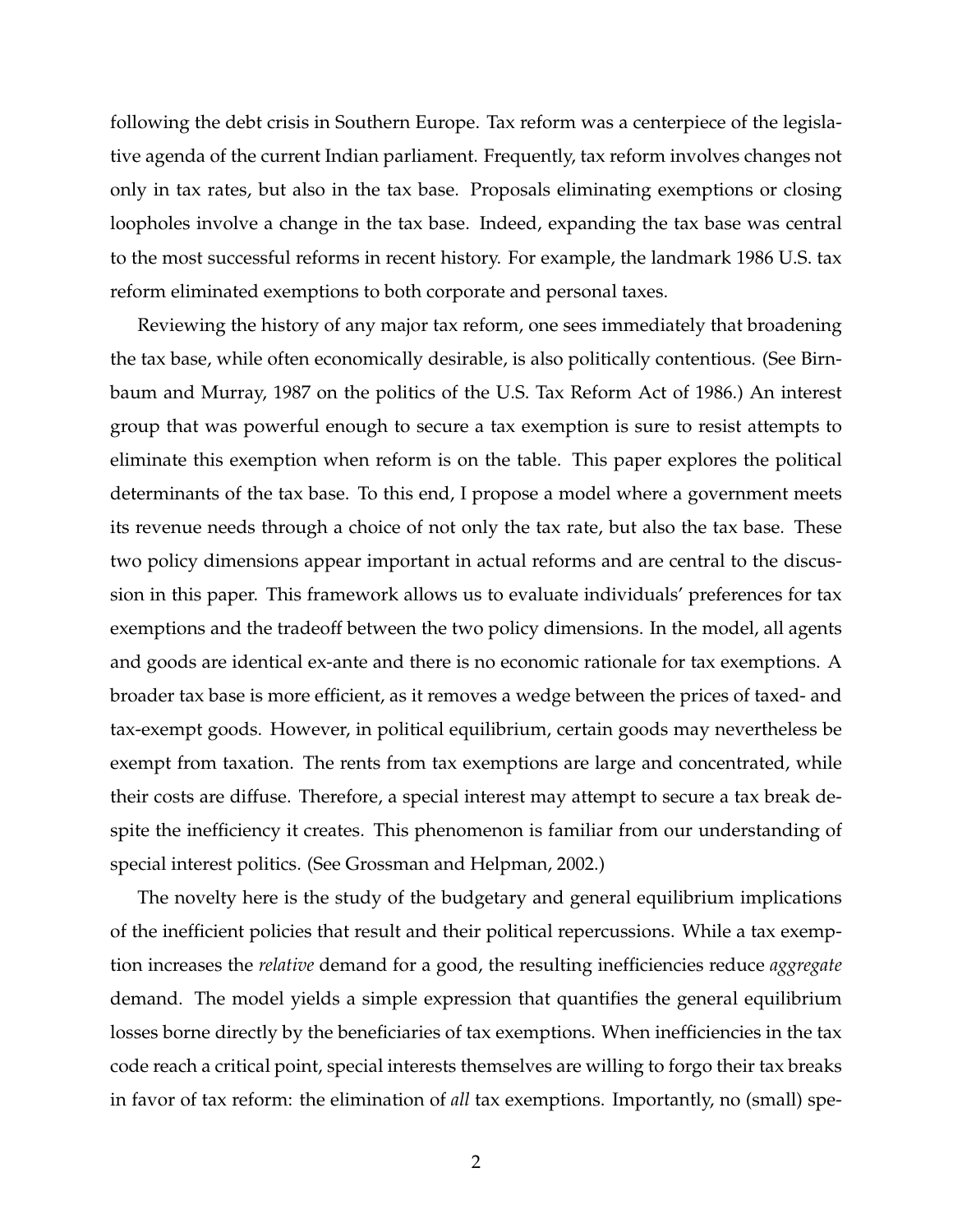cial interest would forgo its tax break in isolation. The rents from a single exemption are large, but the budgetary and general equilibrium gains from its elimination are negligible. At the same time, a broad coalition of special interests may agree collectively to give up their tax breaks for tax reform. I derive the (minimum) coalition size that would collectively forgo its tax exemptions for the enactment of tax reform. I show that the size of this coalition is decreasing in the government's fiscal needs. Hence, the scope for tax reform is greater when the government wishes to raise more revenues.

The economic framework outlined in Section 3 yields a number of results that inform the political analysis that follows. First, there always exists a tax base breadth, below which a coalition of all special interests would collectively forgo their tax exemptions in favor of full reform–the elimination of all tax breaks. As the tax base narrows, the private benefits of tax exemptions grow roughly linearly, while deadweight losses grow exponentially. Hence, there is always a tipping point where the private cost of an unreformed tax system outweighs its benefits, even to the very beneficiaries of tax exemptions. Second, the minimal size of this reform coalition is decreasing in public good needs. As fiscal strain increases, a smaller number of special interests needs to be persuaded to forgo their tax breaks and prospects for tax reform are greater. Third, tax exemptions are strategic complements: the private benefits of a tax exemption are increasing in the total number of allocated exemptions.

Turning to politics, I study normative (Section 4) and positive (Section 5) implications of this economic framework. The main normative result is that a reform-minded policymaker, constrained by the need to compensate losers from reform, should opt for large, "big bang", reforms rather than gradual changes in the tax base. This follows from the complementarity of private benefits from tax exemptions. Eliminating an individual, or small set, of exemptions is very costly when the tax base is narrow, but less so when the tax base is broadened in one fell swoop. At the extreme, the general equilibrium gains from a big bang reform are sufficient to fully compensate losers and a large reform is Pareto improving. This is of course a limiting case: real world reforms typically have losers alongside winners. But this result emphasizes that both the benefits to winners are larger and the cost to each individual loser is smaller when a more ambitious reform is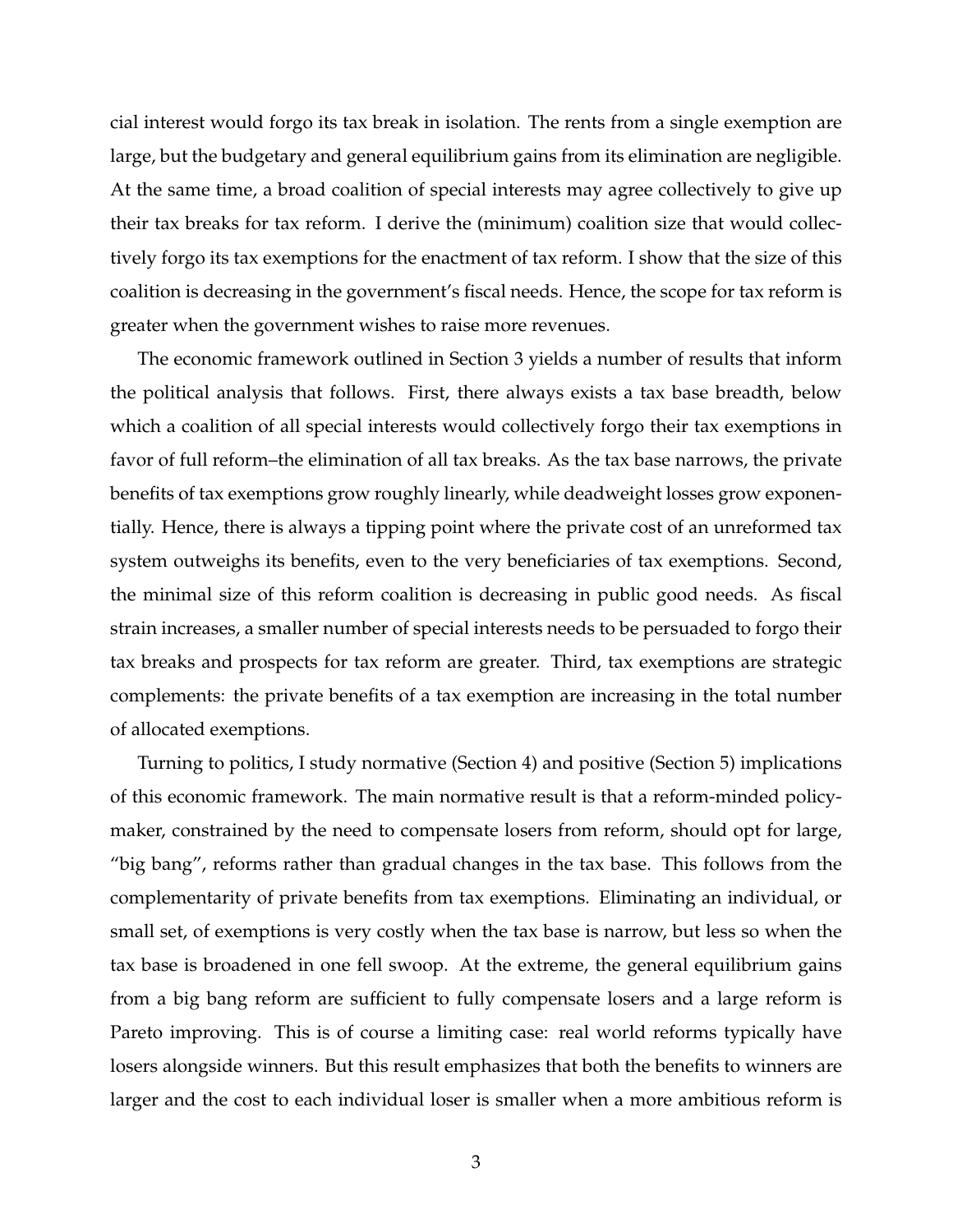envisaged.

The positive analysis considers equilibrium policy in a standard lobbying model (following Grossman and Helpman, 2002, chapter 7). Results are robust to a variety of collective choice frameworks, but lobbying captures succinctly the conflict between special- and general-interests, central to the politics of tax reform. The main positive prediction is that tax reform is more likely when fiscal pressures are greater. Further, I extend the lobbying model to allow endogenous entry into lobbying. Given the strategic complementarity in tax exemptions, endogenous entry leads to multiple equilibria. If many citizens join the special interest group (SIG), the SIG vies for many tax exemptions. This increases the private value of each individual exemption, validating citizens' choice to join the SIG. On the other hand, if few citizens join the SIG, the value of tax exemptions is small and citizens have a smaller incentive to organize.

A large literature studies the political forces shaping tax policy.<sup>1</sup> Homing in on the tax base is motivated by the prominence of the tax base in major tax reforms in recent decades. Broadening the tax base was one of the main objectives of the Tax Reform Act of 1986 in United States. Value-Added-Tax reforms in Canada and Sweden, both enacted in 1991, involved significant expansions of the tax base. Corporate tax reforms in the United Kingdom in 1984 and in Germany in 2000 similarly involved substantial broadening of the base. Existing theories of the political economy of taxation typically take the tax base as exogenous and usually as comprehensive. The large normative literature building on Mirrlees (1971) has individuals each taxed at a distinct rate and it is difficult to distinguish the tax base from the continuum of statutory rates. Given the prominence of the tax base in reform proposals, a model that makes this distinction explicit leads to new insights on the politics of taxation. $<sup>2</sup>$ </sup>

The economic framework builds on models of tax enforcement, following Yitzhaki (1979), Wilson (1989), and Slemrod and Kopczuk (2002). I abstract from enforcement and focus on the political, rather than administrative, constraints to expanding the tax base. I

<sup>&</sup>lt;sup>1</sup>See Alt et al (2009) and Persson and Tabellini (2002) for comprehensive literature reviews.

<sup>&</sup>lt;sup>2</sup>There is also a long tradition in public economics that assumes that the tax system can only be altered on the margin due to political constraints. See Dixit (1975), Feldstein (1976), and more recently Golosov, Tsyvinski, and Werquin (2014). Here, I allow for reforms of any magnitude.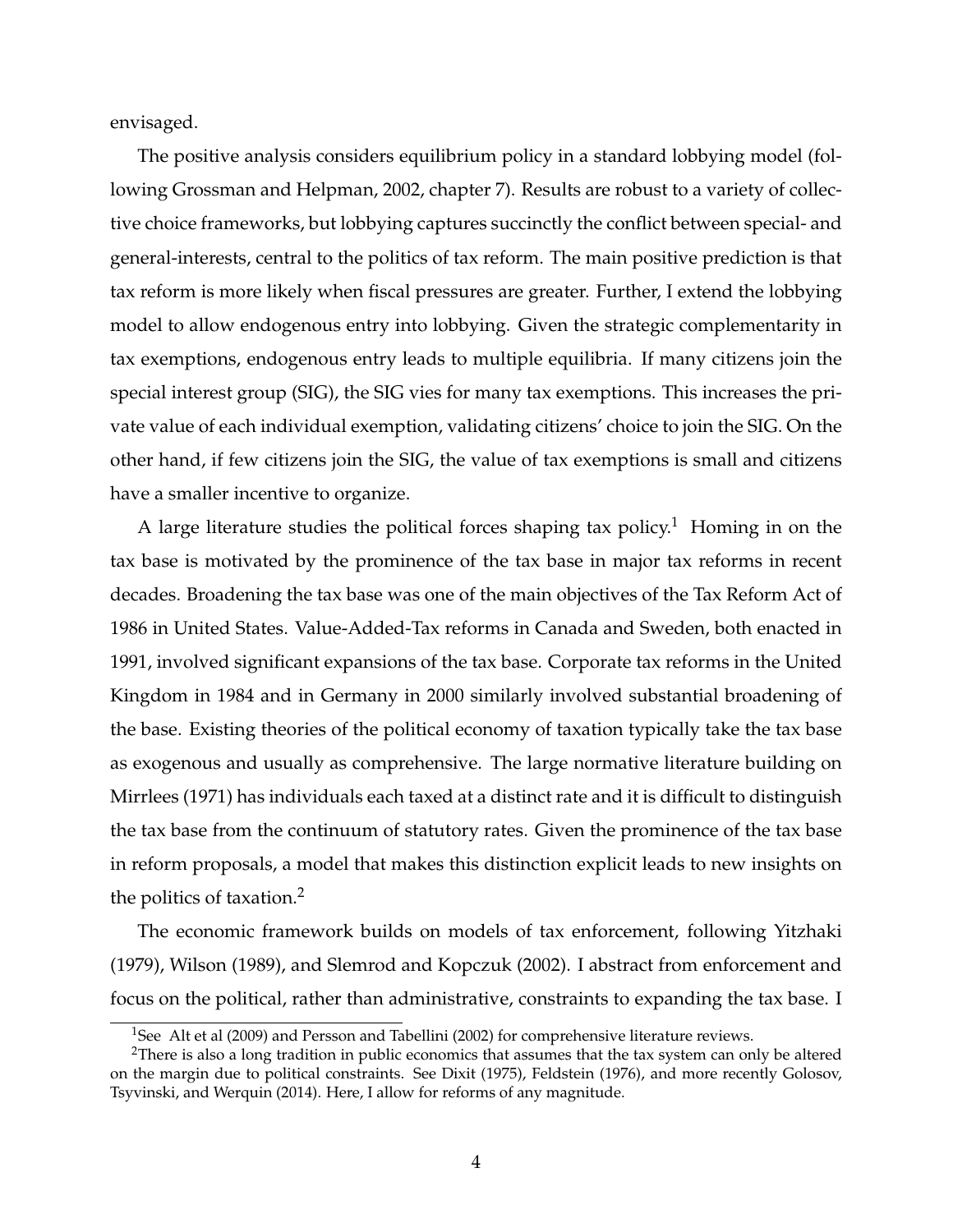augment existing models with endogenous production and explicit attention to the distributional implications of a narrow tax base. The latter extension creates special interests seeking preferential tax treatment. The former creates general equilibrium costs of a narrow tax base. Importantly, the focus of this article is on the politics rather than merely the economics of the tax base.

The paper also relates to the literature on the politics of economic reform<sup>3</sup> and more generally to the large literature on the role of special interest politics, the nexus between political and economic power, and public choice mechanisms. A common thread in this literature is the tension between particularistic interests and overall economic efficiency. A similar tension is present in this paper as well, but it differs in its general equilibrium setting. General equilibrium allows us to compare the individual losses with the general equilibrium gains from base-broadening tax reforms. This provides new insights, such as complementarity in special interests' lobbying incentives. Base-broadening tax reforms are just one instance of policy reform albeit one where we can cast light on the persistence of inefficient policy more generally. Illustrating these general points through the lens of tax policy has a number of advantages. First, the dead-weight losses of inefficient tax policies are readily assessed in a familiar public finance context, as are the benefits of tax provisions targeted to special interests. Second, tax exemptions are a popular vehicle for targeting special interests in practice. The Congressional Budget Office (CBO, 2013) estimates that the United States Treasury forgoes over one third of potential individual income tax revenues through "tax expenditures". This sum is similar in magnitude to all discretionary spending in the  $U.S.<sup>4</sup>$  Given the sums involved, it is of independent interest to understand the politics of tax exemptions.<sup>5</sup>

The remainder of the paper is organized as follows. In the following section, I describe a number of tax reforms in recent history. This narrative highlights the importance of the tax base in tax reforms and relates these reforms to the theory that follows. Appendix A.2 formalizes this analysis using data on corporate tax legislation in OECD countries. Section

<sup>&</sup>lt;sup>3</sup>See Acemoglu and Robinson (2000); Alesina and Drazen (1991); Fernandez and Rodrick (1991); and Jain and Mukhand (2003). For a recent contribution in the context of tax policy, see Scheuer and Wolitzky (2016).

<sup>4</sup>GAO estimates: http://www.gao.gov/key issues/tax expenditures/issue summary

<sup>&</sup>lt;sup>5</sup>Tax expenditures are not uniquely a U.S. phenomenon. Tax expenditures in Australia and Italy are estimated at 8% of GDP, 6% in the U.K., and 4% in Spain, for example. Source: Tyson (2014).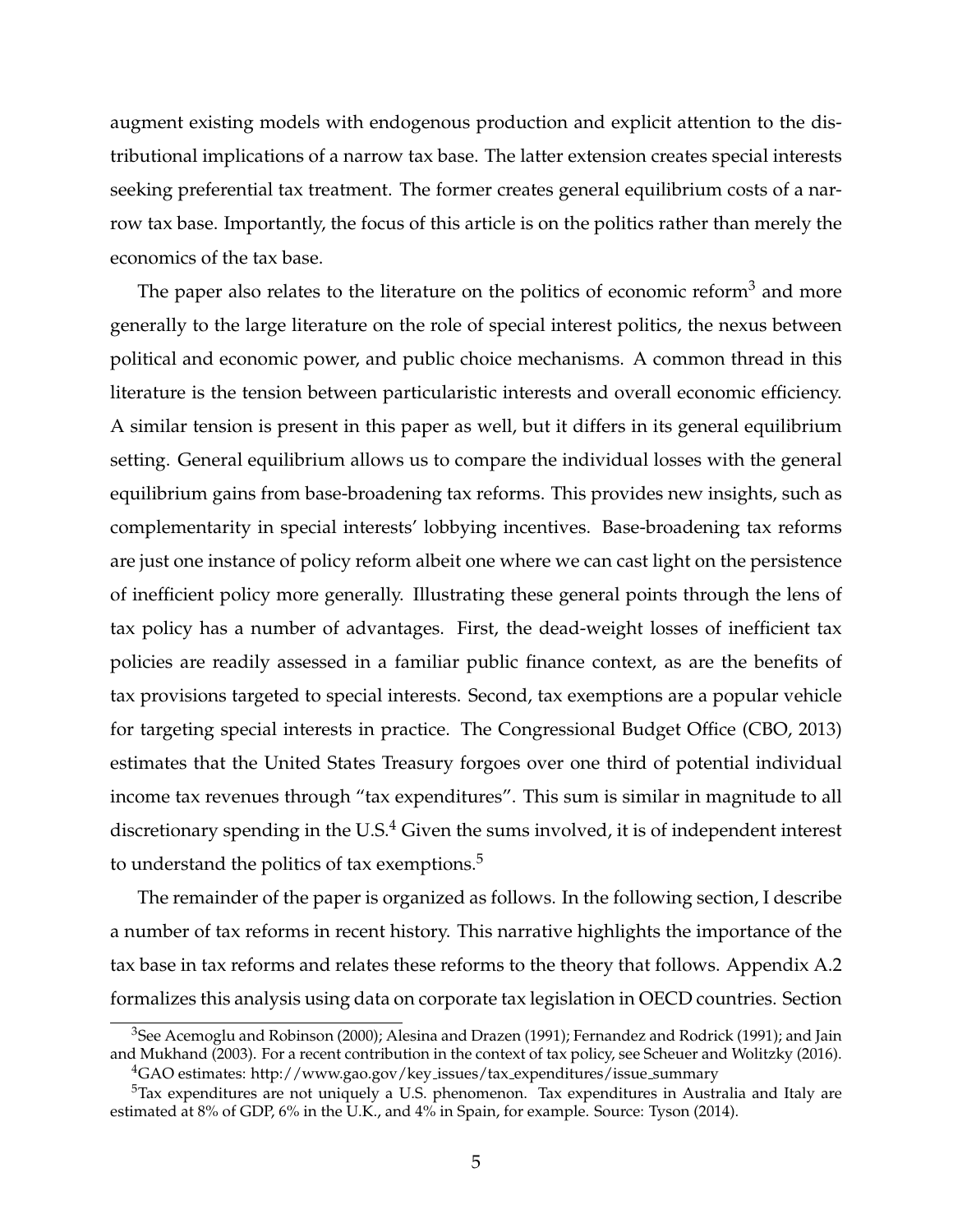3 describes the model's economic environment and derives citizens' policy preferences. Section 4 describes normative political implications and section 5 turns to positive political analysis. Section 6 concludes. Proofs, robustness checks, and extensions are in the online appendix.

# **2 Base Broadening Reforms in Recent History**

A few of the most prominent reforms in modern history involved expansions of the tax base, motivating the theory that follows. These tax reforms were often triggered by fiscal strain. In addition, tax reforms were ambitious and involved reduction in marginal tax rates alongside base-broadening policies. Analysis in Appendix A.2. shows that these anecdotes generalize to the tax-reform experiences of a panel of OECD countries in reforming the tax base.

**United States** The landmark U.S. tax reform of the past several decades was the Tax Reform Act (TRA) of 1986. Its main objectives were to simplify the tax code, broaden the tax base and increase fairness, primarily considering horizontal equity. Revenue needs were perceived to be great at the time, with a federal budget deficit in excess of 5% of GDP that year. Some prominent Republican leaders, including Senate Majority Leader Robert Dole, initially opposed revenue-neutral tax reform because they believed that deficit reduction should take priority (Birnbaum and Murray 1987, *Kindle Loc. 301*).

Ultimately, reform was nonetheless designed to be revenue-neutral, with significant reductions in marginal tax rates combined with base-broadening measures. Accounts of the political process suggest that a combination of tax rate cuts and broadening the tax base were necessary for the enactment of the TRA. As Birnbaum and Murray (1987) state:

"Merging the lower rates of the supply-siders with the base-broadening of the liberal tax reformers was the glue that held the 1986 tax bill together. . . The ability of this unholy alliance to stick together throughout an arduous process. . . was the key to success." *Kindle Loc. 162.*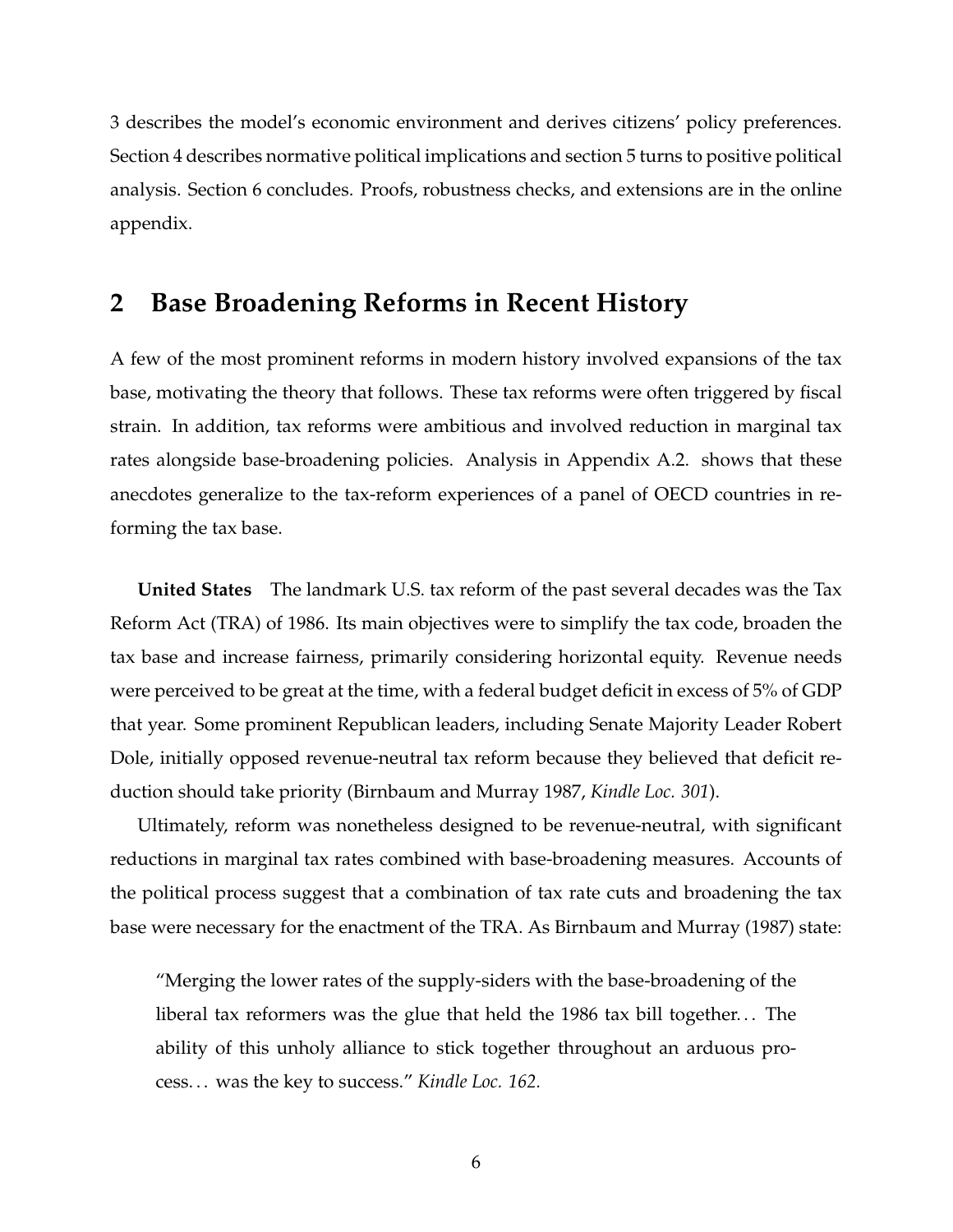The change in the tax code was significant, rather than minor, with top marginal personal income tax rates dropping from 50% to 28%. Again, Birnbaum and Murray (1987) write:

"Congress was a slow and cumbersome institution that usually made only piecemeal, incremental changes. Tax reform proposed something very different: a radical revamping of the entire tax structure." *Kindle Loc. 504.*

Finally, some special interests were unsurprisingly opposed to tax reform, protective of their own tax exemptions, such as

"...the chairman of Texaco, who was concerned about oil-and-gas tax breaks; the chairman of the Ford Motor Company, who worried about the end of investment incentives; the president of the National Federation of Independent Business, who was disturbed by the elimination of lower tax rates for small businesses... " *Kindle Loc. 2022.*

However, there were also some that supported tax reform for the very general equilibrium arguments advanced in this paper:

"A small group of others—like Roger Smith of GM—thought tax reform would be good for their customers and encourage sales. " *Kindle Loc. 2034.*

**Canada** In Canada, tax reform also passed amidst fiscal consolidation, yet involved reduction in marginal tax rates. The "1985 Plan" to reform the tax code came amidst a significant effort to consolidate the Federal budget. (See Sancak et al, 2011.) This led to legislation in 1987 that broadened the personal and corporate tax base and eliminated deductions, while lowering corporate tax rates. The second phase of tax reform was introduced in 1991, with a sales tax reform. The reform replaced the 13.5% Manufacturers' Sales Tax with a 5% Goods and Services Tax and introduced a more transparent tax that provided a more equal treatment of business, thus broadening the sales-tax base alongside the lower tax rates.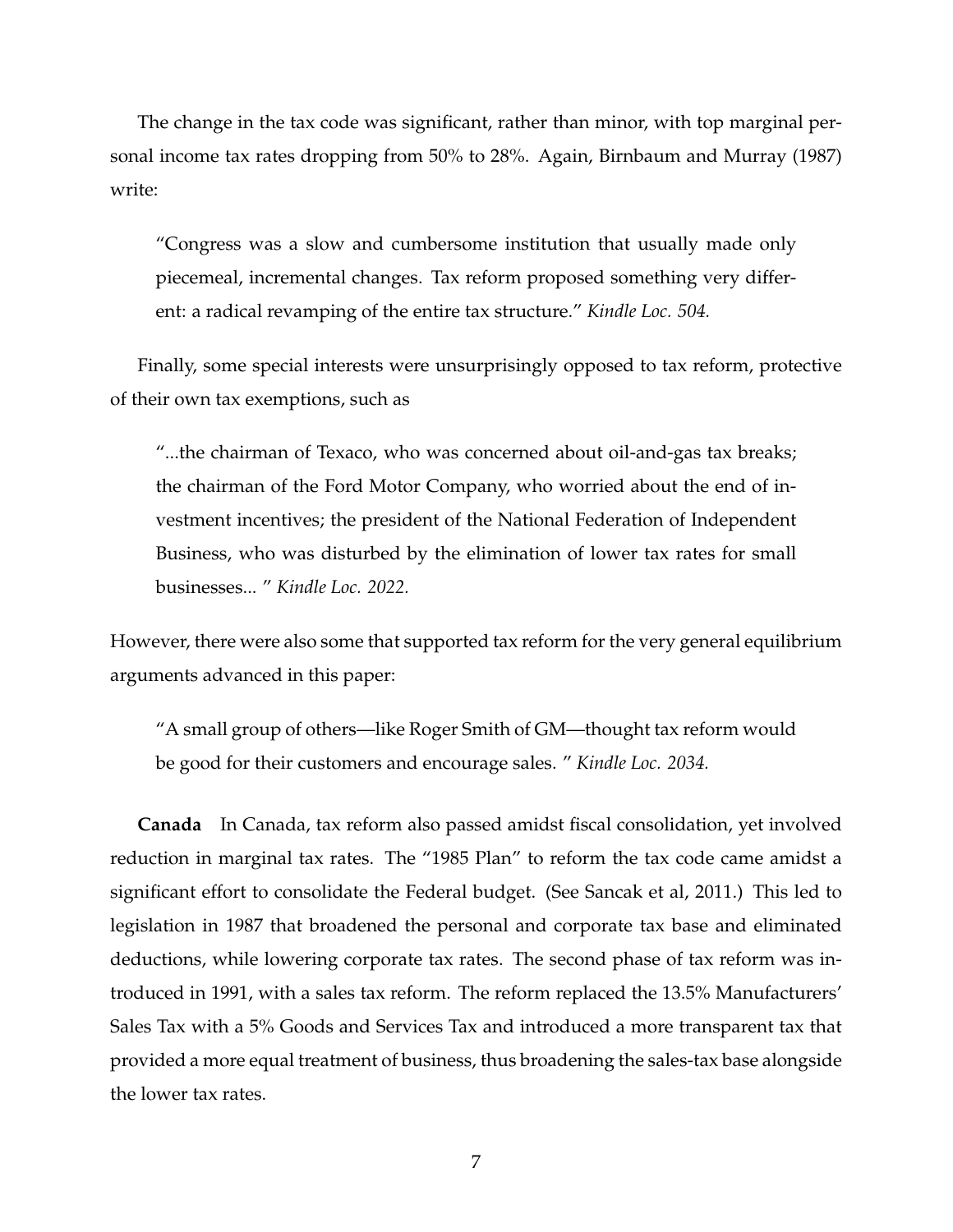**Germany** The German tax reform of 2000—passed after a decade of debates—was discussed in the context of fiscal consolidation. Chancellor Gerhard Shroeder's initial proposals were for fiscal consolidation and tax cuts. (See IMF, 1999; IMF, 2000; and Breuer et al, 2011.) These aims would appear inconsistent, but can be reconciled in the theory provided here. Prior to the reform, the corporate tax base was so narrow that the 45% statutory rate on retained earnings raised only 2% of GDP in revenues (IMF, 2000). Corporate tax reform involved broadening the tax base, limitations to depreciation allowances, and lowering top marginal tax rates. Personal income tax rates were also decreased, although without substantial changes in the tax base.

**Latin America** Mahon (2004) and Focanti et al (2013) conduct panel regressions of determinants of tax reform in Latin America and both find that high inflation was the main domestic driver of tax reform. Given that high inflation in the region has often been due to fiscal pressures, this too is consistent with the theory that revenue needs stimulate tax reform. Sanchez (2006) reviews the history of–and political forces motivating–tax reform in Latin America. He describes tax reforms undertaken in Latin America over the past three decades "to create simpler, more efficient tax systems with a greater emphasis on indirect taxes of broader bases, and more moderate marginal tax rates," (pp. 772). He also cites the debt crises of the 1980s as the leading domestic forces towards reform.

**Sweden** The Swedish tax reform of 1991 was dubbed by some the "tax reform of the century," (Agell et al, 1996). The reform involved a significant reduction in personal income tax rates, estimated to lose as much as six percent of GDP in tax revenues. A large part of these reductions in marginal tax rates was financed by broadening the VAT tax base. Tax reform passed in the aftermath of a fiscal crisis, with the debt to GDP ratio increasing from 40% of GDP in 1980 to over 60% by the middle of the decade and a currency crisis following at the end of the decade.

**United Kingdom** In the United Kingdom, tax reform was also stimulated by debt consolidation attempts. (See Ahnert et al, 2011.) In 1980, the Thatcher government faced a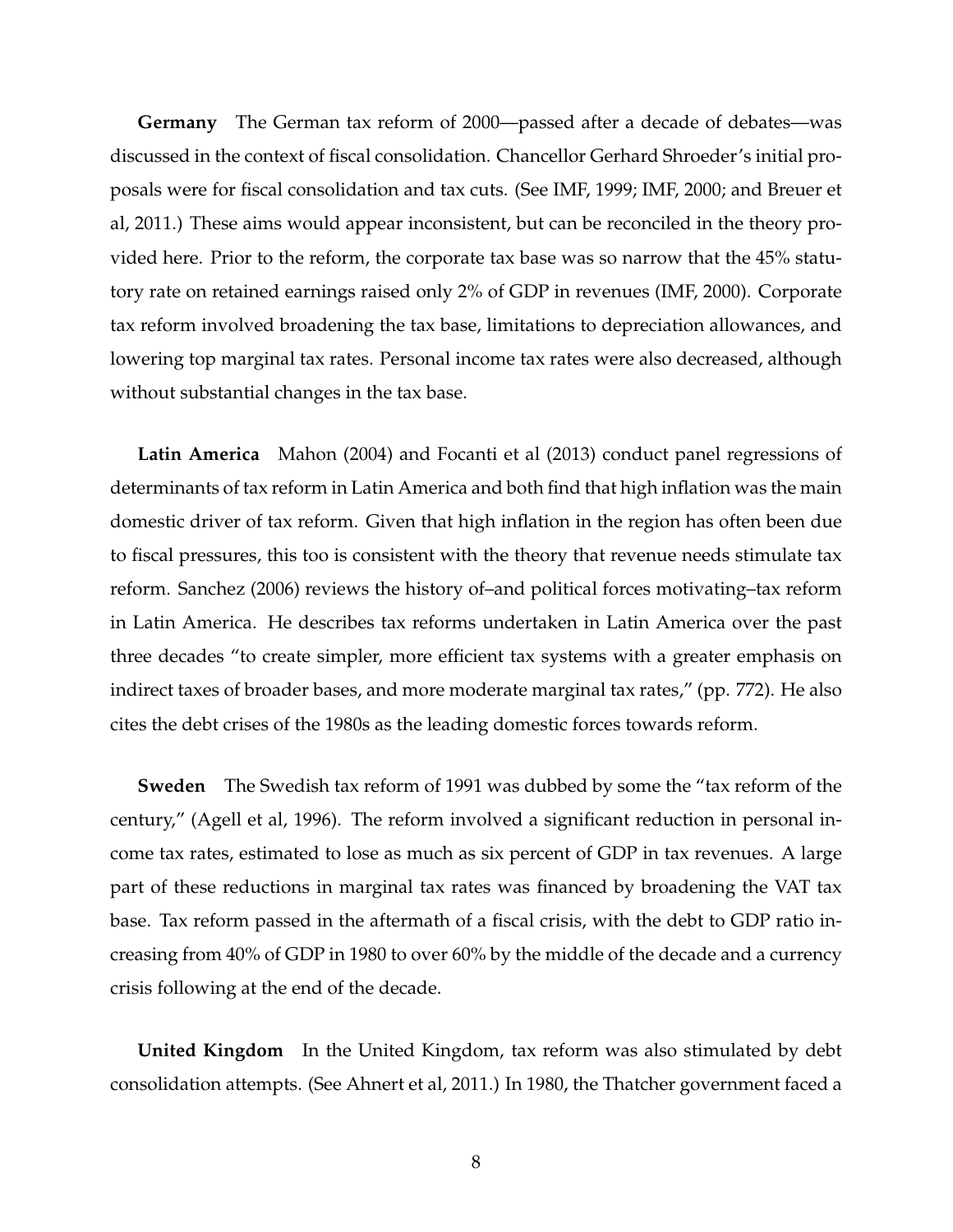fiscal deficit of 4.8%. After failed attempts by his predecessor to rein in the deficit, Chancellor Nigel Lawson presented a plan in 1984 that envisaged deficit reduction of nearly four percentage points. The lion's share of the consolidation came on the expenditure side, while tax reform measures were planned to be roughly revenue neutral. The reform package included reducing the corporation tax rate from 52% to 35%, financed by base-broadening measures.

In summary, several of the largest tax reforms involved broadening the tax base and have a number of common features. They occur when fiscal needs are perceived to be large. They typically finance reductions in marginal tax rates. And reforms were often comprehensive, eliminating many tax breaks in one fell swoop, rather that gradualist.<sup>6</sup>

### **3 The Economy**

This section outlines the economic framework, how the economy responds to tax policy, and citizens' resulting policy preferences. The economic model builds on a normative literature of the optimal tax base in public finance: Yitzhaki (1979), Wilson (1989), and Slemrod and Kopczuk (2002). Citizens have CES preferences over the consumption of a measure-one continuum of goods varieties. Income is taxed at a statutory tax rate *τ*, but some goods are deductible from taxation. The measure of exempt goods is given by 1 − *f* , so that *f* is a measure of the tax base. This gives two clear dimensions to tax policy: statutory rates and the tax base.<sup>7</sup>

The model that follows differs from the aforementioned papers by adding three general equilibrium components, each of which is essential to the discussion. First, competi-

 $6$ As this paper was being finalized (in December 2017), Congress passed a substantial change to the personal and corporate income tax code. It is too early to assess its economic impact or the politics that led to its passage. I nevertheless discuss some of its base-broadening provisions in the context of the theory in the following section. This reform too was substantial, rather than marginal. However, analysis of the politics of this reform in the context of base-broadening measures is complicated by the fact that tax cuts were primarily deficit funded, with the CBO estimating a \$1.5 trillion increase in public debt, with only a small share of revenues coming from tax base increases (see https://www.cbo.gov/publication/53415). As such, the politics of this reform relate more to the traditional literature on the political economy of public debt (See Alesina and Passalacqua, 2016 for a review).

<sup>&</sup>lt;sup>7</sup>The model is isomorphic to one where a statutory consumption tax is applied to a measure  $f$  of goods and  $1 - f$  goods are exempt.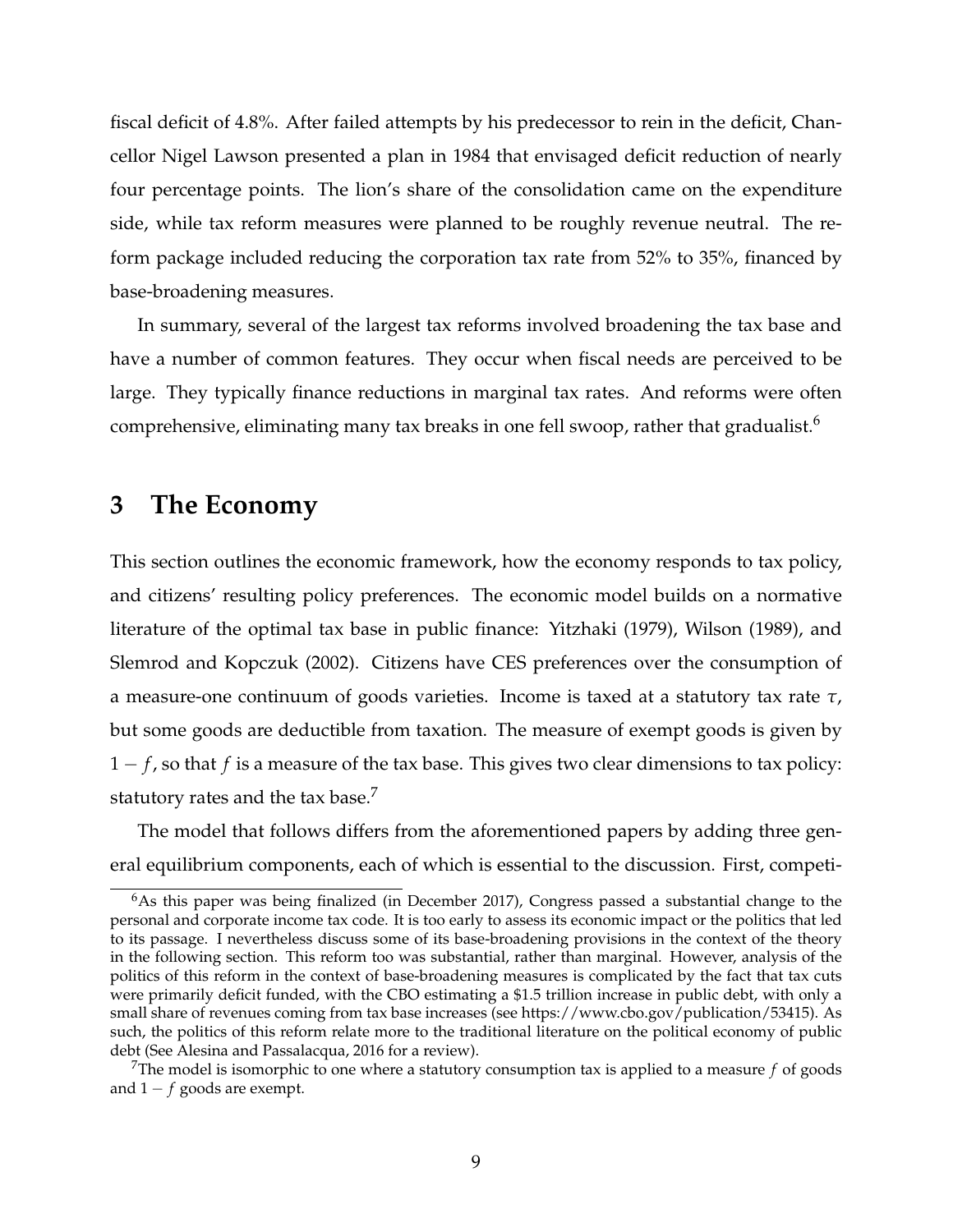tion in the goods market is monopolistic. This gives producers profits that are increasing in the demand for their product. Producers therefore have a vested interest in securing a tax break for their variety. Second, production is endogenous, with an elastically-supplied labor input. This contrasts with the endowment economy in the aforementioned public finance literature. With endogenous output, tax policy affects aggregate demand and hence firms' profits. The tension between the rents from individual breaks and the aggregatedemand costs of a narrow tax base are central to the analysis. Finally, while the existing literature is normative, the focus here is on the political factors affecting tax policy. In this section, we take policy as given; the political determinants of policy are then studied in the following sections.

#### **3.1 Model Setup**

**Agents and Preferences** The economy contains a continuum of ex-ante identical citizens of unit measure indexed by  $j \in [0, 1]$ . Each citizen is a worker, consumer, and entrepreneur–terms that I will use interchangeably. A citizen *j* values streams of consumption  $x^j$  and hours worked  $h^j$  according to the function

$$
u^{j} = x^{j} - \frac{(h^{j})^{1 + \frac{1}{\eta}}}{1 + \frac{1}{\eta}}.
$$
\n(1)

**Citizens' Income** The citizen receives a wage of *w* units of the consumption good for each hour worked. Citizen  $j$  also earns profits  $\pi^j$  from a *single* firm she owns; it is one of a unit measure of firms indexed by  $i \in [0,1]$ . Firms' indexes match their owners'. The non-diversified ownership structure is somewhat stark, as is the assumption that all citizens derive positive profit income. As I discuss in section 3.2, this framework can easily accommodate any other ownership structure.

**Consumption and Intermediate Goods** Each firm produces a single intermediate good variety, sold at a price  $p(i)$ . Let  $x^j(i)$  denote consumer *j's* demand for variety *i*. Households bundle individual varieties through a CES aggregator to give consumption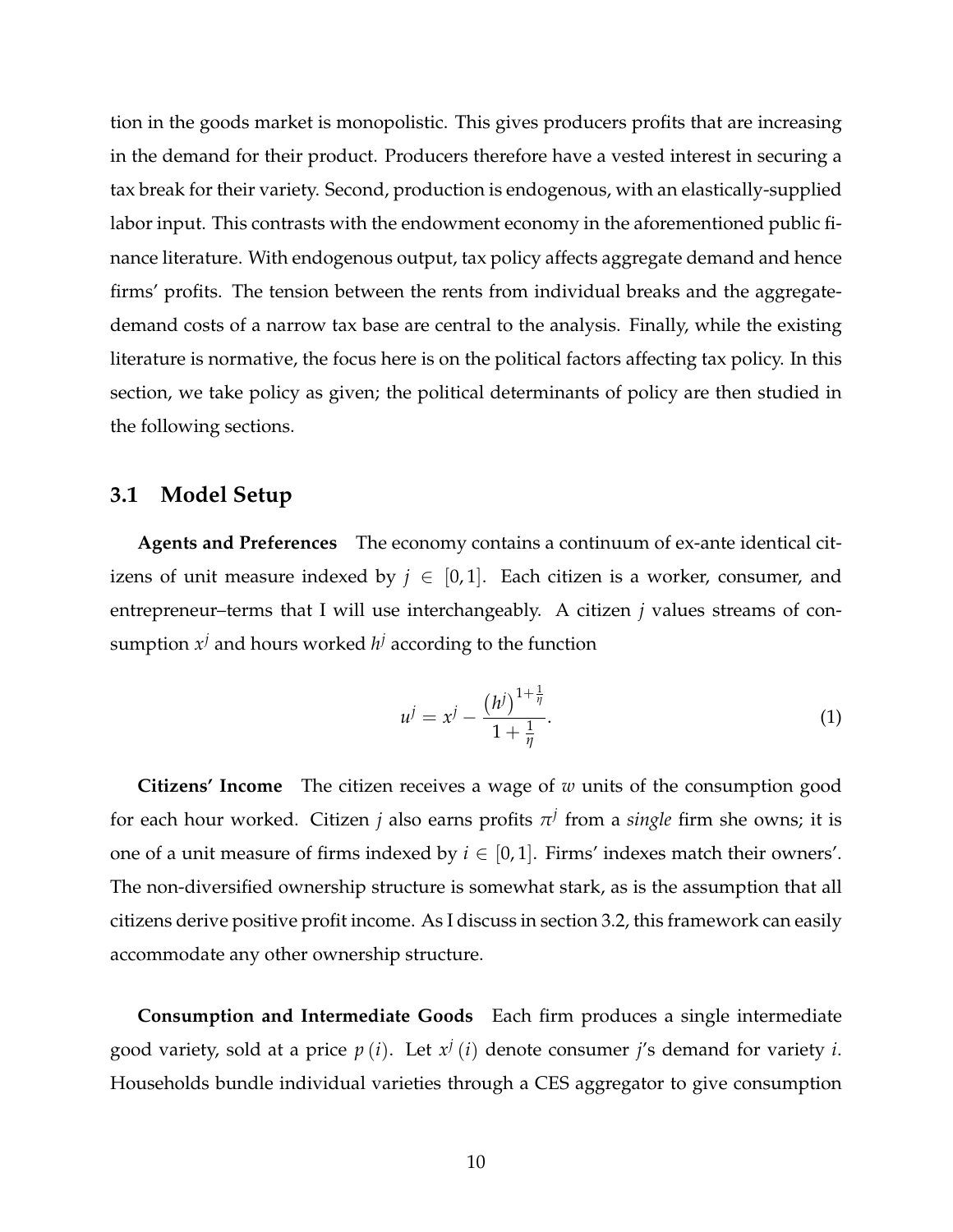$x^j$  of

$$
x^{j} = \left[\int_{i=0}^{1} \left(x^{j}\left(i\right)\right)^{\frac{\varepsilon-1}{\varepsilon}} di\right]^{\frac{\varepsilon}{\varepsilon-1}},
$$

with  $\varepsilon \geq 1$  giving the elasticity of substitution across varieties.

**Tax Policy** The government must raise sufficient tax revenues to finance an exogenously given amount of public goods *g*. 8 I show in Appendix A.3 that the model's results are unchanged if public good demand is endogenous. Tax policy consists of two instruments: the tax rate  $\tau$  and the tax base  $f$ . Personal income  $wh^j + \pi^j$  is taxed at a uniform rate *τ*. However, varieties of intermediate goods in  $i \in [f, 1]$  are fully deductible from income taxation.<sup>9</sup>

There is no economic rationale to provide a tax exemption to any specific variety, given that intermediate goods are identical (e.g. in their price elasticity of demand). The theory of uniform commodity taxation, harking back to Ramsey (1927), suggests that a social welfare maximizer would set  $f = 1$ . Moreover, unlike the literature on the optimal tax base, I assume no administrative costs to tax enforcement.<sup>10</sup> Any deviation from a complete tax base is therefore due political, rather than economic, forces.

This tax structure captures realistic features of the tax code, namely that tax exemptions can be individually targeted to special interests, but also that such exemptions tend to provide a discrete, rather than a marginal, benefit to their recipients. Allowing for a continuum of tax breaks would muddle the distinction between the tax base and the tax rate, but in Appendix A.4, I allow for partial deductions and in Appendix A.5 allow for the tax system to be determined endogenously, with a policymaker who can set the size and of exemptions freely. I show there that the main insights do not rely on 100% exemp-

 ${}^{8}$ I assume that the public good is of a specific variety,  $i = 1$ , and that this good is always exempt from taxation. The government purchases this good from firm  $i = 1$  at a price of 1, which I will later show to be the market price of the good in the absence of government intervention. In other words, the government does not exploit its market power to affect the public good's price, nor can the firm exploit its position as the monopolistic provider of the public good to charge an unusually high markup. The assumption that the government purchases a specific variety is for analytical convenience, but does not affect any of the insights delivered by the model.

<sup>9</sup> Identifying tax exempt goods as those with higher *i* indexes is for notational convenience and without loss of generality.

 $10$ Allowing for administrative costs would not alter the model's results and would unnecessarily obfuscate the political motivations for a narrow tax base.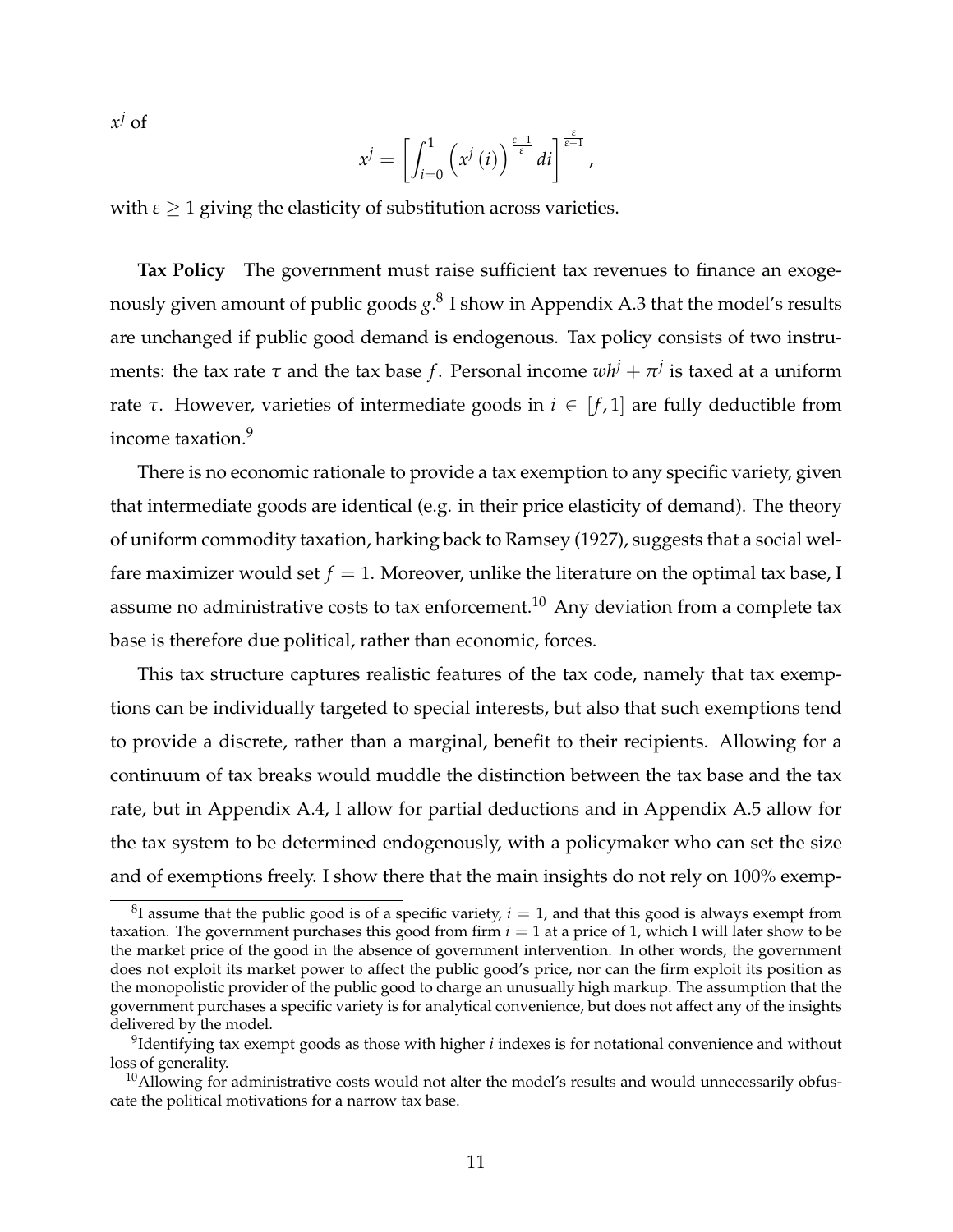tions. In any case, administrative factors may limit the number of existing tax brackets in practice: see Hettich and Winer (1984) for a discussion.

Modeling the tax base in this way mirrors the main "holes" in the U.S. income tax base. The largest tax exemptions include mortgage interest deduction (\$59 billion in fiscal year 2014) and exclusion of employer provided health insurance (\$202 billion in fiscal year 2015).<sup>11</sup> Income used for the purchase of these goods is (partially) deductible from income taxation.<sup>12</sup>

**Budget Constraint and Consumer Choice** Given tax policy  $\{\tau, f\}$ , the consumer's budget constraint is given by

$$
\underbrace{\int_{i=0}^{1} p(i) x^{j}(i) di}_{\text{Consumption Experiment}} \leq \underbrace{(1-\tau) \left(wh^{j} + \pi^{j}\right)}_{\text{After-tax income}} + \underbrace{\tau \int_{i=f}^{1} p(i) x^{j}(i) di}_{\text{Tax deduction}}
$$
 (2)

Consumer choice is then to maximize (1) through a choice of varieties  $\left\{x^j\left(i\right)\right\}_{i=0}^1$  and labor supply *h j* , subject to (2).

**Consumption Bundle and Demand for Varieties** Consumer demand for individual varieties is given by

$$
x^{j}(i) = \left( \left(1 - \tau(i)\right) \frac{p^{c}}{p(i)} \right)^{\varepsilon} x^{j},
$$

where  $\tau(i)$  is the statutory rate  $\tau$  for all goods in the tax base  $i \in [0, f)$  and zero for all tax-exempt goods  $i \in [f, 1]$ .  $p^c$  is the after-tax consumer price index

$$
p^{c} \equiv \left( \int_{i=0}^{1} \left( \frac{p(i)}{1-\tau(i)} \right)^{1-\epsilon} di \right)^{\frac{1}{1-\epsilon}}.
$$
 (3)

**Firms** Each firm *i* has a technology that transforms *h* (*i*) units of labor into *zh* (*i*) units of good *i*. Firms are identical in their productivity (firms with heterogeneous productivities are studied in Appendix A.6). Each firm faces a fully competitive labor market, but

<sup>&</sup>lt;sup>11</sup>GAO estimates. See http://www.gao.gov/key\_issues/tax\_expenditures/issue\_summary

<sup>&</sup>lt;sup>12</sup>There are also exemptions in the corporate tax code. The theory as outlined here doesn't include a corporate tax and thus no corporate tax exemptions. Similar forces impeding or driving reform could be modeled in that setting as well.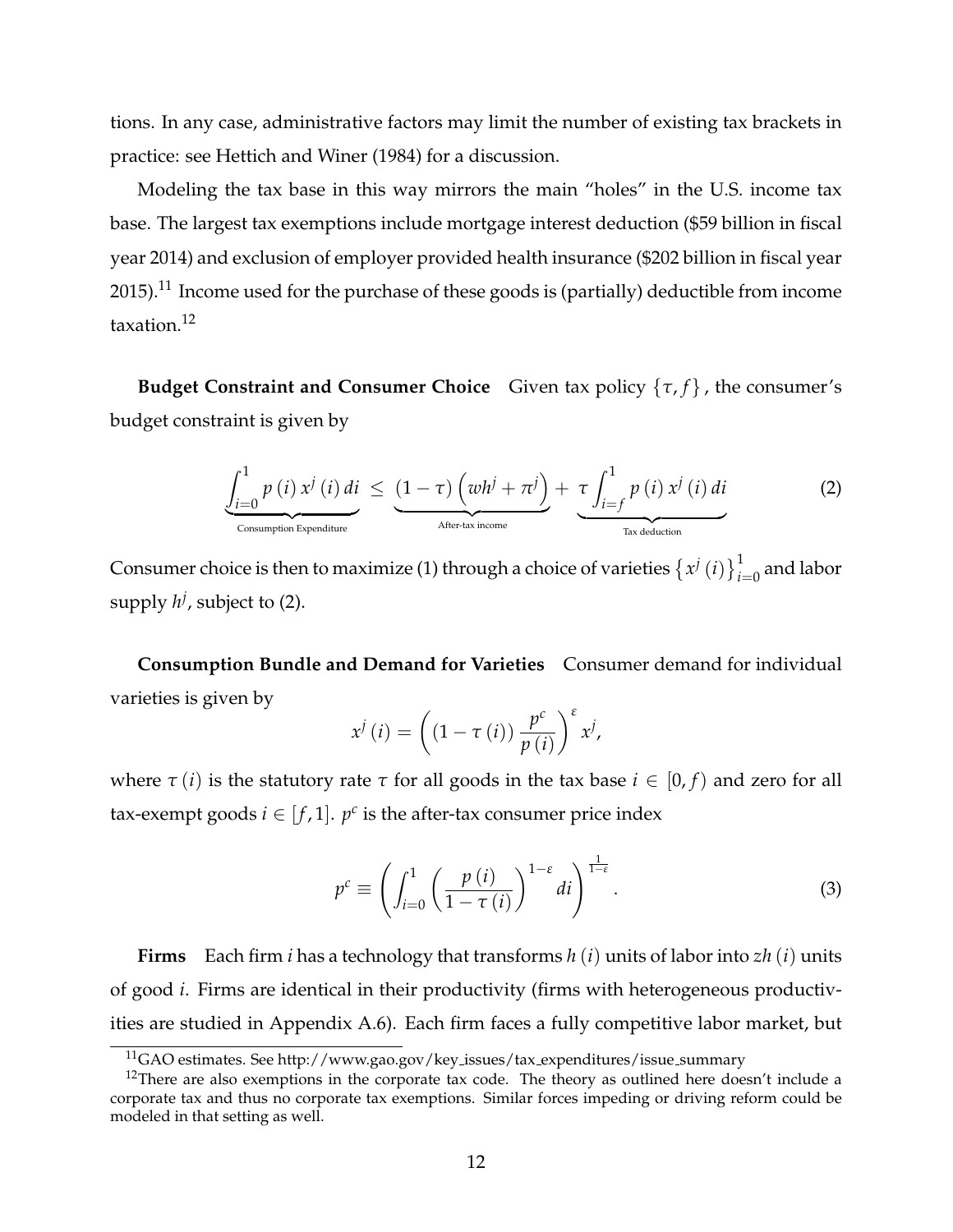a monopolistically competitive (Dixit and Stiglitz, 1977) goods market. Each firm hires workers at the market wage *w* and sells its intermediate good at price *p* (*i*). Profit maximization gives the standard result that prices are set at a constant markup  $\mu \equiv \frac{\varepsilon}{\varepsilon - 1}$  over marginal costs:  $p(i) = \mu \frac{w}{z}$  $\frac{w}{z}$ .

Normalizing the producer price (identical for all firms) to one, the consumer price index (3) can be written as  $p^c = \frac{1}{1-\hat{\tau}}$ , where  $\hat{\tau}$  is the effective tax rate defined as

$$
1 - \hat{\tau} \equiv \left[ f (1 - \tau)^{\varepsilon - 1} + (1 - f) \right]^{\frac{1}{\varepsilon - 1}}.
$$

The labor wedge is equal to the effective tax rate. It is useful to anticipate at this point that raising one unit of revenues via an increase in the statutory tax rate *τ* will always increase the effective tax rate by more than raising the unit of revenues via an expansion of the tax base *f* . Thus increases in tax rates are less efficient than broadening the tax base.

Finally, firms' profits are directly proportional to demand for their varieties:  $\pi(i)$  = *µ*−1  $\frac{-1}{\mu}$ *x* (*i*).

**Government** The government collects tax revenues

$$
\rho = \tau \left( w h + \pi - \int_{i=f}^{1} p(i) x(i) di \right), \tag{4}
$$

which are income tax revenues net of deductions. The government uses these revenues to supply the public good, so that  $\rho \geq g$ .

**Labor Supply and Consumption** Workers' first order condition for labor supply gives

$$
h = h^{j} = \left(\frac{z(1-\hat{\tau})}{\mu}\right)^{\eta}.
$$
\n(5)

Consumer *j*'s consumption can now be written as

$$
x^{j} = (1 - \hat{\tau}) \left( wh + \pi (j) \right). \tag{6}
$$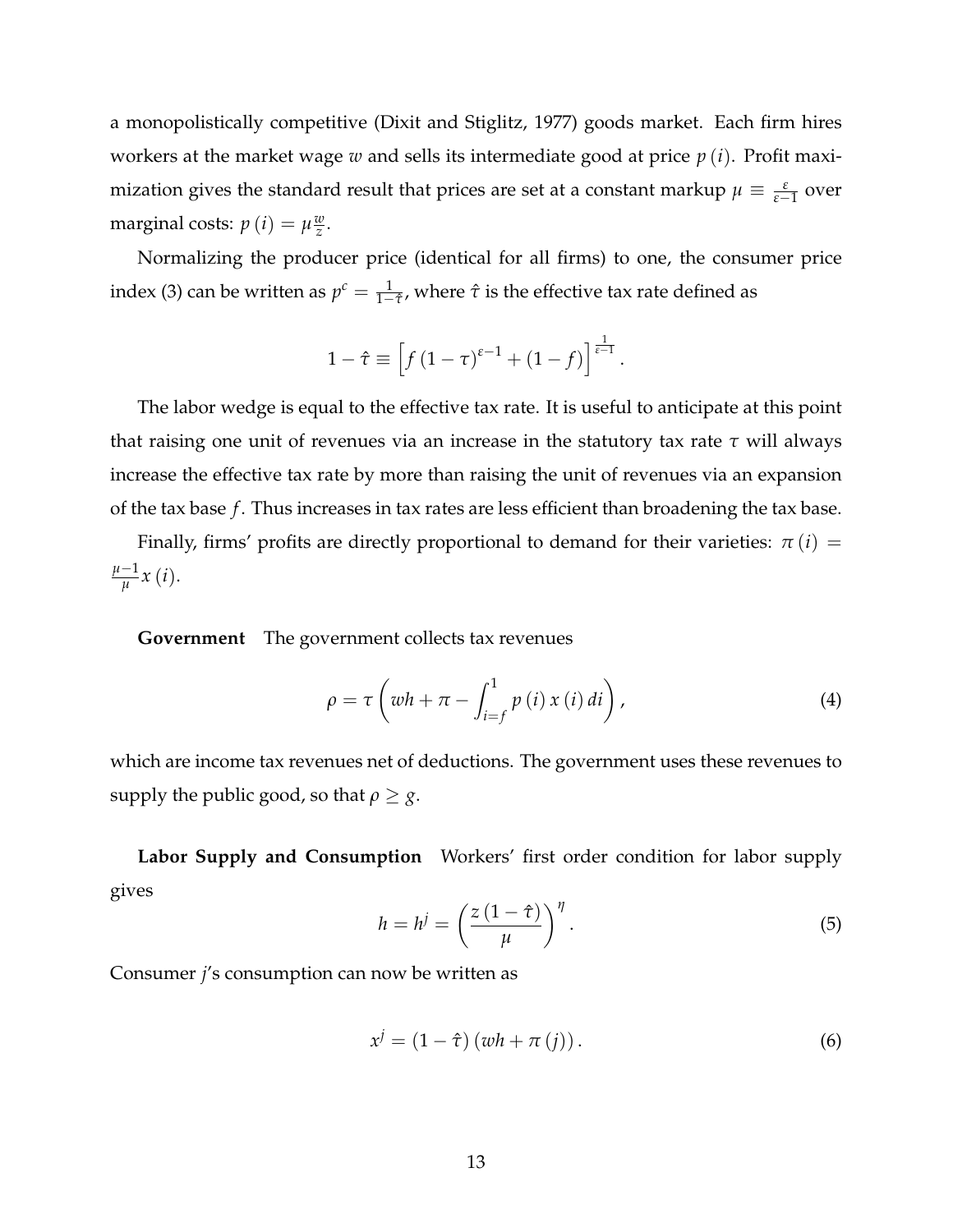**Indirect Utility** The utility of citizen *j* is given by (1).  $h^j$  is determined by (5) and  $x^j$ is given by (6), so that the indirect utility of a citizen  $j < 1$  can be written as

$$
u^{j} = \left(\frac{z(1-\hat{\tau})}{\mu}\right)^{\eta+1} \left(\frac{1}{1+\eta} + (\mu-1)\frac{(1-\tau(j))^{2}}{(1-\hat{\tau})^{2}}\right).^{13}
$$
(7)

This indirect utility function can be separated into two easily-interpretable terms. The first reflects the utility derived from labor effort; the second, utility derived from profits. Given that these two terms are additively separable, it is easy to adapt the model to other assumptions about the distribution of ownership, monopoly rents, and income in society. The assumption that every citizen owns a single firm can also be easily altered.

The first term,

$$
u^{W} \equiv \frac{1}{1+\eta} \left(\frac{z(1-\hat{\tau})}{\mu}\right)^{\eta+1}
$$

gives the utility of consumption from labor income net of the dis-utility of supplying this labor:  $(1 - \hat{\tau}) w h - \frac{h^{1 + \frac{1}{\eta}}}{1 + \hat{\tau}}$  $1+\frac{1}{\eta}$ . It is immediately apparent that the labor component of utility is the same for all citizens. In addition, the effects of tax policy on this component of utility is entirely captured by the effective tax rate *τ*ˆ. Raising a unit of revenues by increasing the statutory tax rate *τ* increases the effective tax rate *τ*ˆ by more than raising revenues through a broadening of the tax base *f* . Hence, if households obtained no profit income, they'd always prefer the broadest possible tax base.<sup>14</sup>

The second term

$$
u^{\pi}(j) = (\mu - 1) \underbrace{\left(\frac{z(1-\hat{\tau})}{\mu}\right)^{\eta+1} \underbrace{(1-\tau(j))^{\varepsilon}}_{\text{Aggregate Demand}}}{\underbrace{(1-\hat{\tau})^{\varepsilon-1}}_{\text{Relative Demand}}}
$$
(8)

gives the citizens utility due to profits:  $(1 - \hat{\tau}) \pi (i)$ . Profits from the total sales of vari-

<sup>&</sup>lt;sup>13</sup>Although  $\mu$  is a function of  $\varepsilon$ , I treat the two as separate parameters in what follows. This is without loss of generality as it leaves  $\mu = \frac{\varepsilon}{\varepsilon - 1}$  as a special case. De-linking markups from the elasticity of substitution is readily obtained in a model with a two-tiered CES with the markup deriving from the elasticity of substitution between closely-substitutable varieties within industries. De-linking the two parameters allows separate comparative statics for the two.

 $14$ This stark result is due to the fact that the "worker" component of the household as defined here doesn't include any monopoly rents. In a world where workers share in their employer's monopoly rents, workers would have a vested interest in their employer's profits and would then benefit if their employer receives a tax exemption.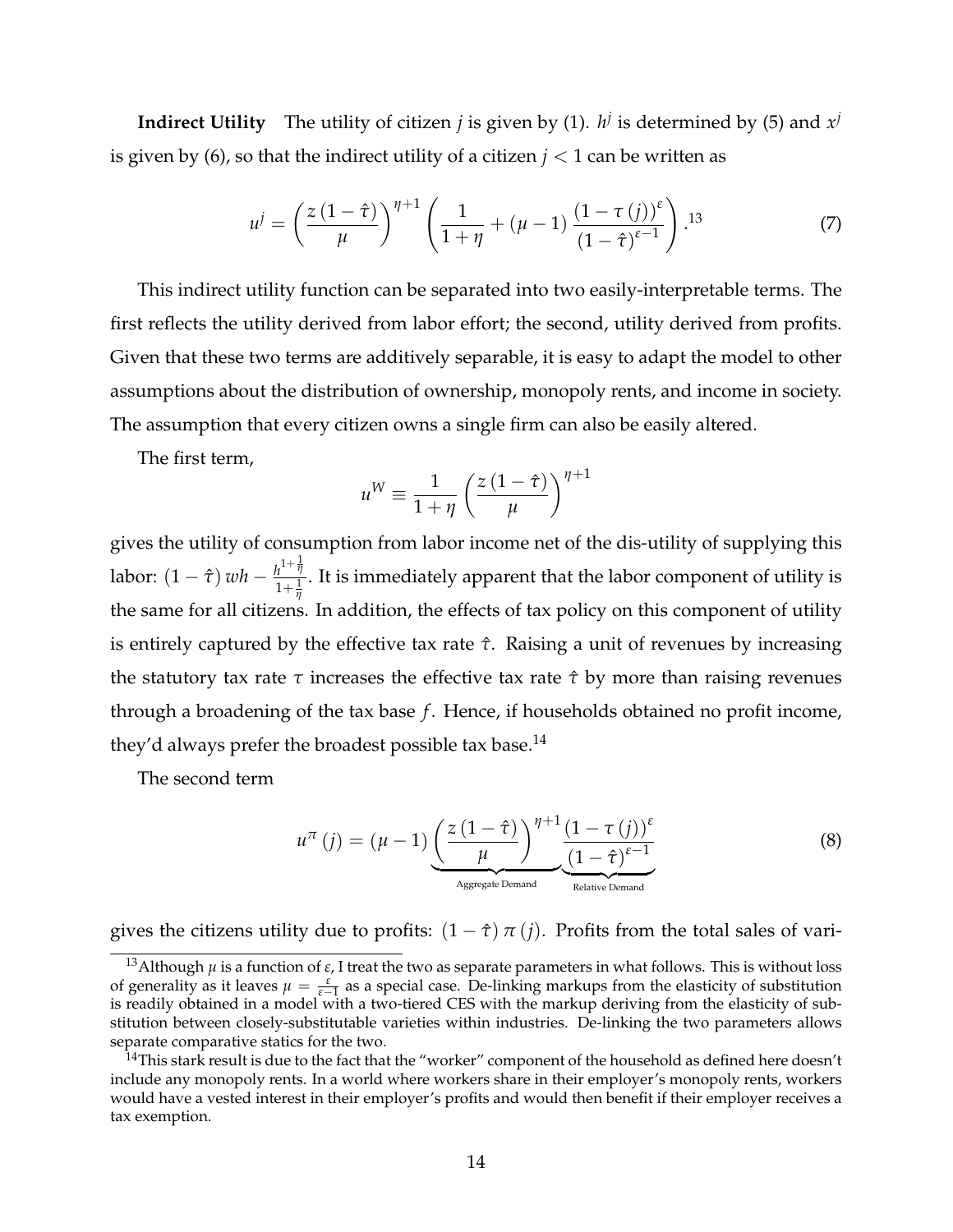ety *j* are affected by both aggregate and relative demand. The term labeled as aggregate demand is familiar from the labor component of utility, as it is proportional to total consumption. Aggregate demand is decreasing in the effective tax rate.

The term  $\frac{1-\hat{\tau}}{1-\tau(j)}$  is the relative price of good *j*. Thus  $\left(\frac{1-\tau(j)}{1-\hat{\tau}}\right)$ 1−*τ*ˆ  $\int_{0}^{2\epsilon-1}$  is the relative demand for good *j*. This is the only term in citizens' preferences where the statutory tax rate and the tax base appear separately from the effective tax rate. A higher statutory tax rate *τ* increases the relative price of–and lowers the relative demand for–goods that are in the tax base. It lowers the profits of "taxed" firms: those that do not have a tax exemption.<sup>15</sup> The tax base *f* determines whether a specific product is sheltered from taxation.

These two terms highlight how firms benefit from tax exemptions, but also bear a cost, through the general equilibrium. Comparing the profits of a firm with, to one without, a tax exemption, one can see the value of securing an individual tax exemption. Relative demand for the product of the "exempt" firm is higher by a discrete margin. Accordingly, this firm's profits are higher by a discrete amount. Thus entrepreneurs have a strong incentive to secure a tax exemption for their own product.

For a given revenue need, the effective tax rate *τ*ˆ is minimized, however, by relying on the broadest possible tax base. Aggregate demand is therefore harmed by a narrow tax base. The aggregate demand term in (8) demonstrates that citizens internalize the cost of their tax exemptions, even through their profits alone. However, the aggregate demand cost of any single tax exemption is infinitesimal, while the benefits to its recipient are not. No citizen would unilaterally forgo her own tax benefit. The aggregate demand channel does leave scope, however, for a group of citizens to benefit from collectively forgoing their tax exemptions.

#### **Revenues** The logarithm of tax revenues  $\rho(\tau, f)$  in (4) is given by

$$
\log (\rho (\tau, f)) = \log \tau + \log f + \eta \log (1 - \hat{\tau}) + (\varepsilon - 1) \log \left( \frac{1 - \tau}{1 - \hat{\tau}} \right) + \zeta (z, \eta, \varepsilon), \quad (9)
$$

<sup>&</sup>lt;sup>15</sup>Profits of all firms are taxed at a flat rate of  $τ$ , as can be seen in equation (2). I use the term "taxed citizens" as shorthand for citizens owning firms producing goods that are not tax deductible.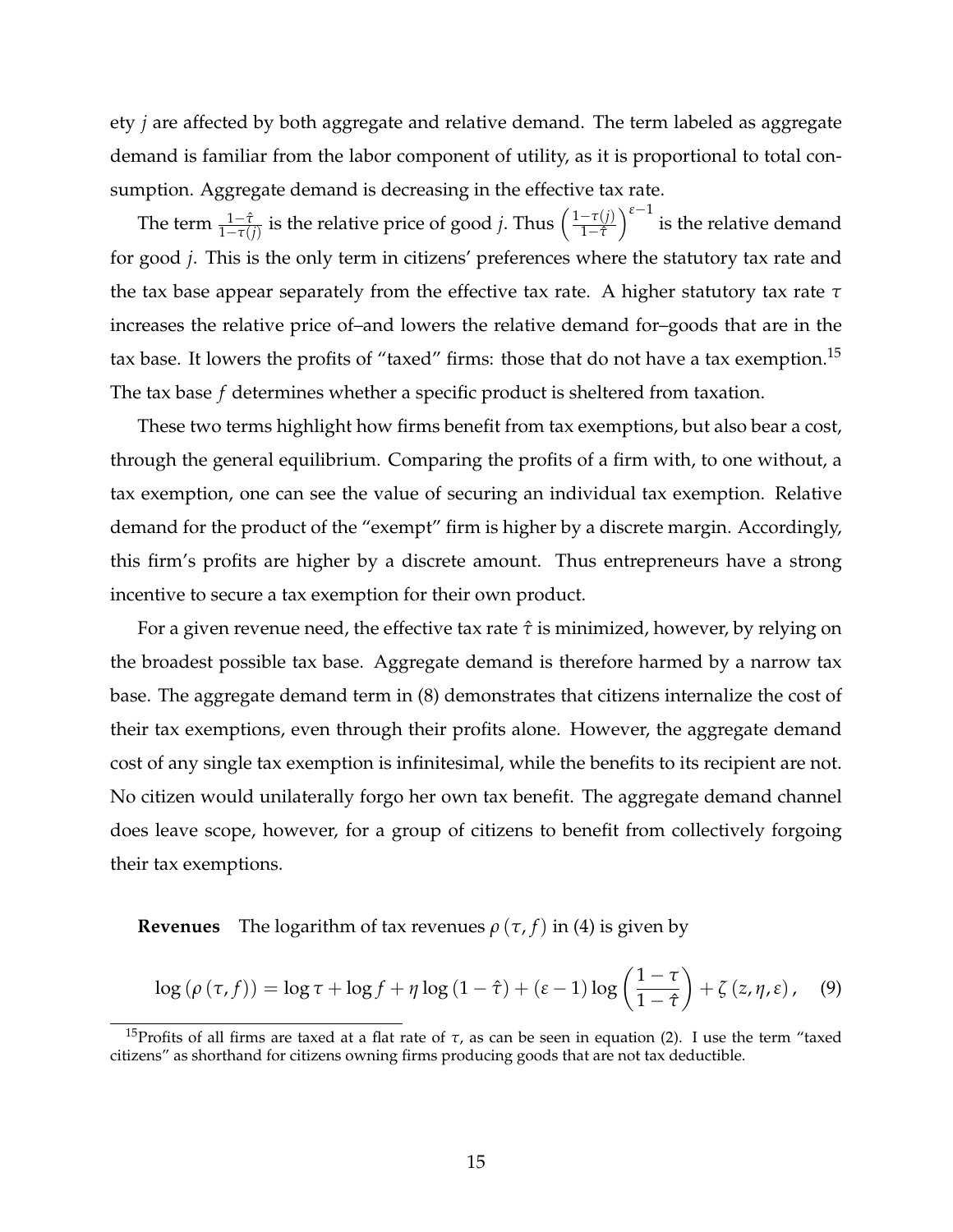where  $\zeta$  (*z*,  $\eta$ ,  $\varepsilon$ ) is a term that doesn't contain the tax instruments f and  $\tau$ . An increase in either the tax base or the tax rate brings a direct proportional increase in tax revenues, as captured by the first two terms in (9). The remaining terms reflect changes in taxable income due to household responses. First, an increase in the effective tax rate decreases revenues due to the standard substitution from consumption to leisure. In this case, it is the effective rather than the statutory tax rate that determines the labor wedge. This effect is proportional to the Frisch elasticity of labor supply *η*.

Tax revenues are further affected by revenue efficiency, captured by the term <sup>1</sup>−*<sup>τ</sup>* 1−*τ*ˆ : the ratio of the statutory and the effective net-of-tax rates. This ratio gives the wedge between the prices of taxed goods and the CPI. The larger is the wedge, the greater is the substitution from taxed to exempt goods, losing revenues due to tax exemptions. This second effect is increasing in the elasticity of substitution across varieties: *ε*.

Figure 1 plots the government's budget constraint for a number of values of *g*. <sup>16</sup> Each curve plots in  $\{f, \tau\}$  space a set of tax base and rate combinations that lead to the same revenues. The curves are downward sloping as broadening the base allows the government to decrease statutory rates. Moving from left to right, these equi-revenue curves are increasing in the revenues they generate.

#### **3.2 Policy Preferences**

**Policy Preferences of Citizen** *j* We can now solve for citizens' policy preferences. It follows directly from (7) that each citizen prefers the good she produces to be tax exempt. We now ask how the citizen wishes to raise tax revenues taking her own tax status as given. The preferred policy of citizen *j* is given by

<sup>&</sup>lt;sup>16</sup>In this and all subsequent figures, the following parameter values are used. The Frisch elasticity of labor supply is set at  $\eta = 0.5$ , an elasticity in the neighborhood of recent studies using microeconomic data. The elasticity of substitution across varieties is set to *ε* = 2, following Broda and Weinstein (2006). The relevant elasticity is that between taxable and tax exempt goods, which are typically in broad product classifications such as health care, housing, or basic foodstuffs. The markup is set to  $\mu = 1.1$ , as is common in the macroeconomics literature. I state explicitly when results depend on parameter values. The chosen values–while empirically relevant–are primarily for graphical convenience.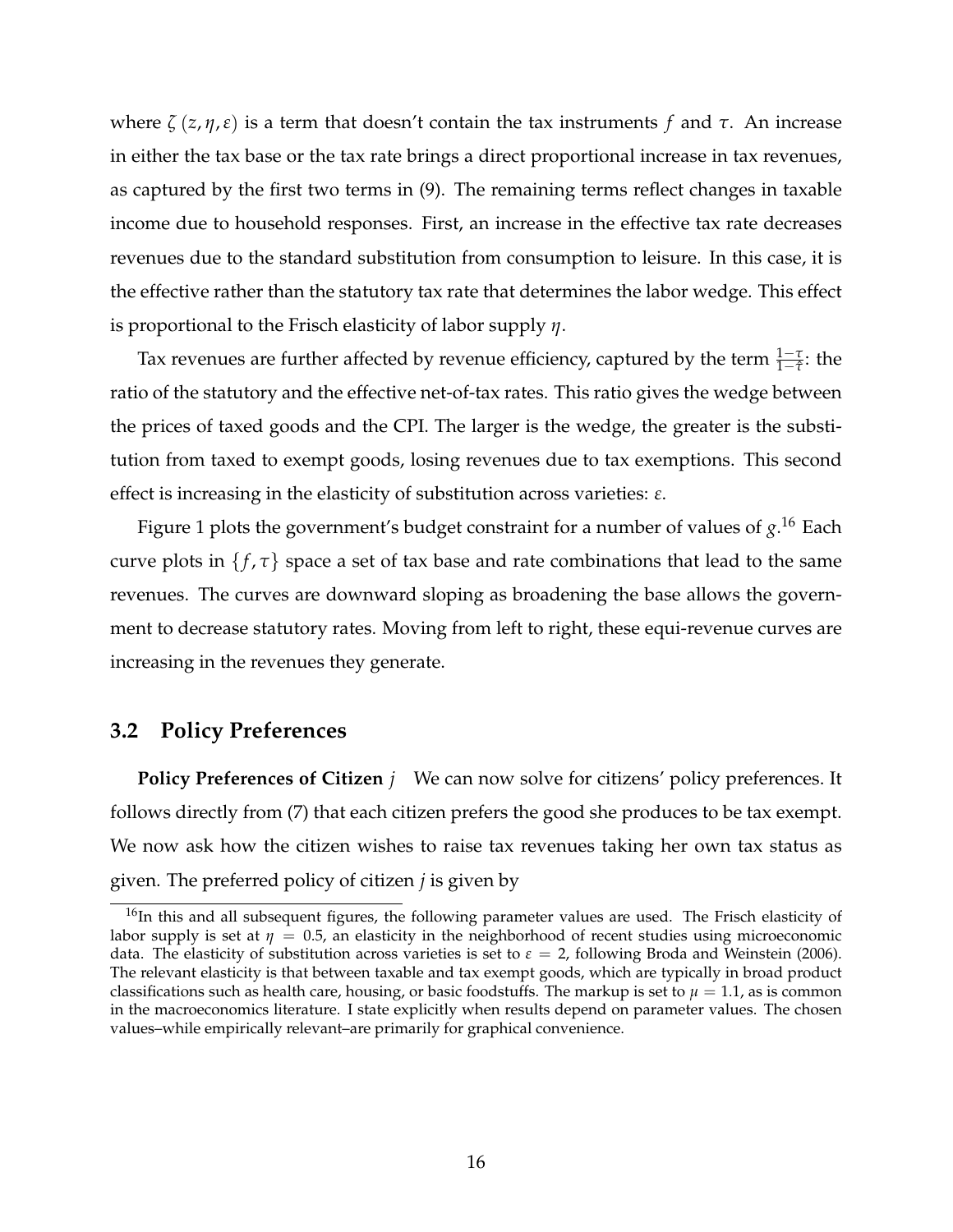$$
\max_{\tau, f} u^j
$$
  
s.t.  $\rho(\tau, f) \ge g$ .

An interior policy choice satisfies the optimality condition:

$$
MCPF^{\tau}(j) = MCPF^{f}(j),
$$

where

$$
MCPF^{\tau}(j) \equiv -\frac{\partial u^{j}}{\partial \tau} / \frac{\partial \rho}{\partial \tau} \quad \text{and} \quad MCPF^{f}(j) \equiv -\frac{\partial u^{j}}{\partial f} / \frac{\partial \rho}{\partial f'}
$$

are the marginal costs of public funds when a unit of tax revenues is raised by increasing the tax rate and broadening the tax base, respectively. This optimality condition is intuitive: the citizen wants to use both policy instruments until the marginal costs of raising an additional unit of revenues using either instrument is equalized.

However, as the following proposition states, the solution to the maximization problem is a corner solution at  $f = 1$  if the effective tax rate is sufficiently small, specifically if

$$
(1 - \hat{\tau})^{\varepsilon - 1} > (\mu - 1) (\varepsilon - \eta - 2).
$$
 (10)

As citizens are identical except for the tax status of the good they produce, we use *E* to denote any citizen producing a tax-exempt good and *T* to denote any citizen whose product is in the tax base.

**Proposition 1** *When taxes are in the range given by (10), all citizens prefer raising taxes by broadening the base rather than increasing rates, keeping their own tax status constant. That is*  $MCPF^{\tau}\left(j\right) > MCPF^{f}\left(j\right)$  for any  $j \in \{E,T\}$  and any  $\{f,\tau\}$  .  $f=1$  is therefore the preferred *policy of all citizens, keeping their own tax status constant.*

It follows directly that a social welfare planner–putting an equal weight on the preferences of each citizen–would always set  $f = 1$ . The intuition for this proposition is illustrated in Figure 2, which plots utility of exempt (dashed curve) and taxed (solid line)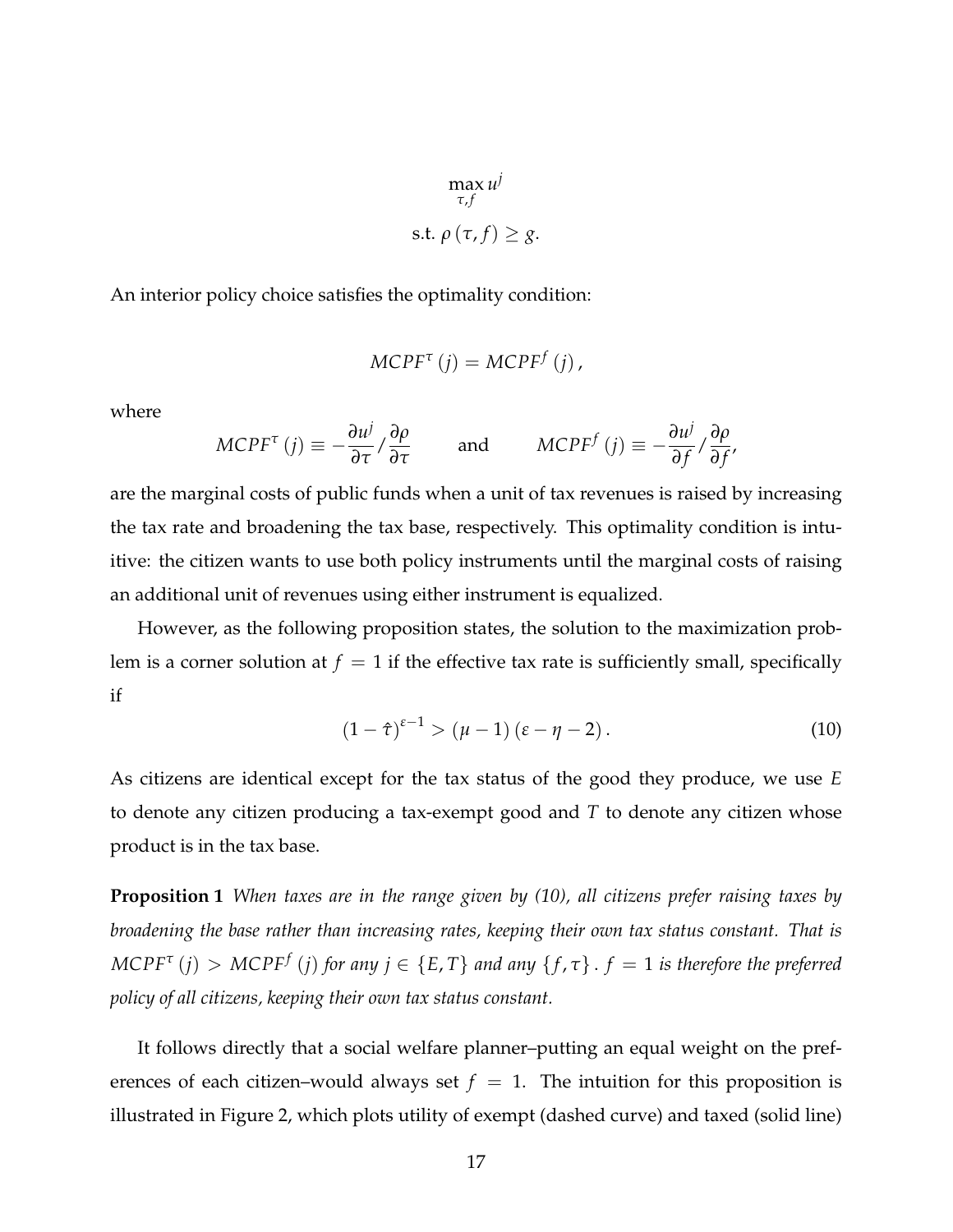citizens along equi-revenue curves. The horizontal axis shows values of the tax base *f* , but keep in mind that a broader tax base gives a lower statutory tax rate, as in Figure 1. The gap between the two curves represents the discrete value of a tax exemption.

Broadening the tax base lowers the statutory tax rate, as we shift down and to the right along an equi-revenue curve in Figure 1. All citizens benefit through a decrease in the effective tax rate *τ*ˆ. The lower effective tax rate follows from the standard uniform commodity taxation result: Lower statutory rates reduce the wedge between taxed and exempt goods. In addition, citizens benefit directly from lower statutory tax rates afforded by the increased revenue that broadening the base generates. Accordingly, the two curves in Figure 2 are upward sloping: citizens prefer the broadest possible base. It follows that the ideal policy for any citizen is at the right-most X marker: Set the broadest possible tax base, while retaining her own tax exemption. This tension between a desire for a broad tax base, on one hand, and for individual exemptions, on the other, is central to the politics of tax reform.

**Discussion of Condition (10)** Proposition 1 requires that taxes be in the range represented by the inequality (10). This range is a sufficient condition for the remaining propositions in this article as well. The restriction imposed by (10) isn't particularly constraining for two reasons: one theoretical and one empirical.

First, theoretically, if distortions are so high that (10) is violated, it can be shown that tax-exempt citizens become "tax loving ". That is, they prefer tax rates to be high regardless of the revenue needs of the government. These perverse preferences arise because when taxed and exempt goods are highly substitutable, higher tax rates strongly divert demand from taxed goods to the exempt. When the effective tax rate is high (close to the peak of the Laffer curve), this substitution effect is so strong that exempt citizens would like to increase taxes even if the revenues are unused. The possibility that tax-sheltered firms may prefer wasteful taxation may have some interesting implications, but these go beyond the scope of this paper and needlessly complicates analysis.

Second, empirically, (10) holds for realistic parameterizations. The parameter *ε* is the elasticity of substitution between varieties of goods. In our case, the relevant elasticity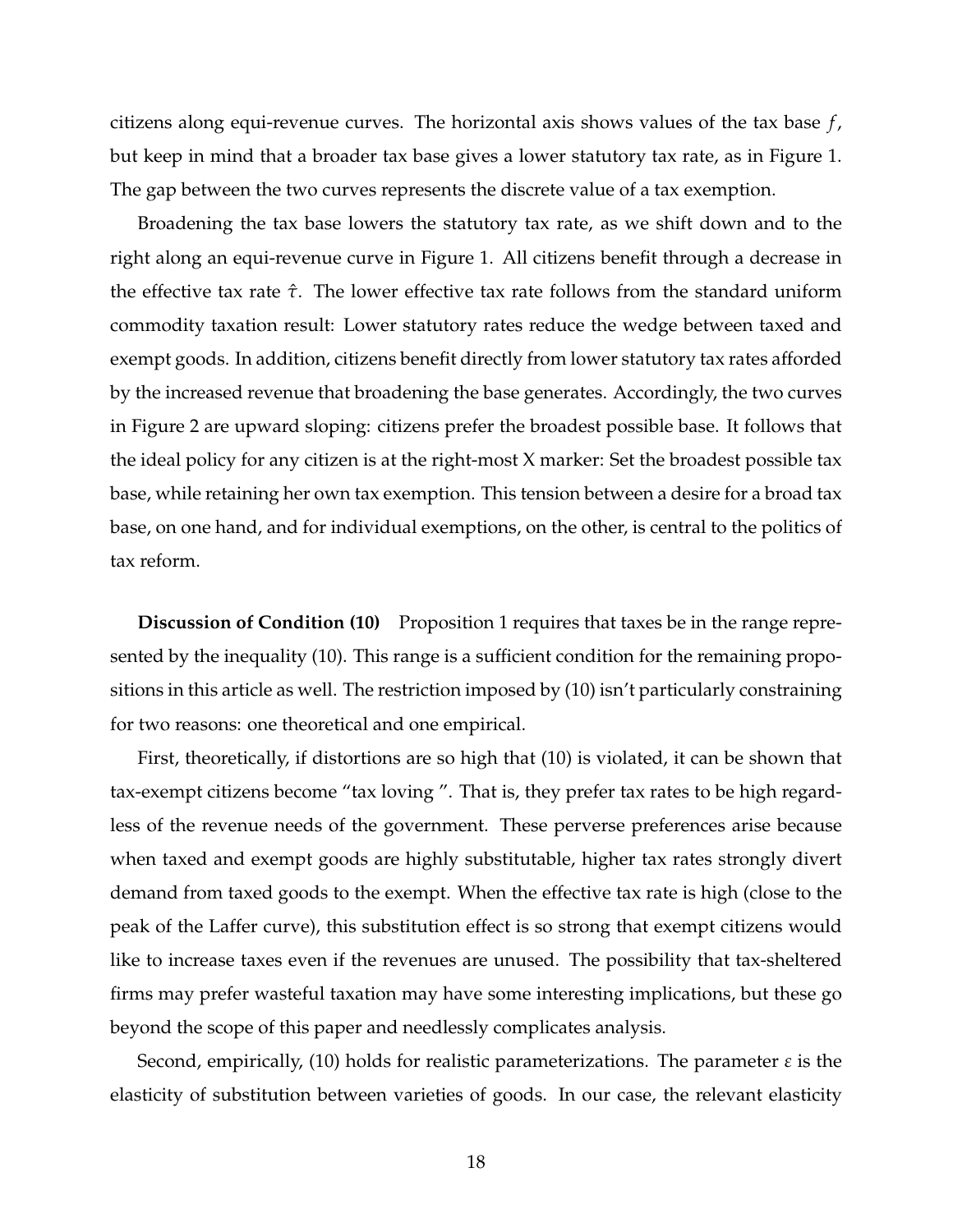is that between taxed and tax-exempt goods. While some differentiated taxation exists between narrowly defined products, the more relevant elasticity is between broader categories, such as food items vs. housing vs. automobiles. If we accordingly set  $\varepsilon = 2$ , following Broda and Weinstein (2006), then condition (10) holds for any value of the Frisch elasticity *η* and any tax rate.

**The Value of a Tax Exemption** We now turn to a result that will be central in the politics of tax reform, studied in Sections 4 and 5. Namely, a citizen's willingness to pay for a tax exemption is decreasing in the tax base. This can be seen graphically in Figure 2, where the willingness to pay for a tax exemption is the distance between the utility of the exempt (dashed curve) and the utility of the taxed (solid curve). This gap narrows as one moves from left to right in the figure, meaning that the value of a tax break is decreasing in the tax base. This is a general feature of the model, as described in the following proposition.

#### **Proposition 2** *The individual value of a tax exemption is*

- *1) Decreasing in the tax base f*
- *2) Increasing in revenue needs g*
- *3) Increasing in ε*

The proposition also states that a citizen's willingness to pay for a tax break is increasing in public goods *g* and in the elasticity of substitution *ε*. The former can be seen in Figure 3, which shows a comparison between the utility of taxed and exempt citizens for several values of *g*. The curves further to the bottom of the figure reflect higher values of public expenditure. As can be seen, the gap between the utility of the exempt and the taxed is larger for curves representing higher public expenditure, so that citizens' willingness to pay for a tax exemption is increasing in *g*.

The intuition for these results is as follows. For a given revenue need, a broader tax base allows a decrease in statutory tax rates *τ*. The value of a tax exemption is proportional to the statutory tax rate, as can be seen in (7). The value of a tax exemption is therefore decreasing in the tax base.<sup>17</sup> Similarly, for a given tax base, an increase in *g* necessitates

<sup>&</sup>lt;sup>17</sup>The broader tax base also reduces the effective tax rate  $\hat{\tau}$ , which further amplifies this effect.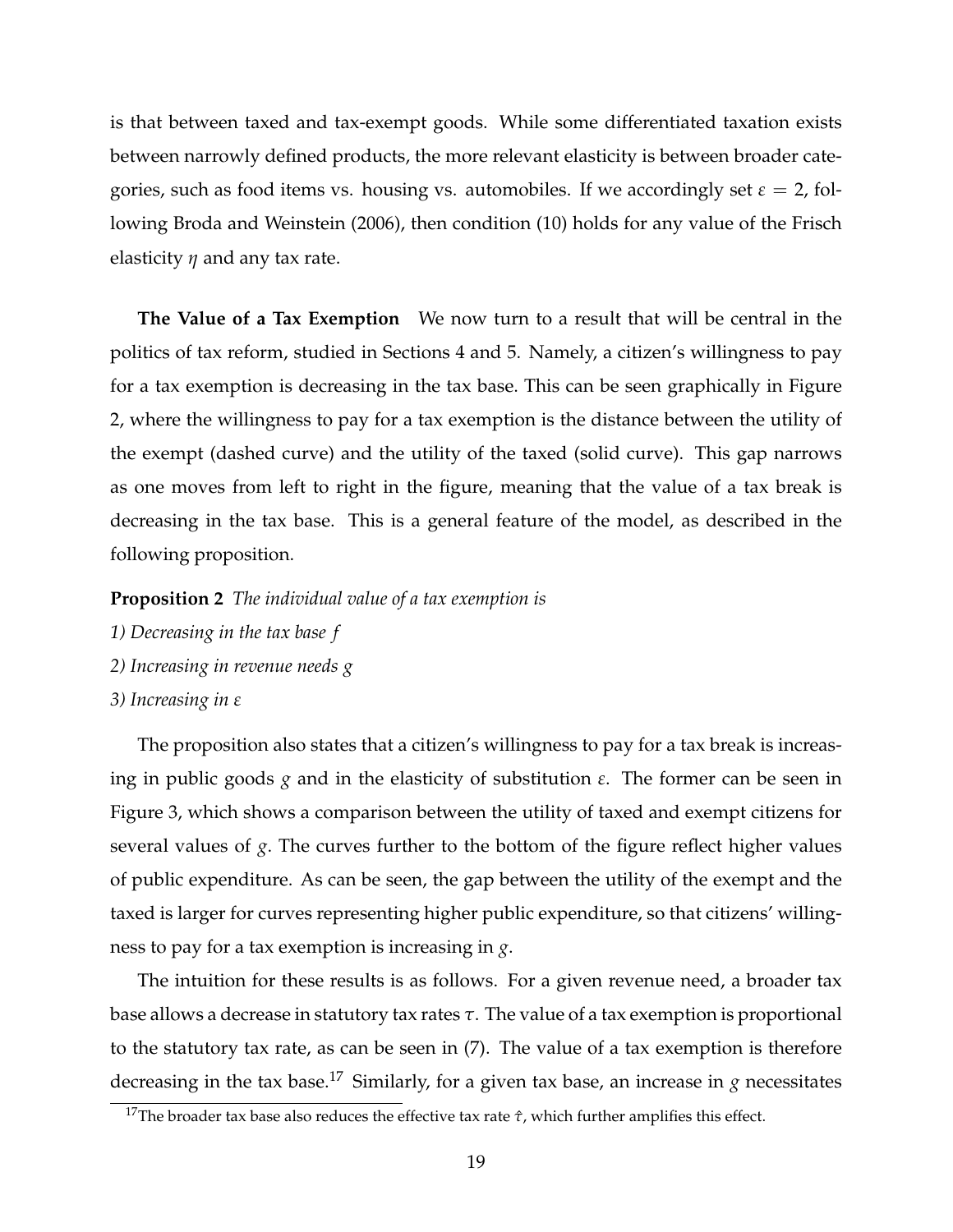an increase in the statutory tax rate *τ*. This increases the relative cost of being in the tax base and thus increases the value of a tax exemption. A higher elasticity of substitution *ε* makes consumers more reactive to tax exemptions and makes it more attractive for a firm to obtain one.

A corollary of Proposition 2 is that there are strategic complementarities in willingness to pay for tax exemptions. The larger is the existing number of tax exemptions, the narrower is the tax base. A narrower tax base increases citizens' willingness to pay for exemptions. In section 5, we will see how these strategic complementarities lead to multiple equilibria in lobbying for tax breaks.

**The Reform Tipping Point** *f <sup>R</sup>*. Citizens prefer the broadest possible tax base on one hand, but prefer to retain their own exemptions, on the other. Collectively, these two objectives are at odds with each other. When does the desire for a broader tax base outweigh the parochial interest for an individual tax break? A tax exemption provides a discrete gain for its beneficiary, while the gains from its elimination are infinitesimal. Hence, a citizen would never unilaterally forgo a tax exemption. However, when the tax base is narrow enough, beneficiaries from tax breaks are willing to collectively forgo their exemptions in favor of tax reform: the elimination of *all* tax exemptions. This is illustrated in Figure 2 with the marker labeled *f <sup>R</sup>*: the tipping point for reform. At a tax base narrower than  $f^R$  ( $f < f^R$ ), exempt citizens are strictly better off reforming the tax system: eliminating all tax exemptions. Thus a tax base narrower than  $f<sup>R</sup>$  provides an opportunity to reform the tax system in a Pareto-improving way. Citizens, including the exempt, are made better off by following the path along the right-pointing arrow in Figure 2. The value of tax exemptions increases roughly linearly in tax rates, while the resulting deadweight losses are convex. Hence, a critical tax base *f <sup>R</sup>* exists, below which the latter force dominates the former.

The following proposition states that the existence of a critical tax base  $f<sup>R</sup>$  is a general result.

**Proposition 3** *For any feasible revenue need*  $g > 0$ *, there is a cutoff tax base*  $f^R \in (0,1)$  *so that* exempt citizens prefer tax reform of  $f=1$  to any tax base  $f < f^R.$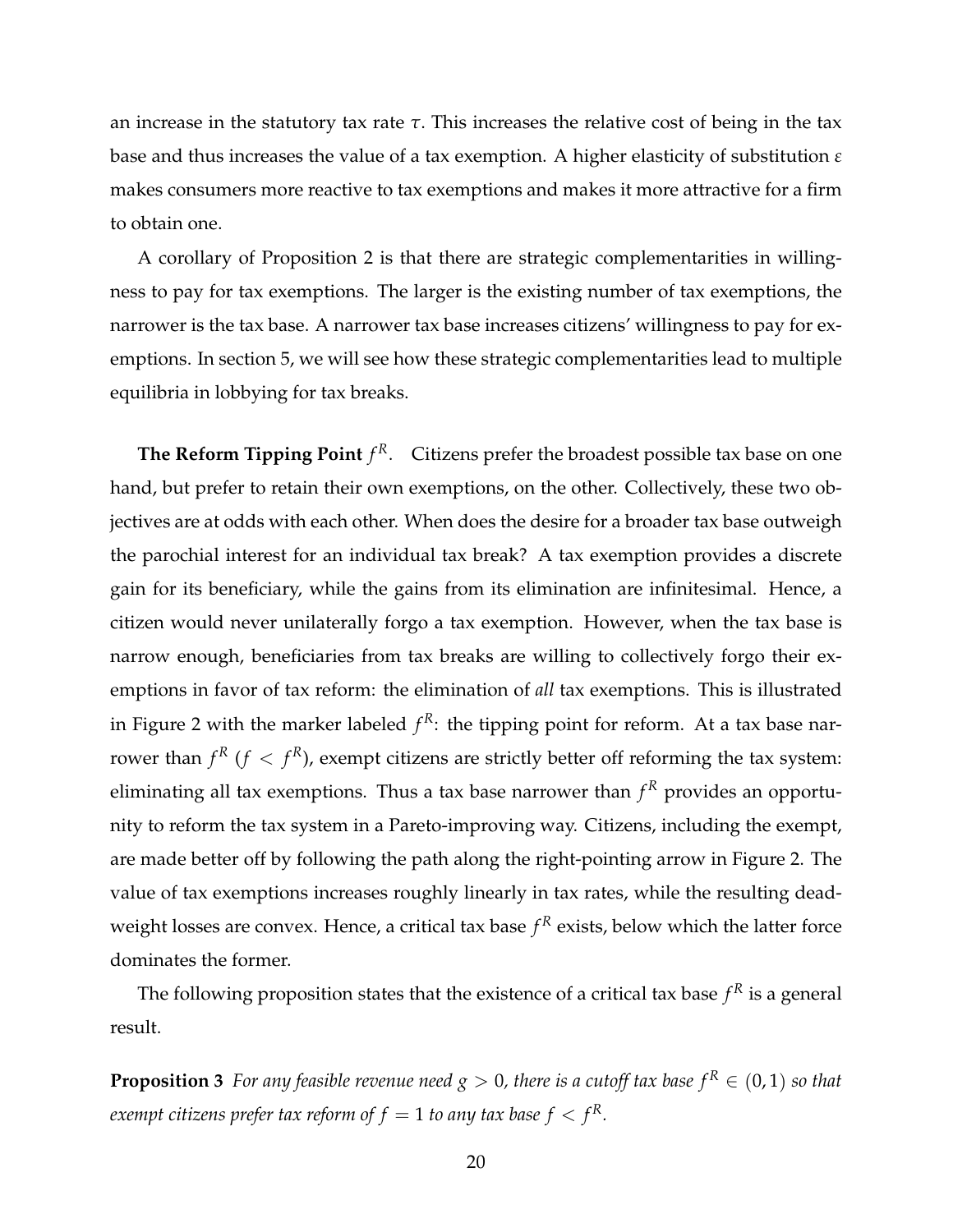There are two separate factors that might determine the reform-triggering tax base  $f^R$ : feasibility and preferences. Which of the two is binding depends on parameter values. First, the revenue need *g* might exhaust the government's fiscal capacity at the tax base of  $f=f^\mathcal{R}.$  That is, revenues of  $g$  require taxing at the revenue-maximizing tax rate at this tax base. As revenues at this point are increasing in  $f$ , no policy  $f < f^R$  is feasible. Exempt citizens are therefore forced to choose a tax base that is broader than  $f^R$ .

Second, and more interestingly, there is a critical tax base at which exempt citizens are exactly indifferent between tax reform and their own tax exemptions, as in Figure 2. The exempt strictly prefer tax reform if  $f < f^R$  and strictly prefer a tax base of  $f$  for all  $f > f^R$ .

**Discussion of Proposition 3** Proposition 3 describes the central mechanism that drives or impedes reform in the political economy analysis that follows. Might special interests truly be willing to forgo exemptions for the resulting general equilibrium gains? A few points are worth noting in this regard.

First, the general equilibrium gains from tax reforms are sizable. Auerbach (1983) estimated the cost of distortions in the corporate tax code alone in the early 1980s at nearly 4% of the US capital stock, coming to more than 10% of GDP, giving large potential gains from reform. Kopczuk (2005) estimates gains from the reduction in the elasticity of taxable income due to broadening the personal income tax base in the 1986 TRA at around \$30 billion a year.<sup>18</sup> Gravelle (1989) estimates an additional \$15 billion a year from changes in the relative treatment of corporate and non-corporate capital. Jorgenson and Yun (1990) simulate a number of the bill's provisions and estimate total total gains as high as \$1.5 trillion in net present value–nearly a third of GDP at the time. This is on top of the \$80 billion of direct increases in disposable income due to rate reductions, increases in standard deductions, and increases in the Earned Income Tax Credit (Auerbach and Slemrod, 1997, Table 1), afforded by the base-broadening measures. Barro and Fuhrman (2018) estimate gains of 3% of GDP from the the December 2017 reform, if rules governing capital expensing are made permanent. Mertens (2018) estimates these gains at 1.3% of GDP.

Second, the term "exempt citizens" may lead the reader to over-estimate the value of

 $18$ He estimates a 3pp reduction in the social cost of collecting a dollar of revenue, giving this figure using 1986 revenues.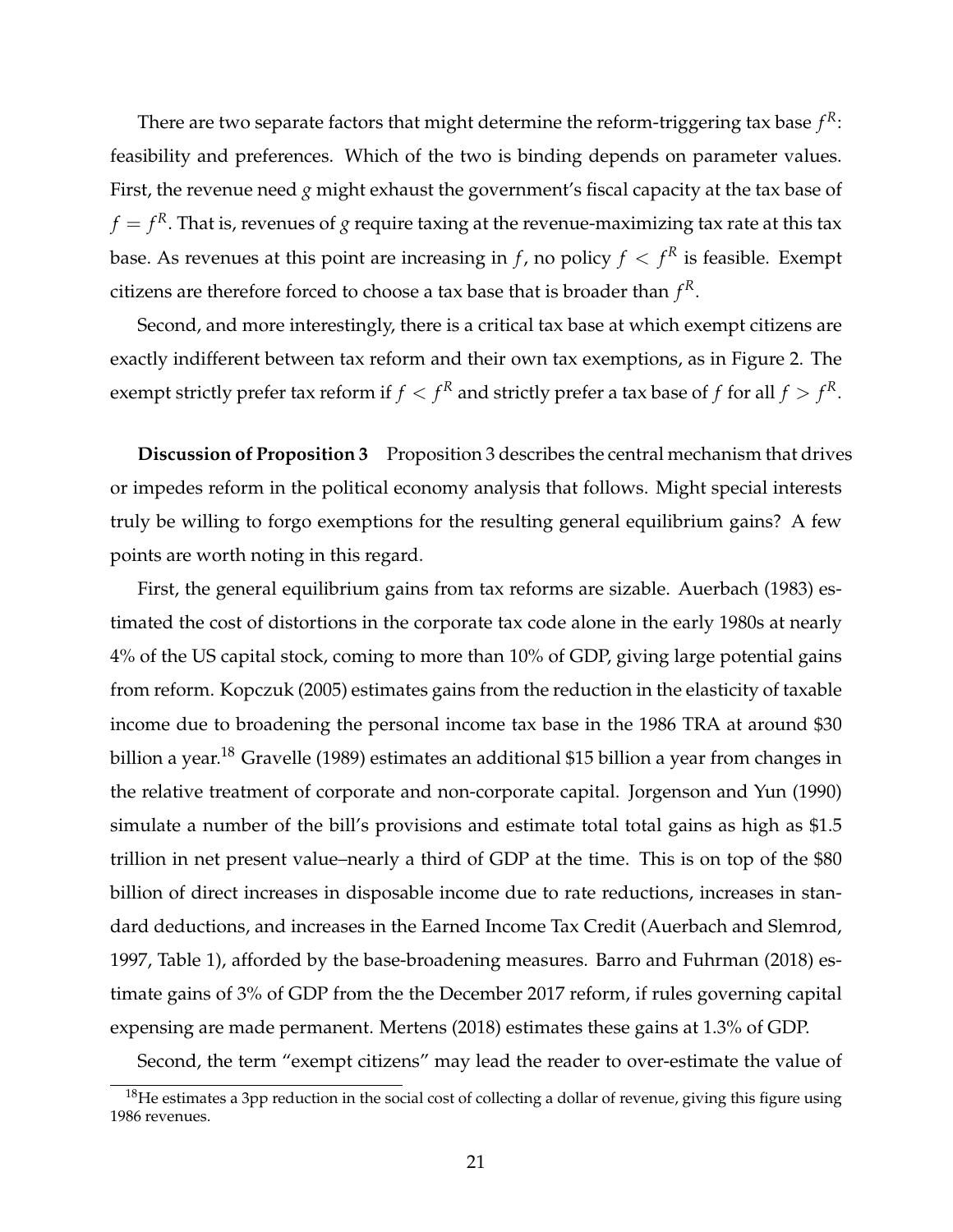a tax exemption in this model. In the model corporate income (profits) are taxed at a flat rate  $\tau$ , with no exemptions. Instead, the product of an "exempt firm" is deductible from ordinary income, as in (2). Thus firms benefit only indirectly due to the increase in relative demand for their goods due to the lower consumer prices that the tax deduction affords. It is this private benefit that firms need to weigh against the benefit of a lower tax rate and stronger aggregate demand.

An example from the December 2017 tax bill is illustrative. The law broadened the tax base by limiting mortgage interest deductions to apply only to the first \$750, 000 of the value of the mortgage (down from \$1.1 million previously). The bill was opposed by the National Association of Realtors, a major proponent of the mortgage interest deduction and one of the strongest special interests in Washington.<sup>19</sup> Why were lawmakers willing to take on this immense special interest? This was perhaps somewhat aided by the fact that this base-broadening measure helped finance the reduction in corporate income tax rates from 35% to 21%. It is entirely plausible that the increase in after-tax profits to realtors will turn out to be greater than the lost profits due to lower housing demand funded with mortgages in the \$750*K* − \$1, 100*K* range.<sup>20</sup>

Third, shareholders are workers and taxpayers too. Citizens evaluate the net benefits of reform based on both parts of their utility function in (7). The tipping point for reform applies to *utility* not *profits*. In fact, at the tipping point *f <sup>R</sup>*, firms' profits are harmed by reform. This can be seen by the fact that reform increases citizens' utility as workers–the term  $u^W$  in (7). Indifference to reform at  $f^R$  therefore requires that the remaining term  $u^\pi$ profits–decrease from reform. There exists an even lower tax base at which even profits alone would increase from reform, but this tax base is unlikely to ever be reached, as Pareto-improving reform is available at higher tax bases.

This form of "cross-subsidization" is important in the politics of tax reform in practice. The 1986 TRA is estimated to have increased the tax burden on the corporate sector as a

<sup>&</sup>lt;sup>19</sup>It is the second largest in lobbying spending in Washington: https://www.opensecrets.org/lobby/top.php?showYear=a The NAR also opposed the increase in the standard deduction and changes in the treatment of capital income from house sales.

<sup>&</sup>lt;sup>20</sup>Indeed, in a November 20 letter to the Senate, the NAR expressed "strong opposition to 'The Tax Cuts and Jobs Act,"', but acknowledged that the "NAR supports tax reform's goal to spur greater economic growth", corresponding to the competing forces described in the theory.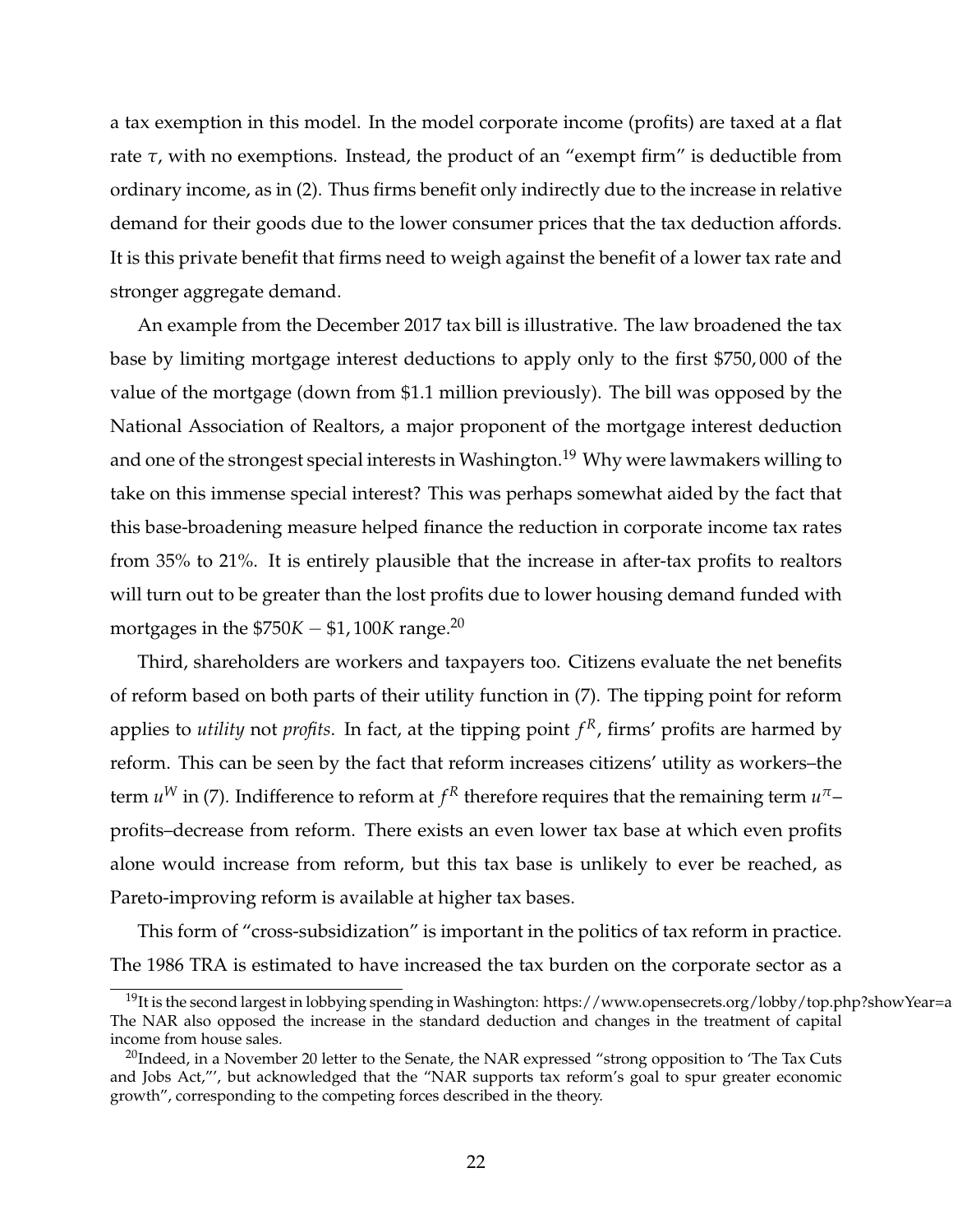whole (Auerbach and Slemrod, 1997, Table 1). But the reform also dramatically reduced the top marginal personal income tax rate–relevant for many corporate shareholders–from 50% to 28% . This certainly will have sweetened the bitter pill for affected shareholders.

Finally, Proposition 3 is a stronger result than necessary for the political economy of reform. In reality, there certainly are losers alongside beneficiaries of most reforms. But the cost of reform to losers decreases, and its benefits to beneficiaries increases, as the tax base narrows, as seen in Figure 2. Proposition 3 gives a limiting result that there exists a tax base so narrow that even exempt citizens are willing to reform the system so that reform is Pareto improving. In reality, the system may be reformed well before this point is reached, when political resistance to reform erodes sufficiently. Indeed, Section 5 presents a lobbying model, in which reform passes against the (waning) resistance of special interests when the tax base is sufficiently narrow.

**Revenues and Tax Reform** The tipping point for reform *f <sup>R</sup>* plays an important role in the politics of tax reform. It is the critical tax base, below which special interests can be persuaded to forgo tax exemptions. Conversely,  $1 - f<sup>R</sup>$  is the largest number of exemptions that can be allocated to special interests before these interests are collectively harmed by the porous tax system. What then determines the value of  $f^R$ ? It seems plausible that support for tax reform increases with the revenue needs of the government. Raising higher revenues on a narrow base may be more difficult and might require more distortionary taxation. This is precisely what we see in Figure 3, which shows the utility of taxed and exempt citizens for a number of values of *g*. Each pair of curves corresponds to a specific value of *g*, with higher values of *g* lower in the figure. As before, the value of  $f<sup>R</sup>$  is represented with an X: this is the tax base at which the utility of the exempt is equal to the utility of the taxed under a reform of  $f = 1$ . As can be seen in the figure,  $f^R$  is increasing in *g*.

The following proposition formalizes this result. It states that  $f^R$  is increasing in  $g$  for sufficiently high values of *g* or *ε*.

**Proposition 4** *If public good needs g are sufficiently high, the cutoff tax base for reform*  $f<sup>R</sup>$  *is increasing in g. In addition, f <sup>R</sup> is increasing in g for values of ε that are sufficiently high.*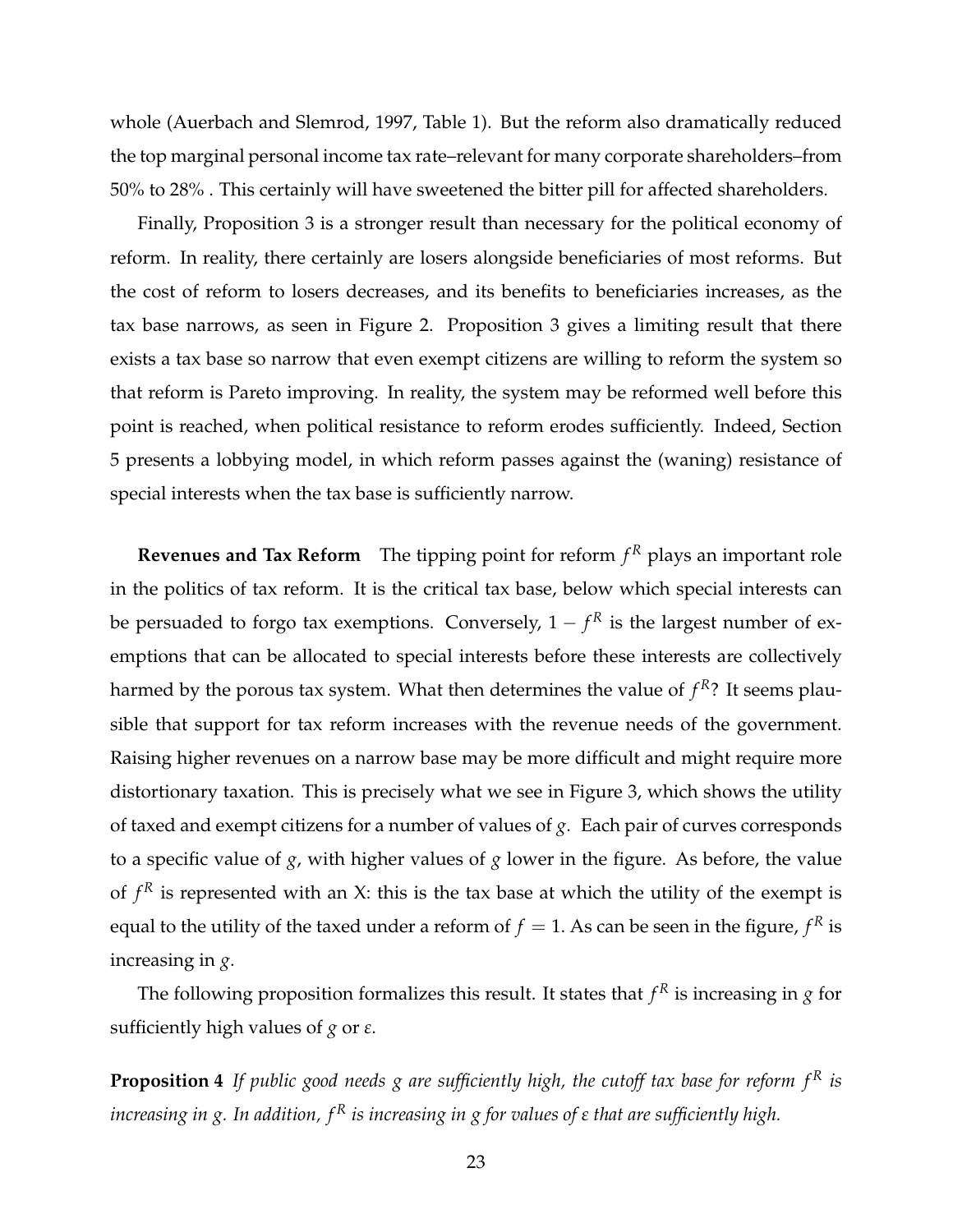The proposition gives a result for high values of *g*, meaning that we can say with confidence that high (enough) values of  $g$  will lead to higher values of  $f^R$ . The second part of the proposition states that for values of *ε* sufficiently high, *f <sup>R</sup>* is increasing in *g* over the entire range. Note that both these conditions are *sufficient* but neither of them is *necessary*. In fact, I was unable to find a counterexample where  $f^R$  wasn't strictly increasing in  $g$ .

Computational analysis further affirms that  $f<sup>R</sup>$  is increasing in  $g$  for the entire range of feasible values of the public good and for a broad range of parameter values. This is illustrated in Figure 4 that shows the cutoff tax base  $f<sup>R</sup>$  as a function of public goods  $g$ . The solid line plots results with parameter values as in the previous figures ( $\varepsilon = 2$  and *η* = 0.5). Other lines show alternative values of the elasticities *ε* and *η*, and the markup *μ*. In all cases the critical tax base  $f^R$  is increasing in public good needs  $g$ . This result will be central in the prediction that tax reform is more likely when public good needs are greater.

### **3.3 Active Ingredients**

The results in this section are based on a model with standard, but specific, preferences. This allows for analytical proofs and graphical analysis. But to what extent do the results presented here generalize further? To answer this, it is useful to consider the active ingredients leading to the main results. The general equilibrium gains from reform come from two forces that are quite general. First, differential tax treatment of goods leads to deadweight losses. This is a general result and follows from the theory of uniform commodity taxation harking back to Ramsey (1927) and outlined in many public finance textbooks (e.g. Atkinson and Stiglitz, 2015). The theory recommends taxing goods differentially based on their demand elasticity, but this is unlikely the main reason for most tax exemptions in practice. Second, differential taxation, beyond distorting consumption bundles, also leads to a larger labor wedge. This too is quite general. Differential taxation leads to a higher price level with constant elasticity of substitution preferences over commodities, as seen in (3). But this generalizes to other preferences as long as deadweight losses from taxation of individual commodities are convex. A higher price level then increases the price of leisure relative to consumption, distorting work incentives.

A narrower tax base leads to a higher statutory tax rate, creating a larger diversion of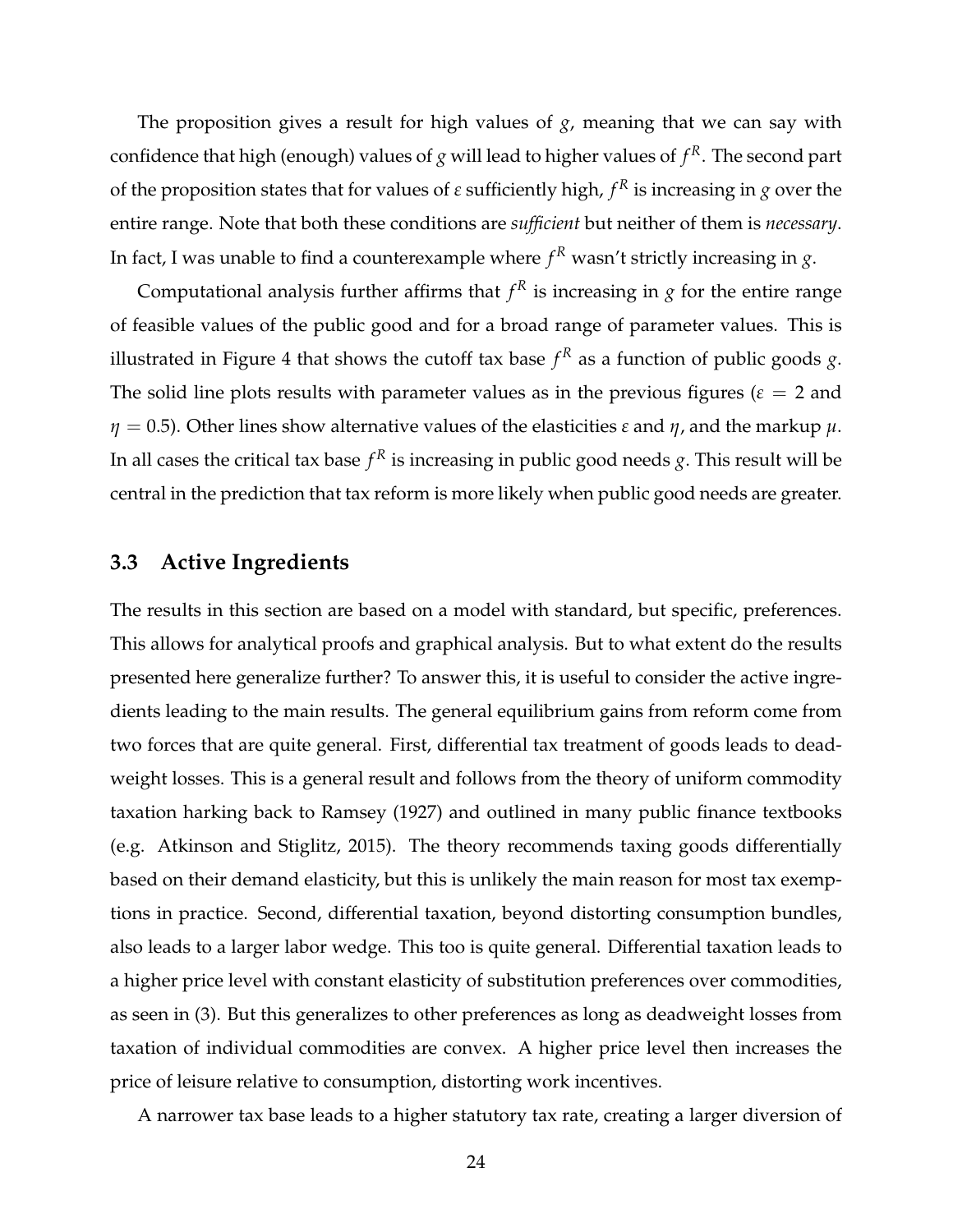consumption from taxed to deductible goods. When the two aforementioned assumptions hold, this leads to a more distorted consumption bundle and lower utility. This force might trigger reform at narrow tax bases, but will not be sufficient alone to reduce profits for producers of tax-exempt goods. The increasing labor wedge delivers this result: A more distorted consumption bundle makes consumption less attractive relative to leisure (higher price level), reduces hours worked, demand, and corporate profits.

The notion that there exists a critical tax base below which exempt citizens may support reform does depend on parametric assumptions. As noted earlier, if condition (10) is violated (e.g the elasticity of substitution across products is sufficiently large), the diversion of relative demand towards tax exempt goods is so great that tax exemptions may become irresistible. Of course, in any model, the tax base may be so narrow that ultimately revenue needs cannot be satisfied, but this reflects a far more mechanical budgetary reason for tax reform.

The strategic complementarity in vying for tax exemptions should also generalize to other settings. The result follows from the fact that a narrower tax base requires higher tax rates: a simple fiscal reality. When tax rates are higher, the value of being exempt from taxation is greater: again, a general result.

The assumption that firms are of zero measure is for analytical convenience, but not central to the model's results. One can think of any measure of firms in the model as being a large multi-product conglomerate. If anything, this larger firm would be more likely to internalize general equilibrium effects and wouldn't face the collective action problem that a larger number of firms faces.

Results reported in this section go through if deductible goods obtain a deduction of less than 100%. This more general case is analyzed in Appendix A.4. Partial deductions have two competing effects on the pivotal tax base *f <sup>R</sup>*. On one hand, partial exemptions are less distortionary, reducing their general equilibrium cost. On the other hand, partial deductions are less valuable to exempt citizens, thus lowering their private value. As shown in the appendix, for a reasonable parameterization of the model, these two forces roughly cancel out.<sup>21</sup>

<sup>&</sup>lt;sup>21</sup>Note, however, that the parameter  $f$  no longer represents the tax base, when exemptions are partial.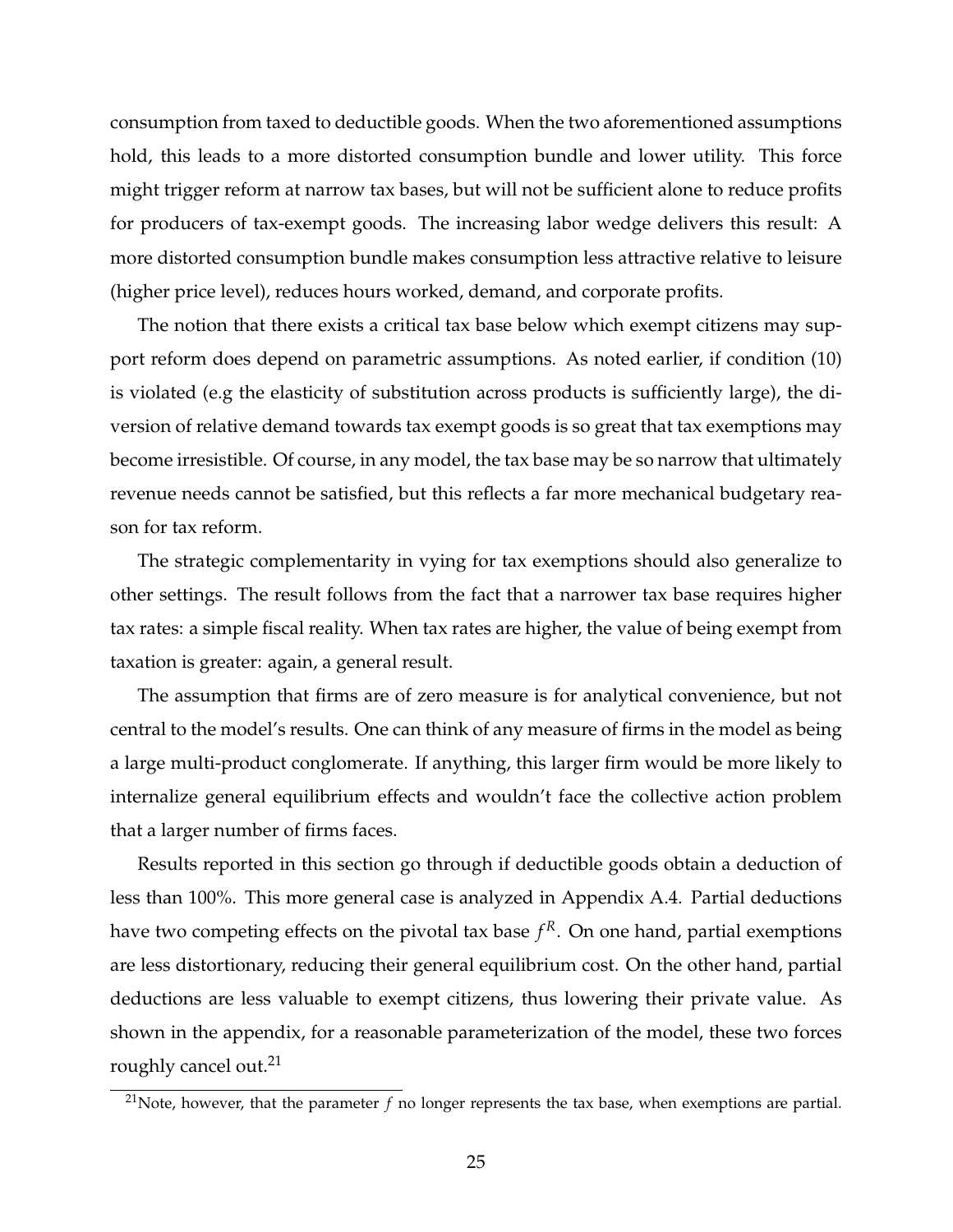Relaxing the assumption that consumers have homogeneous preferences over commodities may affect results and certainly has real-world political economy implications. In practice, consumers differ in their consumption bundles and benefit differentially from tax deductions. The mortgage interest deduction benefits mortgagors, not only realtors, for example. The result that "workers" are identical in preferences, and always support reform, is an artifact of this stark assumption. Introducing ex-ante differences in consumer preferences on top of the ex-post difference in firms' tax status would complicate analysis substantially. While the rich political interaction between consumer advocacy groups and corporate interests is certainly intriguing, it goes beyond the scope of this paper and I leave it to future research.

## **4 Normative Analysis: Big Bang or Piecemeal Reform?**

Using the economic model we have derived, we now turn to the politics of tax reform. In this section, we begin with normative analysis and ask whether economies should eliminate the rents to entrenched interests in one fell swoop, or is a more gradual approach desirable? In Section 2, I discussed a number of recent cases and we saw that large reforms were common in tax policy. Are such big-bang reforms desirable?

Consider the case of a "reformist" policymaker (PM) who aims to maximize social welfare and therefore wants to maximize the tax base. However, she is restricted to reforms that obtain unanimous support. This may represent an extreme case of multiple veto points, but illustrates the case for big bang reform clearly. Looking at Figure 2, imagine that current policy has a tax base of  $f = f<sup>R</sup>$  (or any value  $f < f<sup>R</sup>$ ). The reformminded leader wants to eliminate all special provisions in the tax code and set  $f = 1$ . Now consider the merits of gradualism or more ambitious reform in this context. At the "big bang" extreme, the reformer removes all tax exemptions at once. This is represented by the rightward-pointing arrow in Figure 2. By the definition of  $f<sup>R</sup>$ , special interests are no worse off under reform than under the status quo and reform is Pareto improving.

Instead, the tax base–defined as the share of total expenditure that is taxed–is roughly  $1 - (1 - f)\chi$ , where  $\chi$  is the share of expenditure on exempt goods that is tax deductible.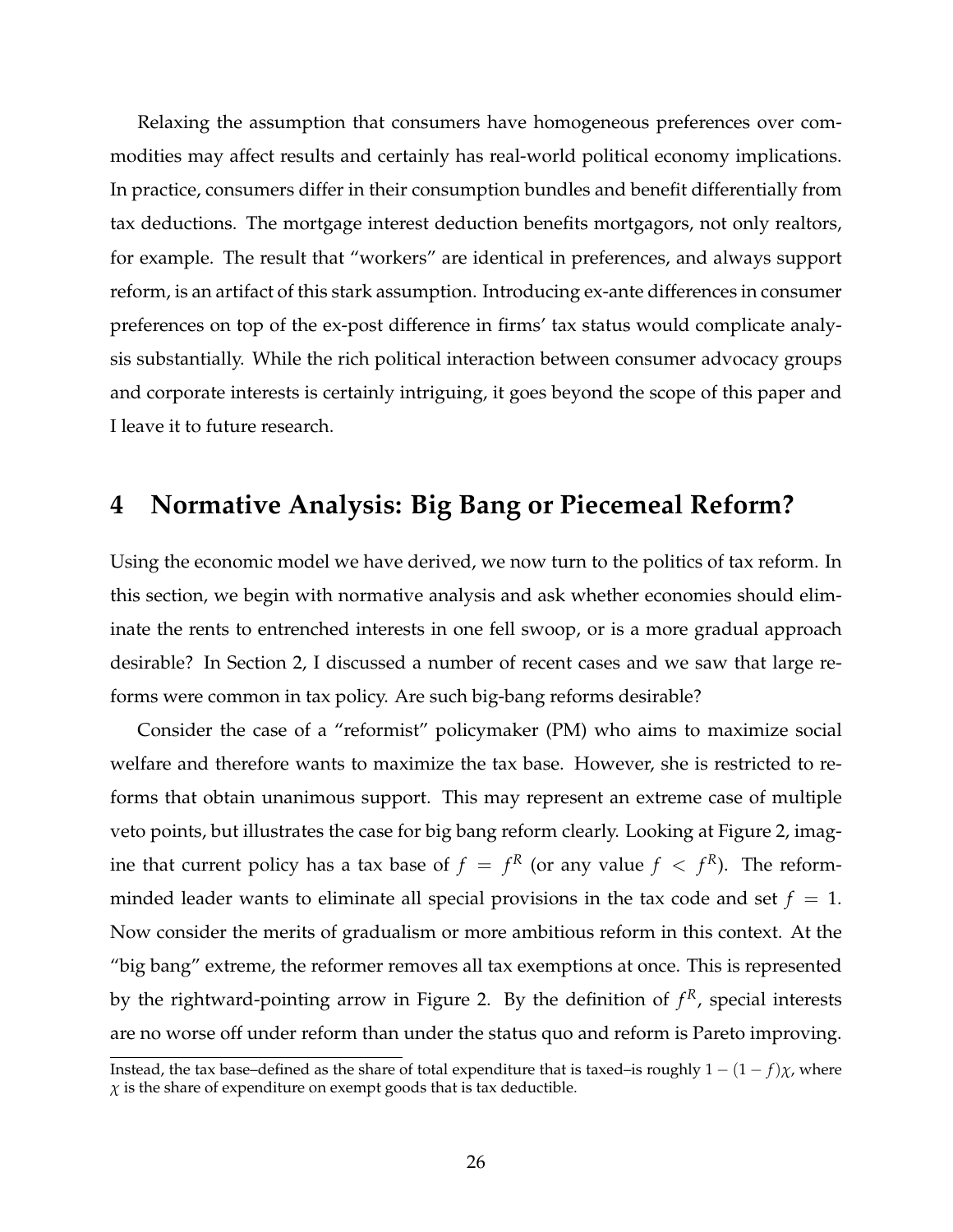Special interests are compensated directly by the general equilibrium benefits from reform and there are no losers in need of compensation.

At the gradualist extreme, the reformer could eliminate one tax exemption at a time. Compensating the first special interest is costly, with the cost represented by the downwardpointing arrow in Figure 2. The total cost of reform, when removing tax exemptions one at a time and compensating losers sequentially, is the area between the two curves in figure 2 to the right of  $f = f<sup>R</sup>$ . This is obviously larger than the zero cost incurred under a big bang reform.<sup>22</sup> This result is generalized and summarized in the following proposition.

**Proposition 5** If the status quo tax base satisfies  $f^q \leq f^R$ , a welfare-maximizing reformist who *is required to raise revenues to fully compensate all losers from reform will prefer a reform of*  $f = 1$ *to any*  $f^q < f < 1$ .

Central to this result is the general equilibrium nature of this framework and its implications for Pareto-improving reform outlined in Proposition 3. One typically thinks of reform as being welfare increasing. It is the distributional consequences that stand in the way of reform, with losers leveraging their political power to block its enactment. By setting the agenda appropriately as a choice between a large "big bang" change and the status quo, a reform-minded politician may be able to obtain broad support for reform with limited need to compensate losers.

The debate on gradualism vs. big-bang reforms has a long history. A large literature in the early 1990s debated whether large reforms were preferable to piecemeal ones with particular reference to the transition economies of the former Soviet bloc. Dewatripont and Roland (1992) argued for gradualism, due to informational asymmetries. They ask what a reform-minded leader ought to do when faced with special interests: workers that must be compensated when exiting a restructured industry. They conclude that gradualism is preferable, because it allows the government to screen workers for the value they place on remaining in the existing industry and thus reduce the total compensation required. The context of tax reform is different. The losers from tax reform are relatively

<sup>&</sup>lt;sup>22</sup>The ultimate payoffs from reform are not path dependent. But if the policy maker cannot commit to follow through with this gradual reform, special interests may nevertheless demand compensation along a gradual reform path.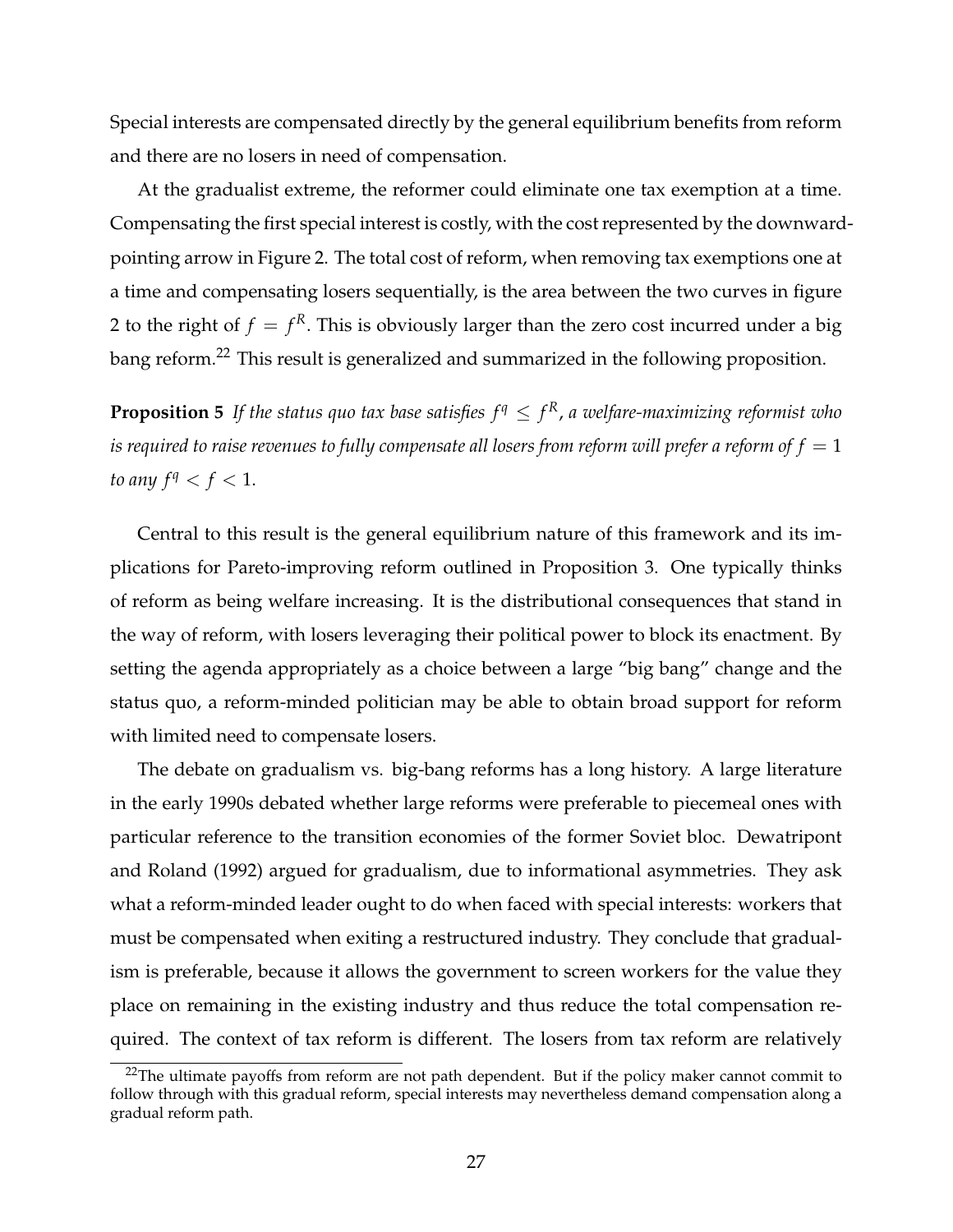easy to identify: it is those groups that currently have tax exemptions. Our mechanism is entirely different and relies on the complementarity between individual tax exemptions, which make the cost of "buying out" special interests smaller, the larger the number of exemptions that is eliminated.

In contrast, Murphy et al (1992) argue in favor of big-bang reform. They study liberalization of product markets in a transition economy and argue that a partial reform may introduce new price distortions. It is therefore desirable to transition in one step. In contrast, in the model presented here, partial reform does reduce inefficiency. As Figure 2 illustrates, any broadening of the tax base is a step in the right direction. Instead, I argue that a big bang reform is desirable due to the complementarities in tax exemptions studied in Proposition 2. Special interests benefit more from tax exemptions when other groups also have exemptions. Partial reform eliminates some exemptions but leaves others in place. A special interest losing its exemptions will therefore require larger compensation in a partial reform.

## **5 Positive Analysis: Tax Reform and Public Good Needs**

I have suggested that base-broadening tax reform often occurs when there is a perceived need for fiscal consolidation. In this section, I use positive political economy theory to analyze how public good needs affect the tax base. Many of the results will follow from Proposition 4 and Figure 3.  $f<sup>R</sup>$  is increasing in *g*, which means that the size of a coalition that collectively prefers tax reform to tax exemptions ( $1 - f<sup>R</sup>$ ) is decreasing in public good needs. In many political settings (e.g. median voter model) this directly implies that tax reform is more likely when public good needs are greater.

The economic setting of Section 3 and its resulting payoffs call attention to the conflict between general and special interests. In addition, lobbying appears to have played an important role the political history of tax reform: Birnbaum and Murray (1987) give a blow-by-blow account of the role of lobbies in resisting and then resigning themselves to the 1986 TRA. A lobbying model is therefore a natural setting to explore the politics of this conflict. Substantial lobbying effort is devoted to protecting the types of tax deductions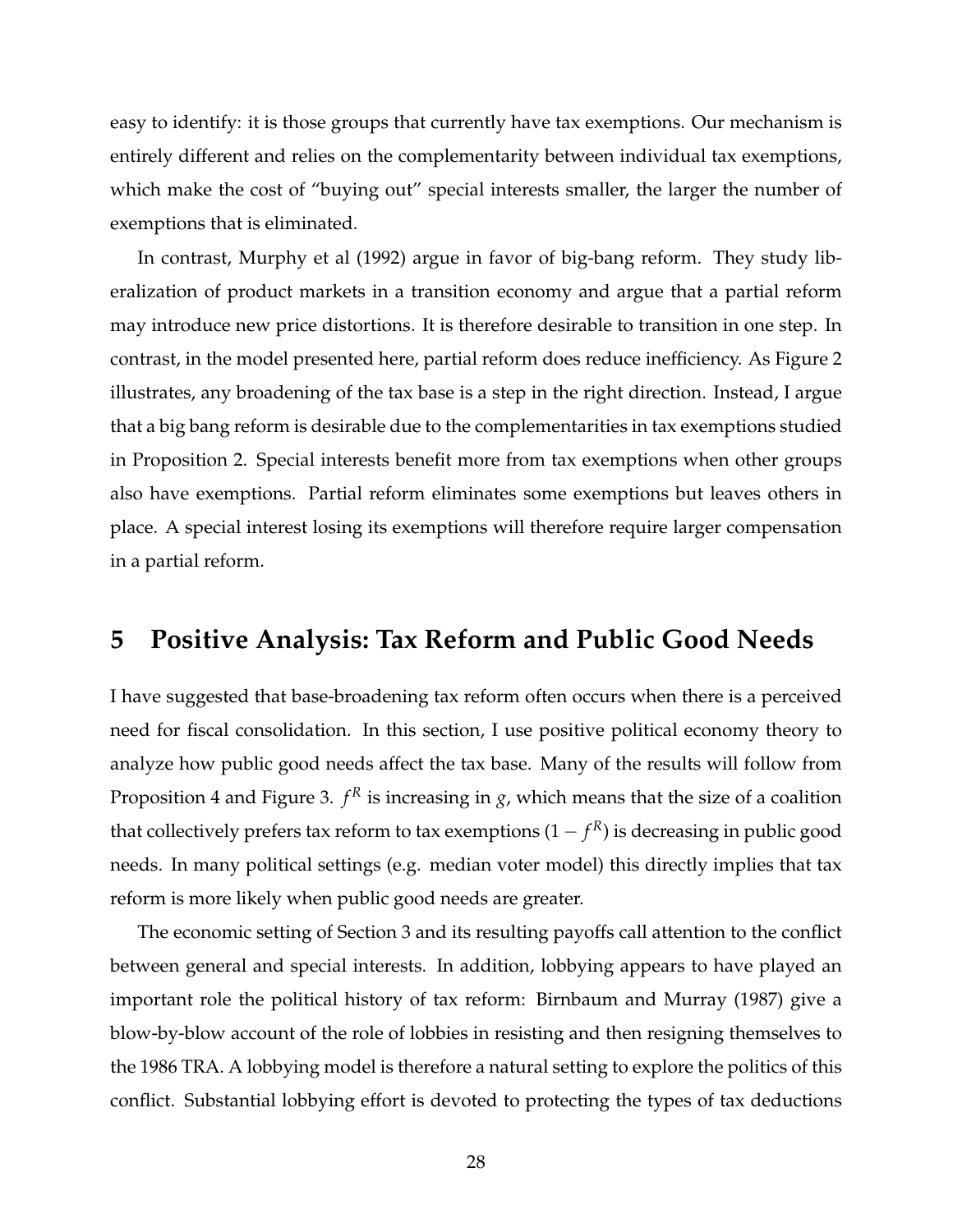studied here. The National Association of Realtors is the second largest organization in lobbying expenditure in the U.S. and protecting the mortgage interest deduction is one of its main objectives. Blue Cross/Blue Shield provides more lobbying contributions than any other individual firm and it certainly benefits from the deductibility of employerprovided health insurance .<sup>23</sup>

I begin with the canonical Grossman and Helpman (2002, chapter 7) lobbying model. The model predicts that tax reform occurs when public goods *g* are high. I then extend the model to allow endogenous citizen participation in the lobby. In this case, strategic complementarities in the value of tax exemptions, summarized in Proposition 2, come into play. Strategic complementarity creates two equilibria, one with substantial lobbying and a narrow tax base and another with limited lobbying and a broader base. Finally, I summarize a number of extensions and alternative political models. The prediction that base-broadening reforms are more likely when public good needs are higher is robust to a variety of specifications.

### **5.1 Lobbying**

The lobbying model follows Grossman and Helpman (2002, chapter 7) closely. A measure *L* of citizens is organized in a single lobby. The lobby is headed by a representative member and consists of a group of citizens that indistinguishable in terms of the tax code. That is, it is administratively impossible to exempt a subset of lobby members without exempting the entire lobby from tax. In Section 5.3, I discuss an extension that allows more flexibility in the tax code. Lobby size is exogenous to begin with, but is endogenized in Section 5.2. The model will have nothing to say about how the collective action problem within the lobby is resolved, as is the case with most existing lobbying models. There also exists a policymaker (PM) who determines the tax code  $\{f, \tau\}$ , including which  $1 - f$ citizens obtain tax exemptions. The PM herself is not a citizen in this economy.

The lobby can make binding commitments to transfer consumption goods to the policymaker (PM), conditional on policy. Having observed public good needs *g*, it offers a contribution schedule  $C(f, \tau)$ , giving the size of the transfer if the PM sets policy to

<sup>&</sup>lt;sup>23</sup>https://www.opensecrets.org/lobby/top.php?showYear=2017&indexType=s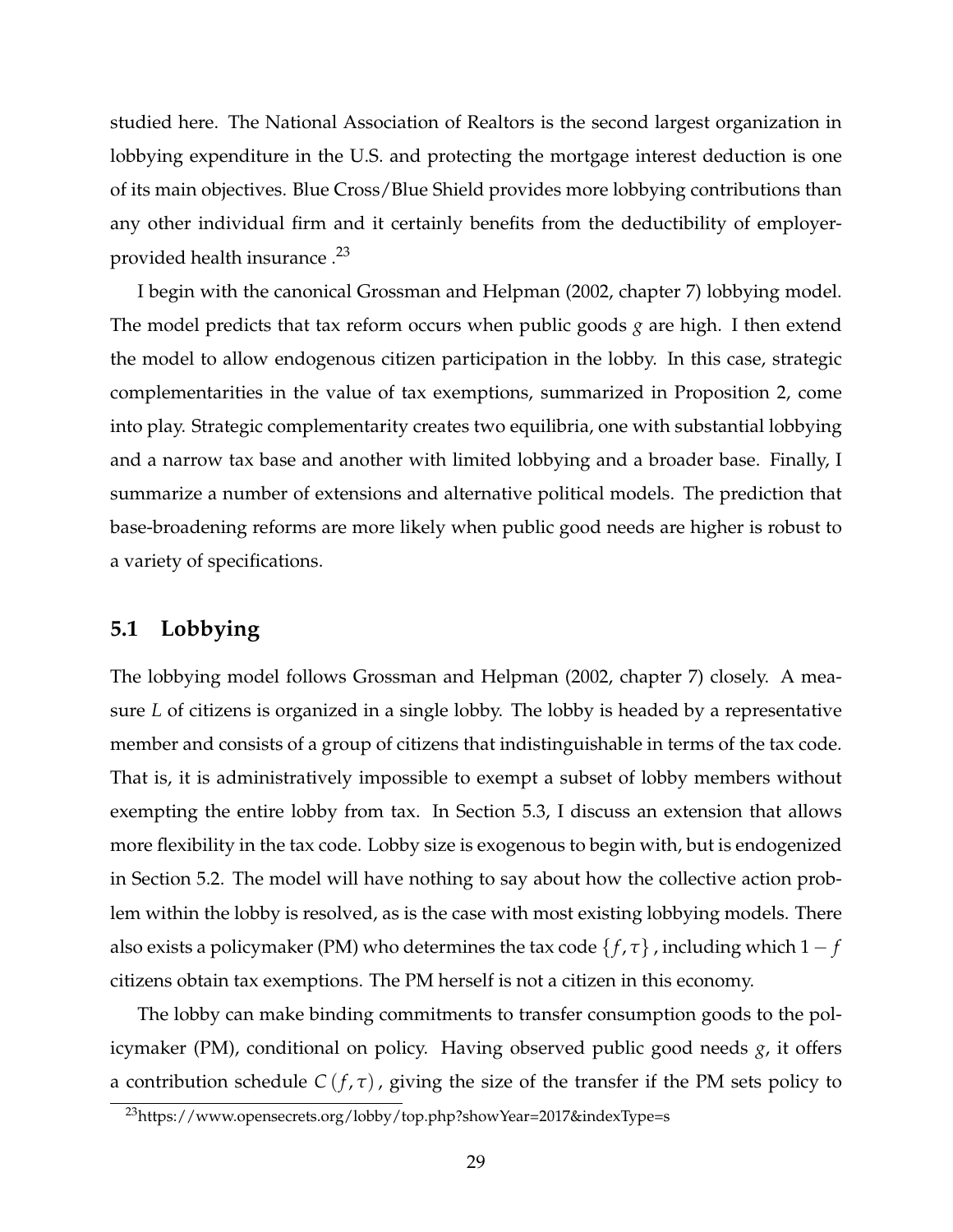${f, \tau}$ . The lobby may also condition the transfer on the identity of the  $1 - f$  varieties that are tax exempt. However, given that the PM will never give tax exemptions to lobby non-members in equilibrium, we anticipate that the  $1 - f$  agents who receive the exemption are always lobby members. Hence  $\{f, \tau\}$  fully summarizes payoffs to the PM and the lobby.

The PM values both public policy and contributions, with weights  $\Lambda$  and  $1 - \Lambda$  on these two objectives, respectively. In terms of public policy, the PM values social welfare, with equal weights for all citizens. Accordingly, the PM's objective is

$$
u^{PM}(f,\tau) = \Lambda u^{SWP}(f,\tau) + (1-\Lambda) C(f,\tau).
$$

As Grossman and Helpman (2002, chapter 7) show, policy in this environment is Pareto efficient for the PM and the lobby, and policy maximizes a weighted average of social welfare and the utility of the lobby:

$$
\tilde{u}^{PM}(f,\tau) = \Lambda u^{SWP}(f,\tau) + (1-\Lambda) \, Lu^{L}(f,\tau)
$$

where  $u^L\left(f,\tau\right)$  is the utility of the average lobby member. On observing  $g$ , the PM chooses policy to maximize  $\tilde{u}^{PM}(f,\tau)$  subject to the budget constraint  $\rho\left(f,\tau\right)\geq g.$  The equilibrium outcome is  $f = 1 - L$  (lobby exempt) for lower levels of *g* and  $f = 1$  (tax reform) for higher levels.

**Proposition 6** *In the lobbying model, tax reform occurs if public good needs g are sufficiently high.*

This result is a direct corollary of Propositions 1 to 4. Proposition 1 implies that the PM will never give tax exemptions to lobby non-members, so that  $f \geq 1 - L$ . Given that policy cannot discriminate between lobby members, the PM has two options: *f* = 1 − *L* or  $f = 1$ . These two options correspond to an unreformed system, where the lobby receives tax breaks or a reformed tax system, respectively. Taking the extreme case of  $\Lambda \to 0$  (PM cares only about contributions) as an example, it is easy to see that tax reform occurs at high public good levels. With  $\Lambda = 0$ , the PM maximizes lobby welfare and Proposition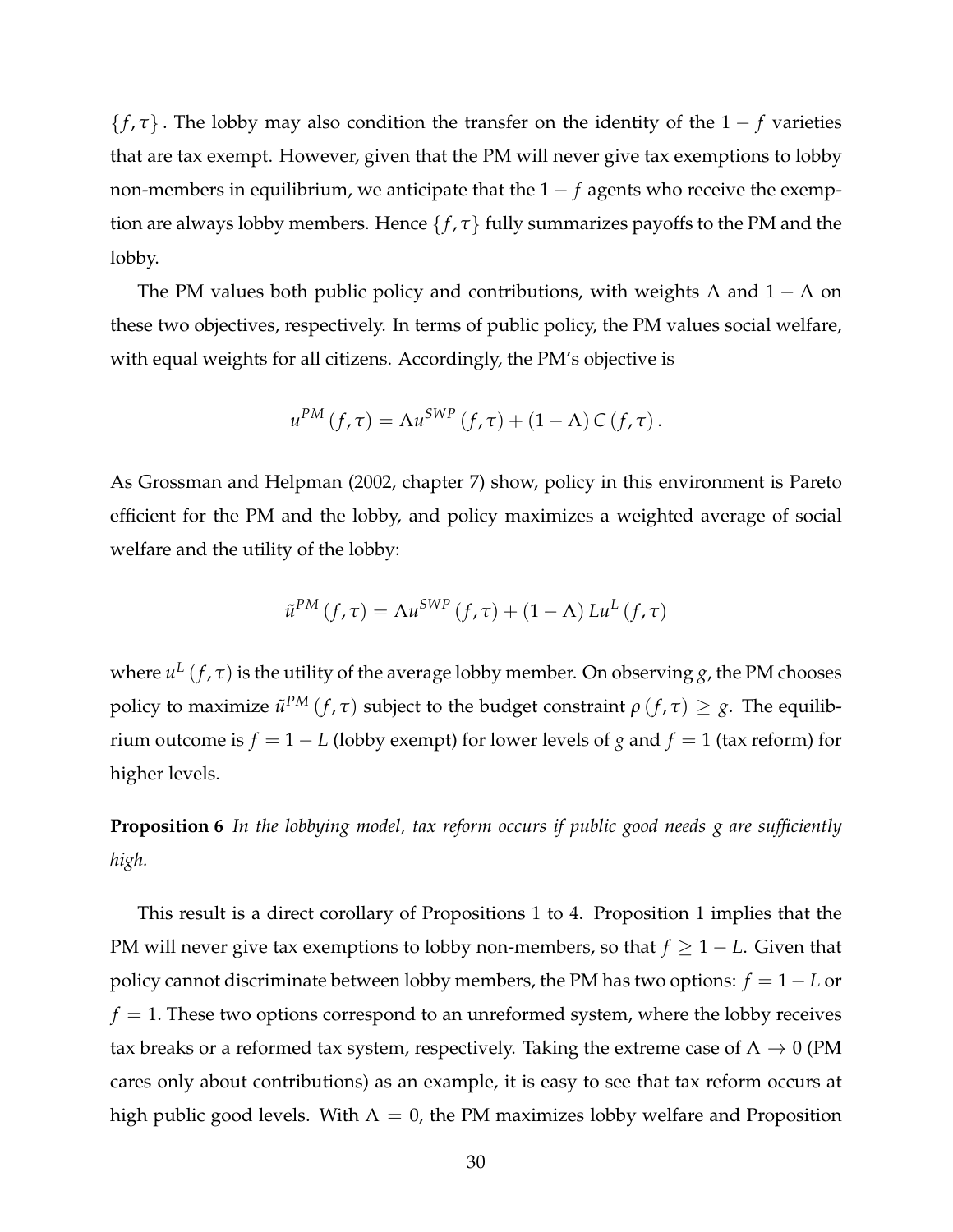3 implies that 1 −  $f<sup>R</sup>$  is the largest measure of tax exemptions that is sustainable before the beneficiaries themselves prefer to reform the tax system. Hence tax reform occurs if and only if  $L \geq 1 - f^R$ . Notice that this is a limiting case: if the PM puts any weight on the welfare of non-lobbyists, reform occurs at tax bases broader than *f<sup>R</sup>* and potentially against lobby resistance.

Further, Proposition 4 and Figure 3 show that  $f<sup>R</sup>$  is increasing in g. It follows that tax reform will be triggered for sufficiently large public good needs. If the PM is policy motivated ( $\Lambda > 0$ ), this continues to be the case because the taxed lobby non-members always prefer tax reform and value tax reform more the higher are public goods. In conclusion, a simple lobbying model predicts that tax reform occurs when public good needs are high.

**Comment on Big Bang Reforms** The lobbying model predicts that tax reform occurs at high levels of *g*. This result is robust to a number of extensions and alternative political models discussed in Section 5.3 and is consistent with base-broadening tax reforms in OECD countries, as discussed in Section 2 and shown in Appendix A.2. In the previous section, we saw that big bang reforms may be easier for a reform-minded policymaker to implement. It is less clear from the positive analysis put forth in this section whether big bang reforms are more likely than marginal ones. In the baseline lobbying model I have presented, reforms also have a big bang nature in that a discrete increase in public goods triggers a substantial increase in the tax base. In some of the extensions discussed below, we will see that this result is due to two assumptions in the baseline model. Specifically, there are two discrete components of the model that together drive the big bang result.

The first assumption is that the tax code cannot distinguish between lobby members. If this assumption is relaxed, the lobby and PM could agree to remove the tax exemption of a single lobby member rather than the exemptions of all its members. Hence, there may be no critical level of public goods where a marginal increase in *g* leads to a discrete reform. The tax base broadens when *g* increases, but not in a discrete jump. Non-discrimination among lobby members may hold in practice if lobby members are relatively homogeneous and belong to a certain class (income bracket, industry, age group) that tends to be treated similarly in the tax code for administrative or political reasons. The assumption may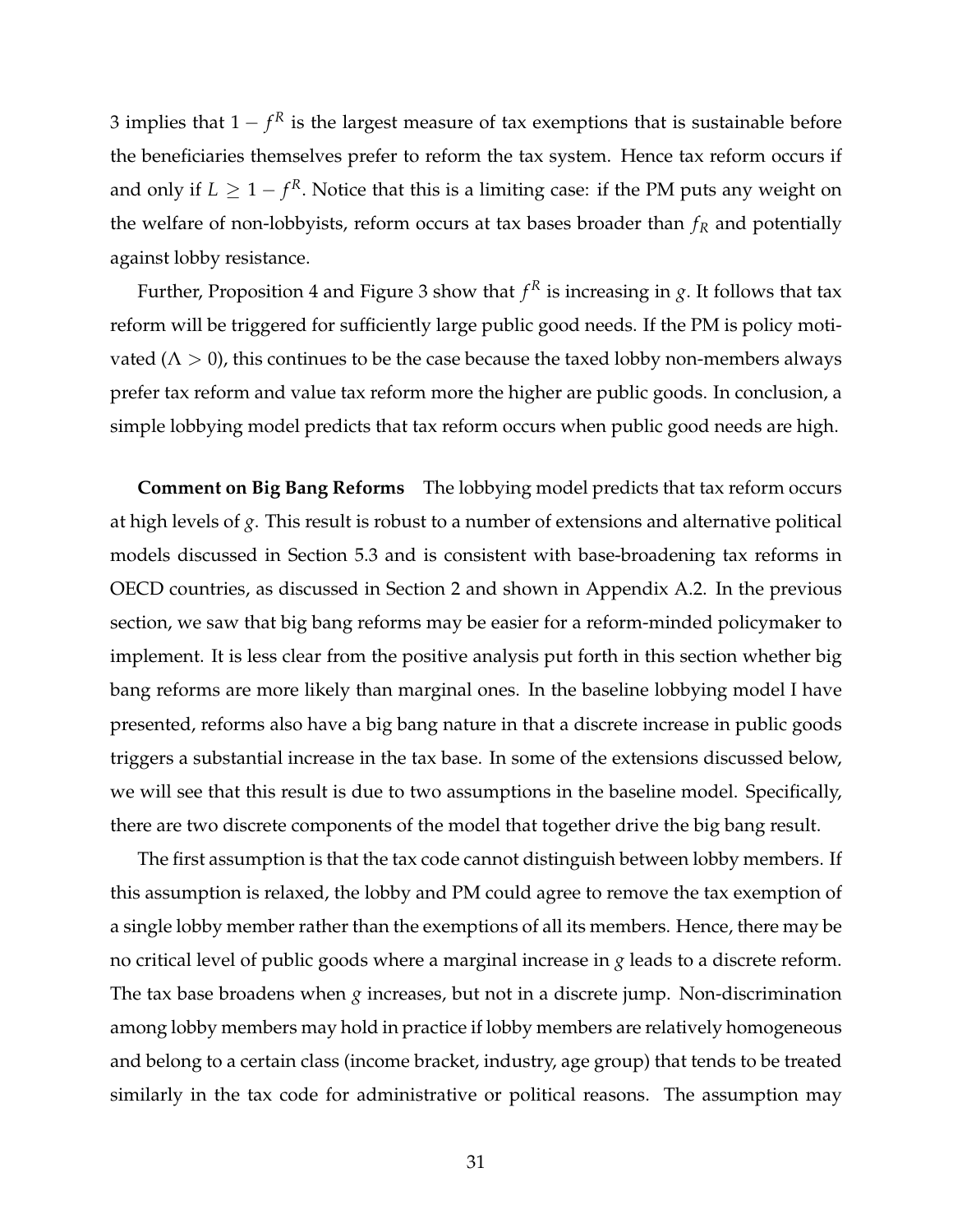also hold if non-discrimination among lobby members is important for internal lobby cohesion.

The second assumption is that tax exemptions involve a deduction that can only take a discrete set of values. In the model presented here, I restricted attention to two values–full deductability or none–but discrete reform occurs for any finite number of brackets. If a continuum of brackets is allowed, the lobby and PM may agree to decrease the exemption on the margin rather than eliminate it entirely. Hence, there may be no discrete reform due to a marginal increase in *g*, but the tax base does broaden, in the sense that the wedge between taxed and exempt goods is narrowed.

### **5.2 Endogenous Lobby Membership**

I now extend the model to allow endogenous lobby membership. Prior to the lobbying stage of Section 5.1 and before the value of *g* is known, citizens choose whether to participate in the lobby or not. It is known that *g* will be drawn from a probability distribution function *γ* (*g*). A citizen *j* may join the lobby at a fixed cost of *φ<sup>j</sup>* units of the consumption good. For expositional ease, assume that this cost is the same for all citizens  $\phi_j = \phi \ \forall j$ , but results are robust to any distribution of fixed costs across citizens. The fixed cost is in addition to the per-capita contributions  $\frac{C(f,\tau)}{L}$  to the PM in the lobbying stage. One can think of the fixed cost as a membership fee that covers the administrative cost of special interest group organization or time and effort devoted to lobbying.

Citizen *j*'s lobbying strategy consists of a probability of lobbying as a function of the equilibrium lobby size *L*. Let *q j* (*L*) denote the probability that citizen *j* joins a lobby of size *L*. A Nash equilibrium is a lobby size *L* and a set of lobbying probability functions  $\left\{q^j\left(L\right)\right\}_{j=0}^1$  such that (i) each citizen's lobbying probability maximizes her expected payoff and (ii) the resultant measure of lobbyists is consistent with the entry probability of individual lobbyists. That is, *L* is a solution to the fixed point  $L = \int_{j=0}^1 q^j \, (L) \, dj.$ 

**Cost and Benefit of Lobby Membership** To understand citizens' lobby membership choice, consider the expected cost and benefit of membership. The cost is straightforward and is captured by the fixed cost *φ*. In studying expected benefits, consider first the benefit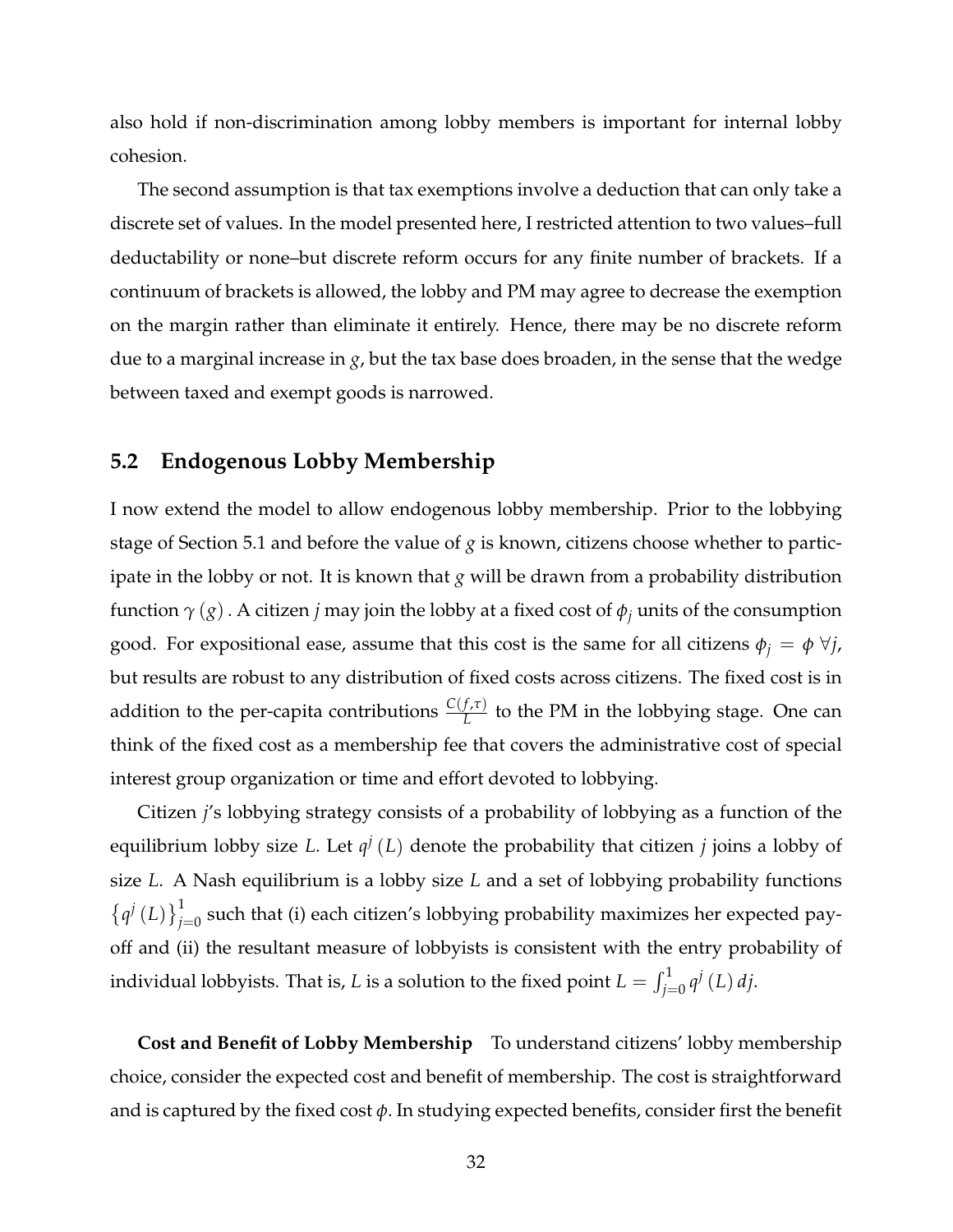citizen *j* obtains from being in the lobby if a value *g* is realized in the second stage. We'll use  $B(L, g)$  to denote the benefit to lobbying as a function lobby size at a public good level of *g*. The benefit is equal to the lobby members' policy rents net of per-member lobby contributions to the PM. If the lobby receives a tax exemption,  $B\left(L,\overline{g}\right)=u^{E}\left(f,\tau\right)$  $u^T(f, \tau) - \frac{C(f, \tau)}{L}$  $L^{(1)}$ , where the policy  $\{f, \tau\}$  is the equilibrium outcome of the lobbying stage. Under tax reform,  $B(L, g) = 0$ , as lobby members receive no policy rents but also make no contributions to the PM.

The costs and benefits of membership are shown in Figure 5 for two different values of *g* and taking the limit  $\Lambda \to 0$  (the PM cares only about contributions) for simplicity. At this limit, the PM sets policy to maximize the lobby's utility and the lobby captures all policy rents  $C(f, \tau) \to 0$ . The figure gives the benefit of lobbying as a function of *L*. As previously discussed, tax reform will occur if and only if  $L \geq 1 - f<sup>R</sup>$ . Absent reform, lobbyists obtain tax exemptions and the tax base is *f* = 1 − *L*. Accordingly, for all *L* ≤ 1 − *f*<sup>R</sup>, the curve shows  $u^E(1 - L, \tau(1 - L)) - u^T(1 - L, \tau(1 - L))$ , where  $\tau(1 - L)$ is the tax rate that gives *g* units of revenues when the tax base is 1 − *L*. The figure shows that this benefit is increasing in *L*. This follows from Proposition 2 and is precisely a mirror image of the net benefits to a tax exemption from Figure 2. It is a mirror image because a larger lobby  $L$  translates one to one into a narrower tax base  $f$ . If  $L > 1-f^R$ , the resulting policy is tax reform  $(f = 1)$  and the gross benefit to lobby membership is zero. This is represented by the discrete downward jump to zero in the benefit of lobbying in Figure 5.

The benefit of lobbying changes with public goods as could be expected from our analysis in section 3. A high value of *g* shifts the curve upwards. This follows from Proposition 2 and was shown in Figure 3: The value of a tax break is increasing in *g*. However, *f <sup>R</sup>* is also increasing in *g*, as shown in Figure 3 and Proposition 4. As *g* increases, the cutoff 1 − *f <sup>R</sup>*–where the benefit of lobbying goes to zero–therefore shifts to the left in Figure 5. With greater public good needs, there is a greater incentive to secure a tax exemption. On the other hand, with greater public good needs, a smaller number exemptions can be sustained.

Figure 6 shows the cost and *expected* benefit of membership for an individual citizen in a lobby of size *L*. The two horizontal lines correspond to two values of the entry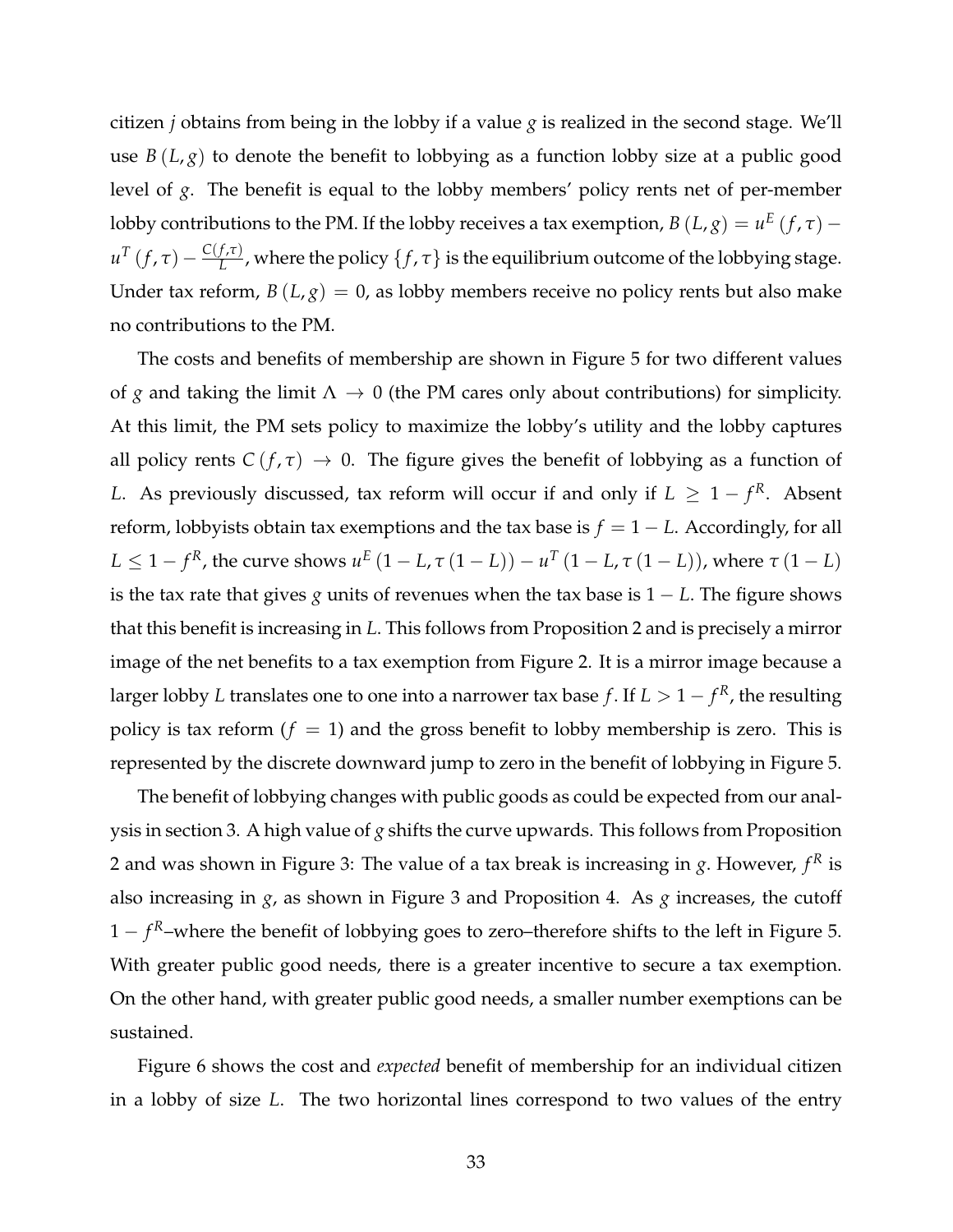cost  $φ$ . Expected benefits are represented by the inverted-U-shape curve and are simply a weighted integral over the benefit function of Figure 5 over all possible values of *g*:  $E_g \{B(L, g)\} = \int_g B(L, g) \gamma(g) dg$ . The figure shows the expected benefits of lobbying for a specific PDF function (normally distributed around a mean value of *g*) and the curve may differ depending on the distribution. Specifically, other distributions might have multiple peaks rather than the single peak shown in the figure. But two features of this curve hold for any distribution and are central to the description of equilibrium.

First, this curve is increasing at  $L = 0$ . Expected benefits in the neighborhood of  $L =$ 0 are simply a weighted average (over values of *g*) of the benefits of a tax exemption  $u^E - u^T$ . The benefits of a tax exemption are decreasing in the tax base for any value of  $g$ (Proposition 2). Equivalently, the expected benefit of lobby membership is increasing in *L* at  $L = 0$ .

Second, for *L* sufficiently high, the expected benefit of lobbying is zero. If *L* is sufficiently high, then *L* must necessarily exceed  $1 - f<sup>R</sup>$  for all *g*. Tax reform occurs with probability one and the expected benefit of lobbying is zero. The general shape of the expected benefits of lobbying as a function of number of lobbyists is therefore as shown in Figure 6. The function is increasing for low values of *L* and ultimately decreasing to zero. The function has at least one peak (but may have multiple peaks and therefore is not generally inverted-U-shaped).

**Equilibrium Number of Lobbyists** Figure 6 illustrates how equilibrium is determined. An equilibrium is a lobby size *L* and a set of probabilities  $q^{j}(L)$  such that (i) for each *j*, the expected benefit of membership equals the expected cost and (ii) lobbying probabilities lead to a lobby of size *L*.

Considering first the low lobbying cost, the unique equilibrium lobby size is indicated with a circle. There is a large set of lobbying probability functions  $q^{j}(L)$  that support equilibrium, but all have a fixed point at the unique value of *L* represented with a circle. For example, one equilibrium is symmetrical with all citizens choosing  $q(L) = L^*$ , where *L* ∗ is the equilibrium measure of lobbyists. Another equilibrium has a measure *L* <sup>∗</sup> of citizens lobbying with probability one and the remainder lobbying with probability zero.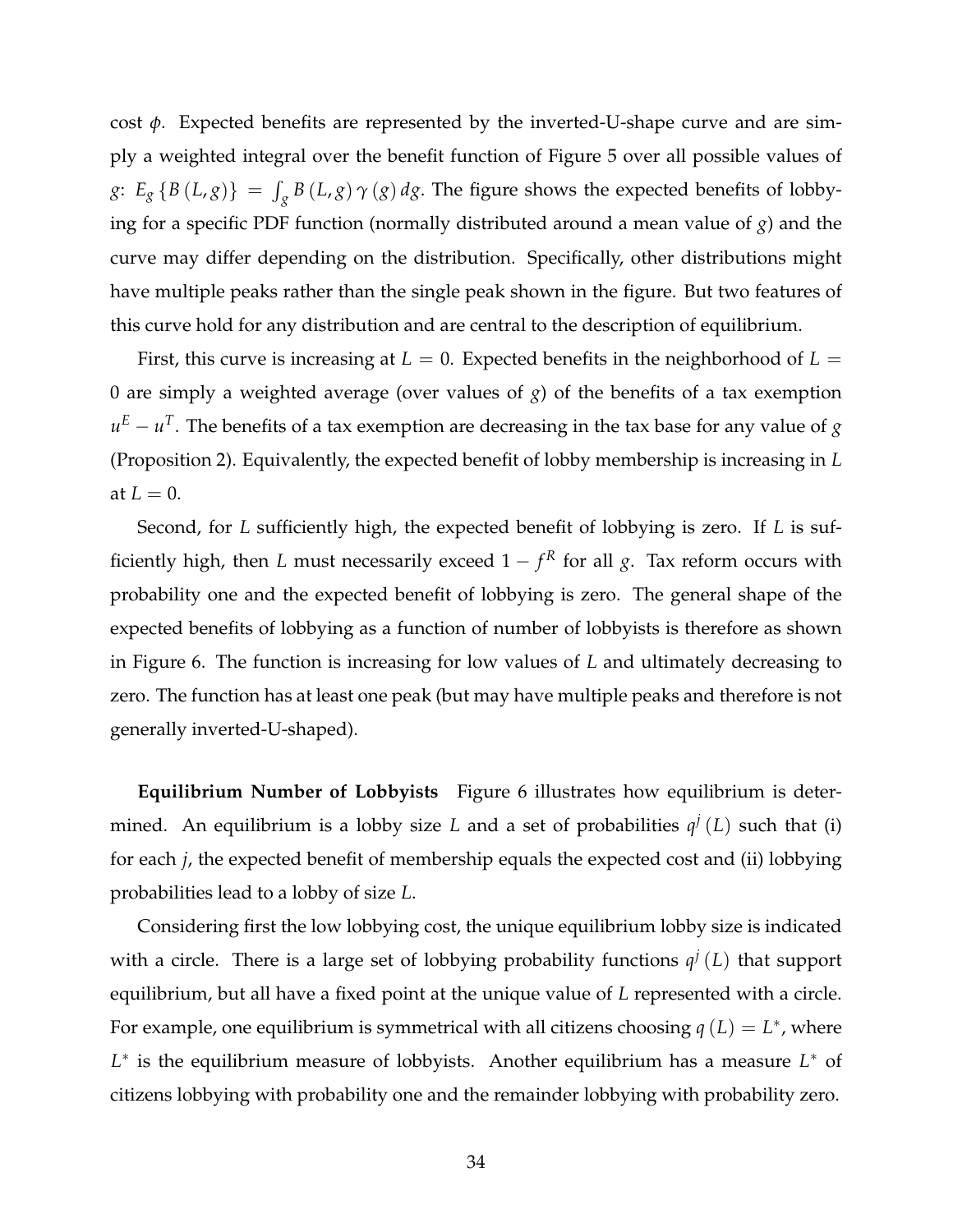For the low lobbying cost, equilibrium unfolds as follows. First, a measure  $L^*$  of citizens joins the lobby in the first stage. Second, the value of *g* is drawn, with a corresponding value of  $f^R$ . If  $L^* < 1 - f^R$ , the equilibrium tax base is  $f = 1 - L^*$  with tax breaks going to all lobbyists. If  $L^* > 1 - f^R$ , the equilibrium tax base is  $f = 1$ : tax reform.

The value of  $L = 1 - \text{med}(f^R)$ , indicated with a cross in the figure gives the number of entering lobbyists that leads to reform with a 50% probability. With the low lobbying cost shown in the figure,  $L^*$  exceeds  $1 - med(f^R)$ : The probability of tax reform is greater than 50%. A large number of citizens nevertheless lobbies because the cost of lobbying is low. They are willing to incur the lobbying cost to secure a tax break if exemptions are allocated. This points to a more general insight. Lower fixed lobbying costs lead to greater lobby membership but to a *higher* probability of tax reform. It is hardly surprising that lower fixed costs encourage entry. But lower lobbying costs also democratize the lobbying process and more citizens are represented at the table when tax breaks are allocated. When budgetary conditions allow (*g* is sufficiently low), tax exemptions are distributed liberally and the tax base is narrow. However, the large number of organized citizens puts high demands on the tax system. Even moderate public good needs induce tax reform. At the extreme, as lobbying costs approach zero, *L* approaches 1, and tax reform always passes. If all citizens lobby, they all receive equal weight, and policy is as a social planner would choose.

In the higher lobbying cost scenario there are two equilibria, indicated with squares in Figure 6. The right-most equilibrium parallels the low lobbying cost case. The cost of lobbying equals its expected benefits at this point. In the high lobbying cost scenario, an additional equilibrium exists at  $L = 0$ . If no one enters the lobby, the cost of lobbying exceeds its expected benefits and no individual citizen wishes to lobby.<sup>24</sup> Multiple equilibria are not a curiosity of this specific lobbying framework, but a more general feature of the economic setting. As noted in Proposition 2 and shown in Figure 2, the payoff from a tax exemption is decreasing in the tax base. This leads to strategic complementarity in lobbying for tax breaks. The larger the number of lobbyists, the larger are the returns to

 $24$ The remaining intersection between the cost and expected benefit curves is not an equilibrium. With this measure of lobbyists, a citizen could deviate by increasing her lobbying probability and the expected benefits of lobbying would exceed its cost.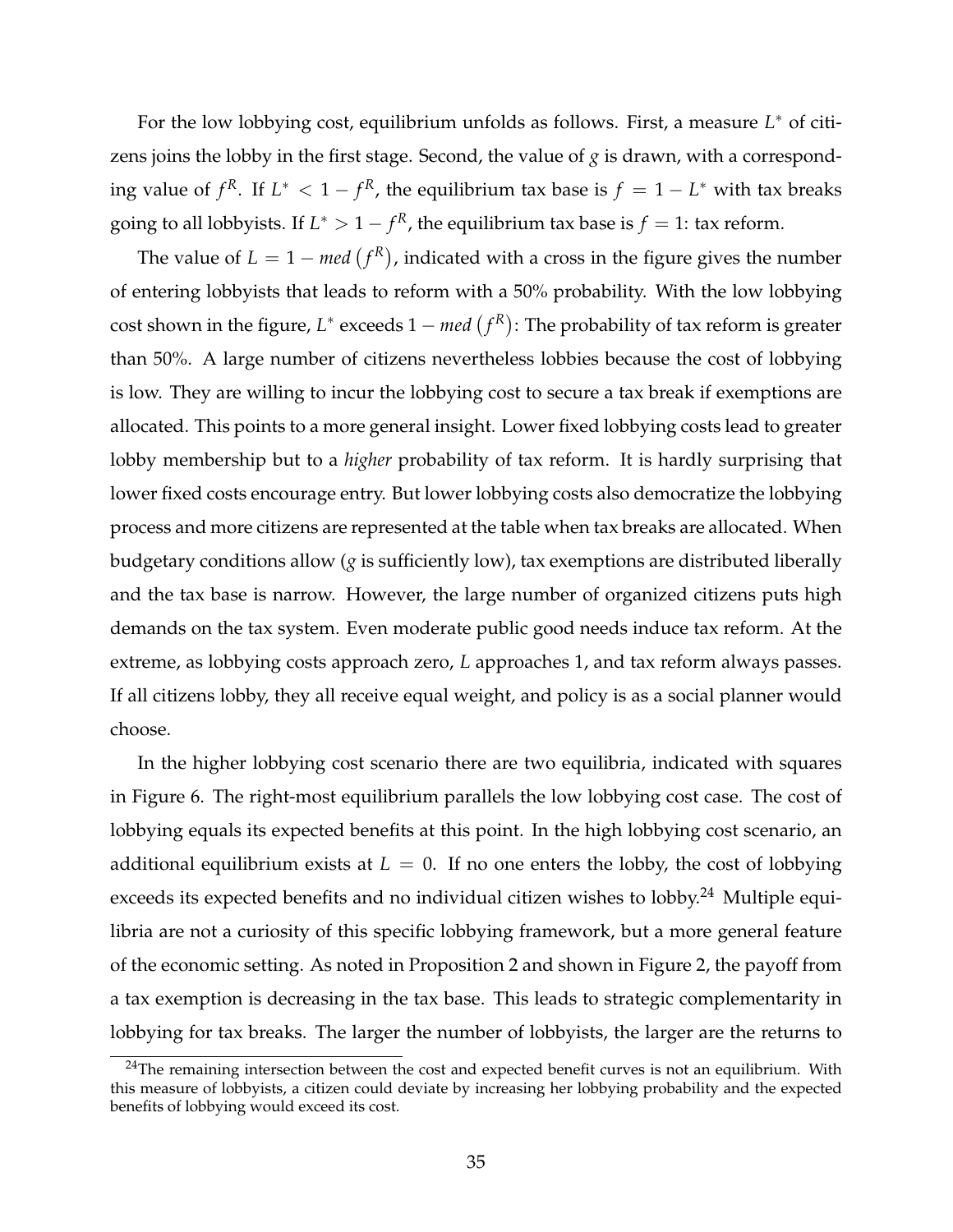lobbying for other citizens. In one equilibrium, there is little lobbying so that the tax base is broad. With a broad tax base, the benefits of a tax break are small and exceed the cost of lobbying. In the other equilibrium, the lobby is large and the tax base is likely narrow. With a narrow tax base, the benefit of a tax break is large and justify the cost of lobbying.<sup>25</sup>

#### **5.3 Extensions, Robustness, and Other Political Settings**

I make a number of simplifying assumptions in the discussion above. As mentioned earlier, the result that reform occurs when *g* is high is robust. I now summarize a number of the assumptions and their implications.

I introduced uncertainty in public good needs to smooth citizens' preferences. Discrete jumps in preferences pose problems for equilibrium existence and introducing uncertainty is one way to pin down equilibrium.

The fixed cost to lobbying in Section 5.2 is a reasonable, but critical, assumption. With no fixed costs all citizens would lobby and  $f = 1$  is always the unique equilibrium. Our main political concern is the conflict between special and general interests and the fixed cost allows us to make this distinction.

The analysis of endogenous lobby membership assumed that the lobby obtained all policy rents. A more general specification where the PM obtains a share of the rents leads to qualitatively similar results.

Graphical results showed the case where all citizens had the same lobby membership cost ( $\phi$ *i* =  $\phi$ ). A model with heterogeneous lobbying costs could help pin down the equilibrium identity of lobbying citizens, but would not change the qualitative nature of aggregate outcomes. Not surprisingly, citizens with lower lobbying costs are more likely to lobby.

As noted earlier, whether reform is big bang depends on the assumption that the PM cannot discriminate between lobby members. A more general specification where the lobby and PM are allowed to agree on tax breaks for (a randomly selected) subset of lobby members is otherwise similar in its qualitative predictions. High *g* will lead to reform in

 $25$ If the cost of lobbying is so high so as to exceed its expected benefit everywhere, the unique equilibrium is  $L = 0$  and therefore  $f = 1$ .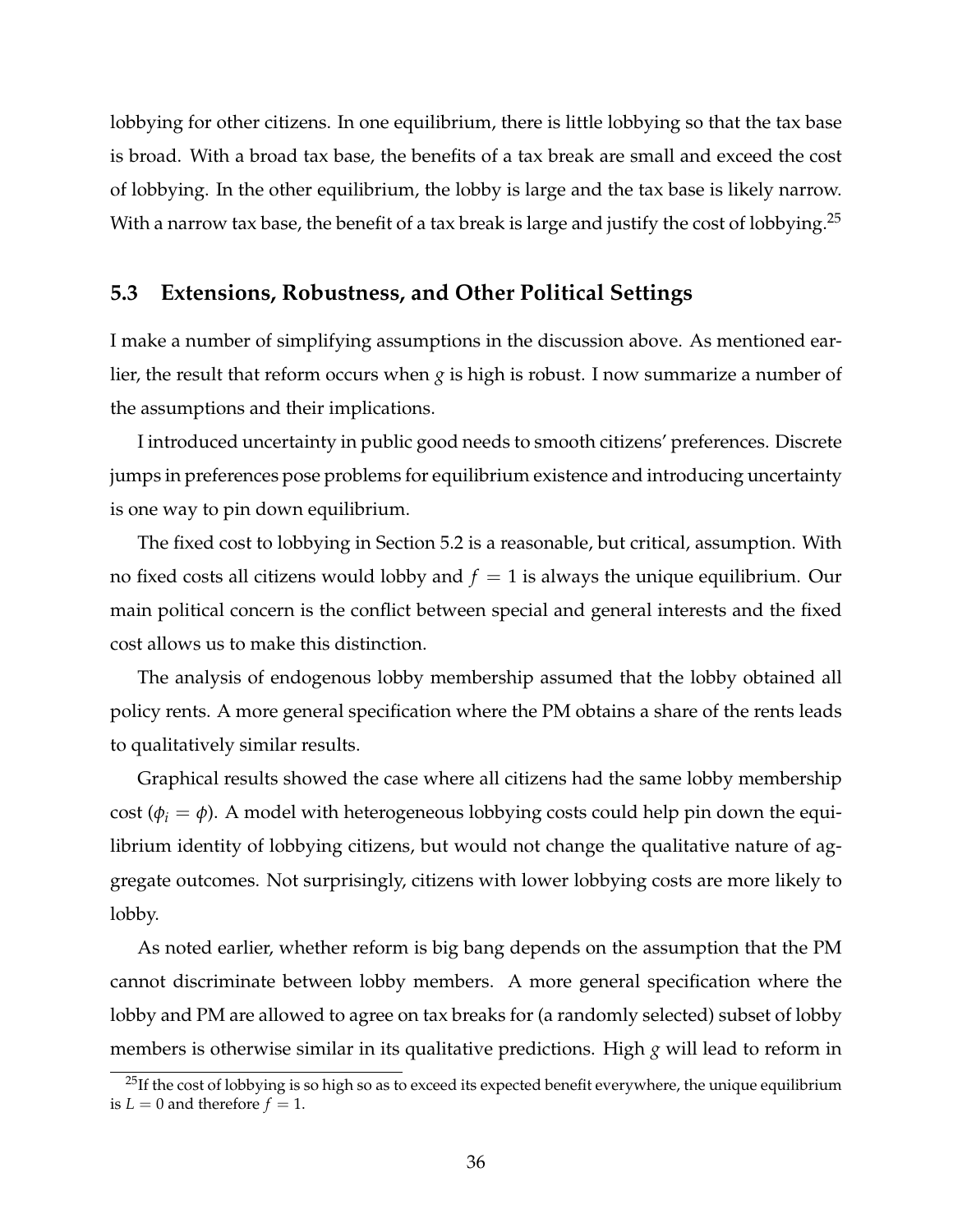the sense that the tax base will be increasing in *g*, but the tax base increases smoothly in *g*. The results from Section 5.2 follow through as well.

In Appendix A.5, I analyze an extended model that allows the PM to choose the tax base on both the extensive and intensive margins. That is, the PM may decide on both the number and the size of exemptions. As *g* increases, the tax base increases on both margins: fewer exemptions are allocated and the size of the exemption declines.

The appendix also shows that extensions where government spending is endogenous (A.3) and where firms have heterogeneous productivities (A.6) lead to similar results. The appendix also contains an analysis of a Downsian voting model (A.7), a legislative bargaining model (A.8), and a model where policy is set by a planner with arbitrary weights on the welfare of each citizen (A.9). All predict that tax reform is more likely as *g* increases.

In summary, the prediction that tax reform occurs at high levels of the public good is robust to modeling assumptions. It is also robust to other political models, including a simple median voter model.

## **6 Concluding Remarks**

Determining the tax base is a highly political process. Reformers' desire to bring about a simpler, more efficient, and "fairer" tax system is often stonewalled because of the distributional consequences of such change. This paper proposes a tractable model of the political economy of the tax base. When revenue needs are low, they can be met more easily with narrow tax bases. Special interests focus on securing parochial tax benefits, each of which has a only minor implications for overall efficiency, but combined may bring significant dead-weight losses. But greater revenue needs are more costly to fund with a narrow tax base. Special interests become increasingly willing to forgo their own tax breaks in favor of efficiency as revenues increase. Eventually, tax reform is feasible.

At a first glance, it may appear that it would be easier to broaden the tax base through a divide-and-conquer strategy that takes on one special interest at a time. The model proposed here shows that tax exemptions to multiple groups are strategic complements. Special interests will invest greater resources in fighting reform when the tax base is nar-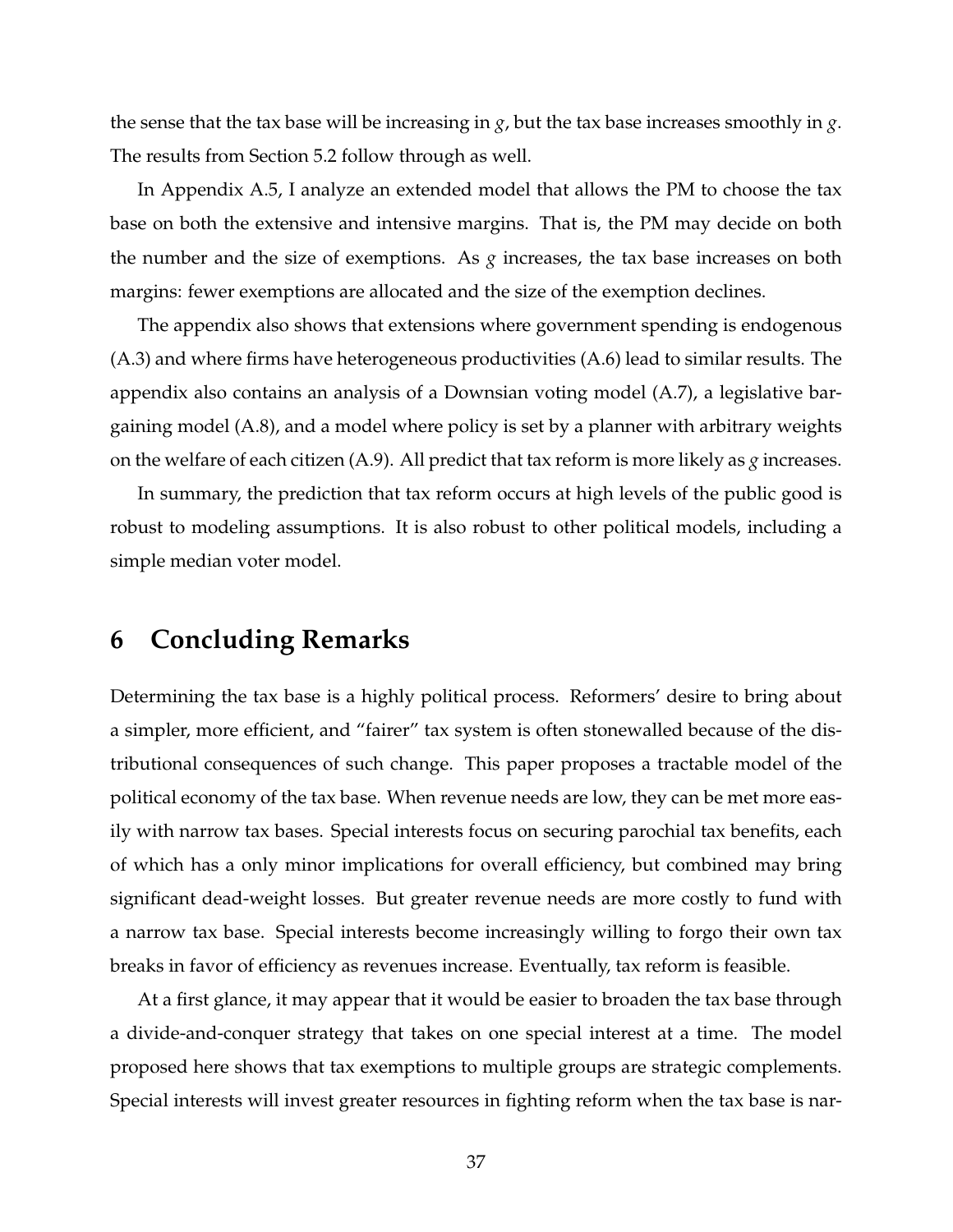row. Base-broadening tax reforms may therefore not be etching at the margin of the tax code, but a significant overhaul of the tax system. The general equilibrium benefits are small if only one special interest is confronted. But forging a grand bargain where a number of special interests is targeted simultaneously may improve efficiency sufficiently to compensate all losers.

# **References**

- [1] Acemoglu, Daron and James A. Robinson, 2000. "Political Losers as a Barrier to Economic Development," *American Economic Review*, vol. 90(2), pages 126-130, May.
- [2] Ahnert, Toni, Richard Hughes, and Keiko Takahashi, 2011. "United Kingdom: Four Chancellors Facing Challenges," In *Chipping Away at Public Debt*, ed. Paolo Mauro. Hoboken, New Jersey: John Wiley & Sons.
- [3] Alesina, Alberto and Allan Drazen, 1991. "Why Are Stabilizations Delayed?," *American Economic Review*, vol. 81(5), pages 1170-88, December.
- [4] Alesina, Alberto and Andrea Passalacqua, 2016. "The Political Economy of Government Debt," in *Handbook of Macroeconomics*, volume 2, ed. John B. Taylor and Harald Uhlig, pages 2599-2651, Elsevier.
- [5] Alt, James, Ian Preston and Luke Sibieta, 2009. "The Political Economy of Tax Policy." In: *Dimensions of Tax Design: The Mirrlees Review*. Oxford, UK: Oxford University Press.
- [6] Atkinson, Anthony B. and Joeseph E. Stiglitz, 2015. *Lectures in Public Economics*. Princeton, NJ: Princeton University Press.
- [7] Auerbach, Alan J., 1985. "The theory of excess burden and optimal taxation," in: Alan J. Auerbach and Martin Feldstein (ed.), *Handbook of Public Economics*, edition 1, volume 1, chapter 2, pages 61-127 Elsevier.
- [8] Auerbach, Alan J., 1983. "Corporate Taxation in the United States,"*Brookings Papers on Economic Activity*, 2.
- [9] Auerbach, Alan J. and Joel Slemrod 1997. "The Economic Effects of the Tax Reform Act of 1986,"*Journal of Economic Literature*, 35:2.
- [10] Barro, Robert J. and Jason Furman, 2018. "The Macroeconomic Effects of the 2017 Tax Reform,"*Brookings Papers on Economic Activity*, 1.
- [11] Birnbaum, Jeffery H. and Alan S. Murray, 1987. *Showdown at Gucci Gulch*. New York: Random House.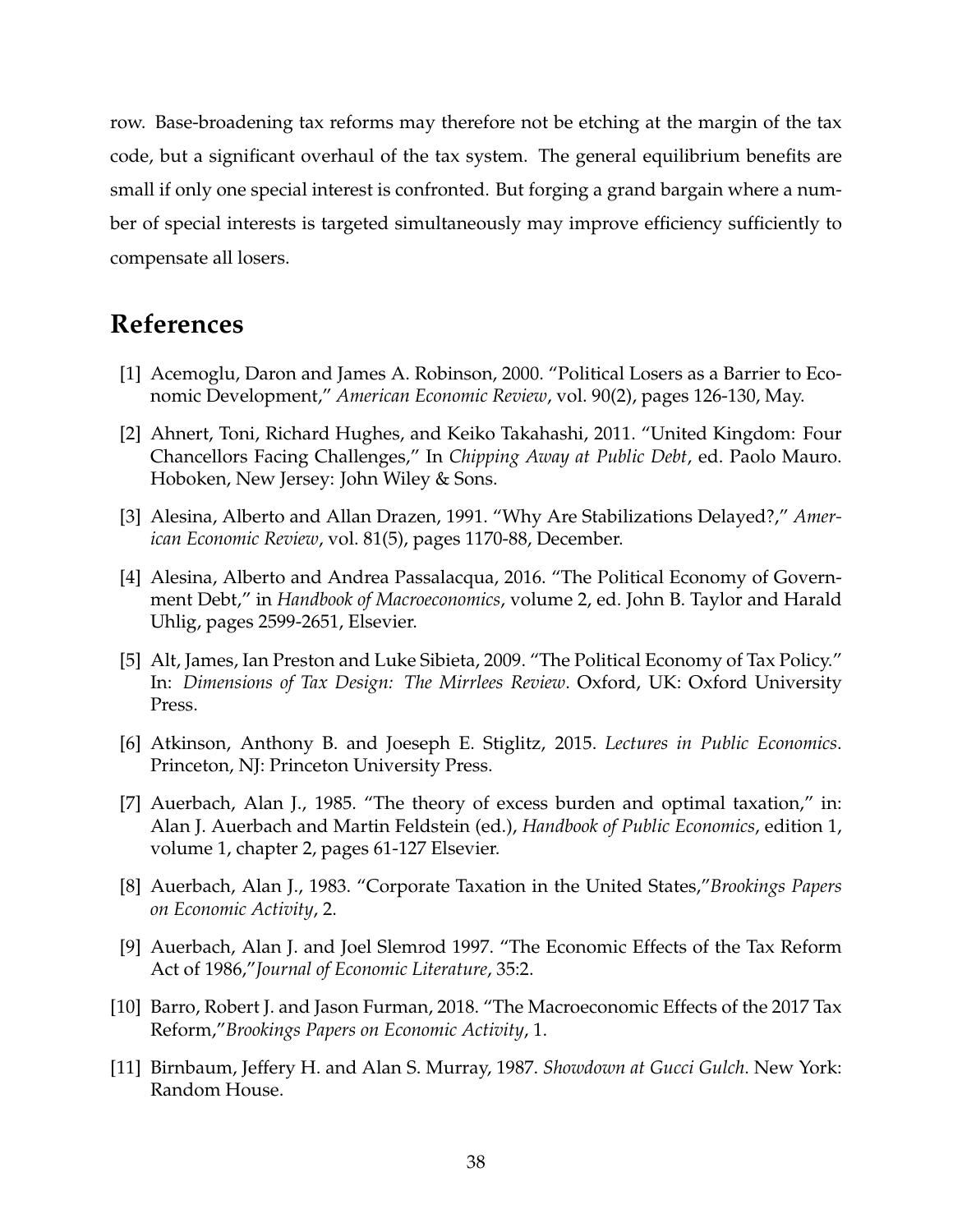- [12] Breuer, Christian, Jan Gottschalk, and Anna Ivanova, 2011. "Germany: Fiscal Adjustment Attempts With and Without Reform," in: *Chipping Away at Public Debt*, ed. Paolo Mauro. Hoboken, New Jersey: John Wiley & Sons.
- [13] Broda, Christian and David E. Weinstein. 2006. "Globalization and the Gains from Variety" *The Quarterly Journal of Economics*, Vol. 121, No. 2, pp. 541-585.
- [14] Congressional Budget Office, 2013. "The Distribution of Major Tax Expenditures in the Individual Income Tax System," Congressional Budget Office report, May.
- [15] Dewatripont, Mathias and Gerard Roland. 1992."Economic Reform and Dynamic Political Constraints," *The Review of Economic Studies*, Vol. 59, No. 4, pp. 703-730
- [16] Dixit, Avinash K., 1975. "Welfare Effects of Tax and Price Changes," *Journal of Public Economics*, vol. 4(2), pages 103-123, February.
- [17] Dixit, Avinash K., and Joseph E. Stiglitz , 1977. "Monopolistic Competition and Optimum Product Diversity," *American Economic Review*, vol. 67(3), pages 297-308, June.
- [18] Feldstein, Martin, 1976. "On the theory of tax reform," *Journal of Public Economics*, Elsevier, vol. 6(1-2), pages 77-104.
- [19] Fernandez, Raquel and Dani Rodrik, 1991. "Resistance to Reform: Status Quo Bias in the Presence of Individual-Specific Uncertainty," *American Economic Review*, vol. 81(5), pages 1146-55, December.
- [20] Focanti, Diego, Mark Hallerberg and Carlos Scartascini, 2013. "Tax Reforms in Latin America in an Era of Democracy," *IDB Working paper* IDB-WP-457.
- [21] Golosov, Michael, Aleh Tsyvinski and Nicolas Werquin, 2014. "A Variational Approach to the Analysis of Tax Systems," NBER Working Paper No. 20780.
- [22] Gravelle, Jane G., 1989. "Differential Taxation of Capital Income: Another Look at the 1986 Tax Reform Act," *National Tax Journal*, 42:4.
- [23] Grossman, Gene M. and Elhanan Helpman, 2002. *Special Interest Politics*. Cambridge, MA: The MIT Press.
- [24] Hettich, Walter and Stanley Winer, 1984. "A Positive Analysis of Tax Structure," *Journal of Public Economics* 24(1), pp. 67-87.
- [25] International Monetary Fund, 1999. "Germany: Staff Report for the 1999 Article IV Consultation." *IMF Staff Country Report* No. 99/129. International Monetary Fund.
- [26] International Monetary Fund, 2000. "Germany: Selected Issues." *IMF Staff Country Report* No. 00/142. International Monetary Fund.
- [27] Jain, Sanjay and Sharun W. Mukand, 2003. "Redistributive Promises and the Adoption of Economic Reform," *American Economic Review* 93(1), pages 256-264, March.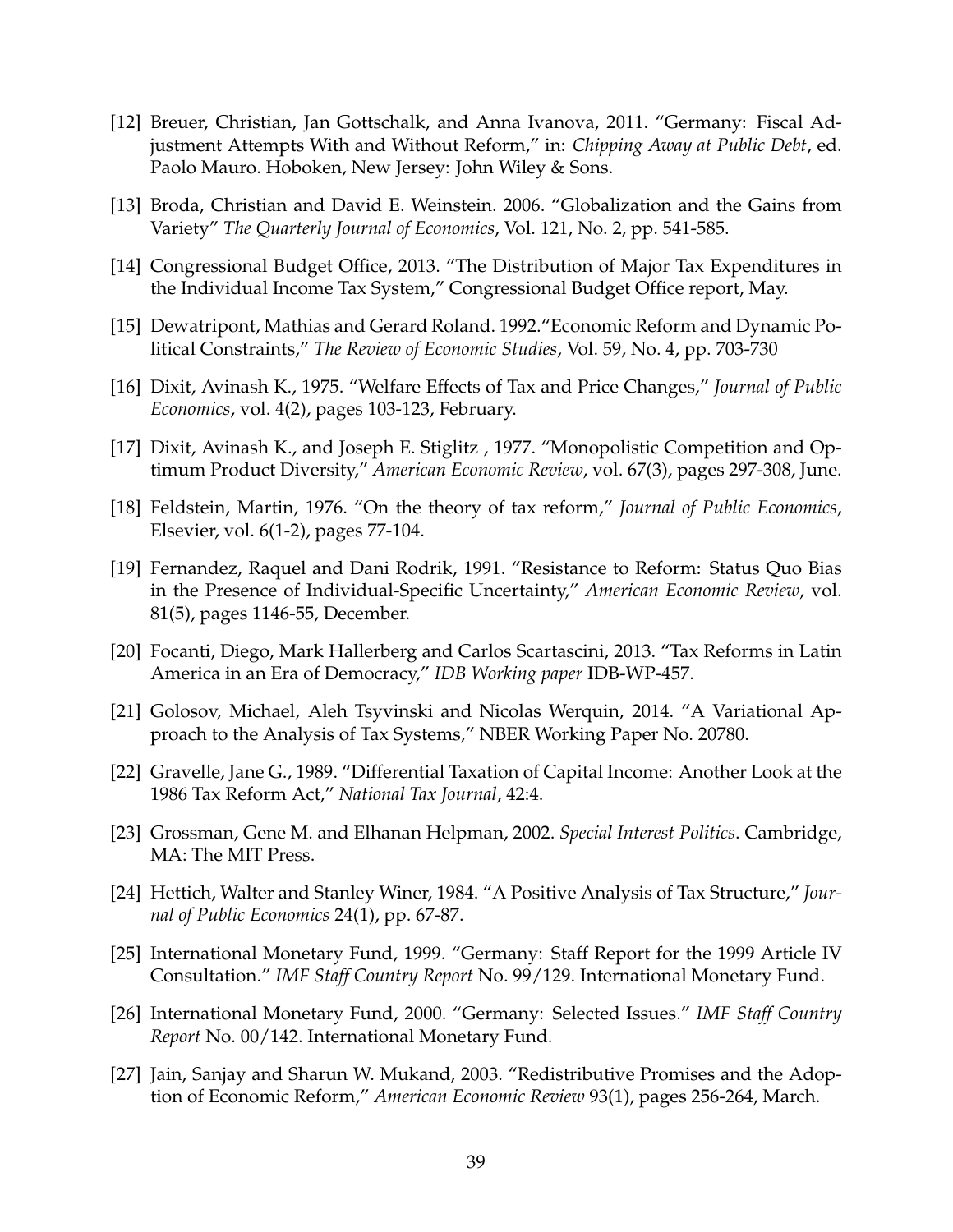- [28] Jorgenson, Dale W. and Kun-Young Yun, 1990. "Tax Reform and U.S. Economic Growth," *Journal of Political Economy*, 98(5).
- [29] Kawano, Laura and Joel Slemrod, 2012. "The Effect of Tax Rates and Tax Bases on Corporate Tax Revenues: Estimates with New Measures of the Corporate Tax Base," mimeo.
- [30] Kopczuk, Wojciech, 2005. "Tax Bases, Tax Rates, and the Elasticity of Reported Income," *Journal of Public Economics*, 89.
- [31] Mahon, James .E., Jr., 2004. "Causes of Tax Reform in Latin America, 1977-95." *Latin American Research Review* 39(1): 3-30
- [32] Mertens, Karel 2018. "The Near Term Growth Impact of the Tax Cuts and Jobs Act." Mimeo.
- [33] Mirrlees, James A., 1971. "An Exploration in the Theory of Optimum Income Taxation," *The Review of Economic Studies*38(2), pages 175-208.
- [34] Murphy, Kevin M., Andrei Shleifer, and Robert W Vishny. 1992. "The Transition to a Market Economy: Pitfalls of Partial Reform," *Quarterly Journal of Economics* 107 (3), pages 889-906.
- [35] Olsen, Macur. 1971. *The Logic of Collective Action: Public Goods and the Theory of Groups,* 2nd edition, Harvard University Press: Cambridge, MA.
- [36] Persson, Torsten and Guido Tabellini, 2002. *Political Economics: Explaining Economic Policy* Cambridge, MA: The MIT Press.
- [37] Ramsey, Frank P., 1927. "A Contribution to the Theory of Taxation," *The Economic Journal* 37(145).
- [38] Sancak, Cemile, Lucy Quian Liu, and Taisuke Nakata, 2011. "Canada: a Success Story," In *Chipping Away at Public Debt*, ed. Paolo Mauro. Hoboken, New Jersey: John Wiley & Sons.
- [39] Sanchez, Omar, 2006. "Tax System Reform in Latin America: Domestic and International Causes," *Review of International Political Economy*, 13 (5), pages 772 - 801.
- [40] Scheuer, Florian and Alexander Wolitzky, 2016. "Capital Taxation under Political Constraints," *American Economic Review* 106, pages 2304-2328.
- [41] Slemrod, Joel and Wojciech Kopczuk, 2002. "The Optimal Elasticity of Taxable Income," *Journal of Public Economics*, vol. 84(1), pages 91-112, April.
- [42] Tyson, Justin, 2014. "Reforming Tax Expenditures in Italy: What, Why, and How?" IMF Working Paper WP/14/7.
- [43] Wilson, John Douglas, 1989. "On the Optimal Tax Base for Commodity Taxation," *American Economic Review*, vol. 79(5), pages 1196-1206, December.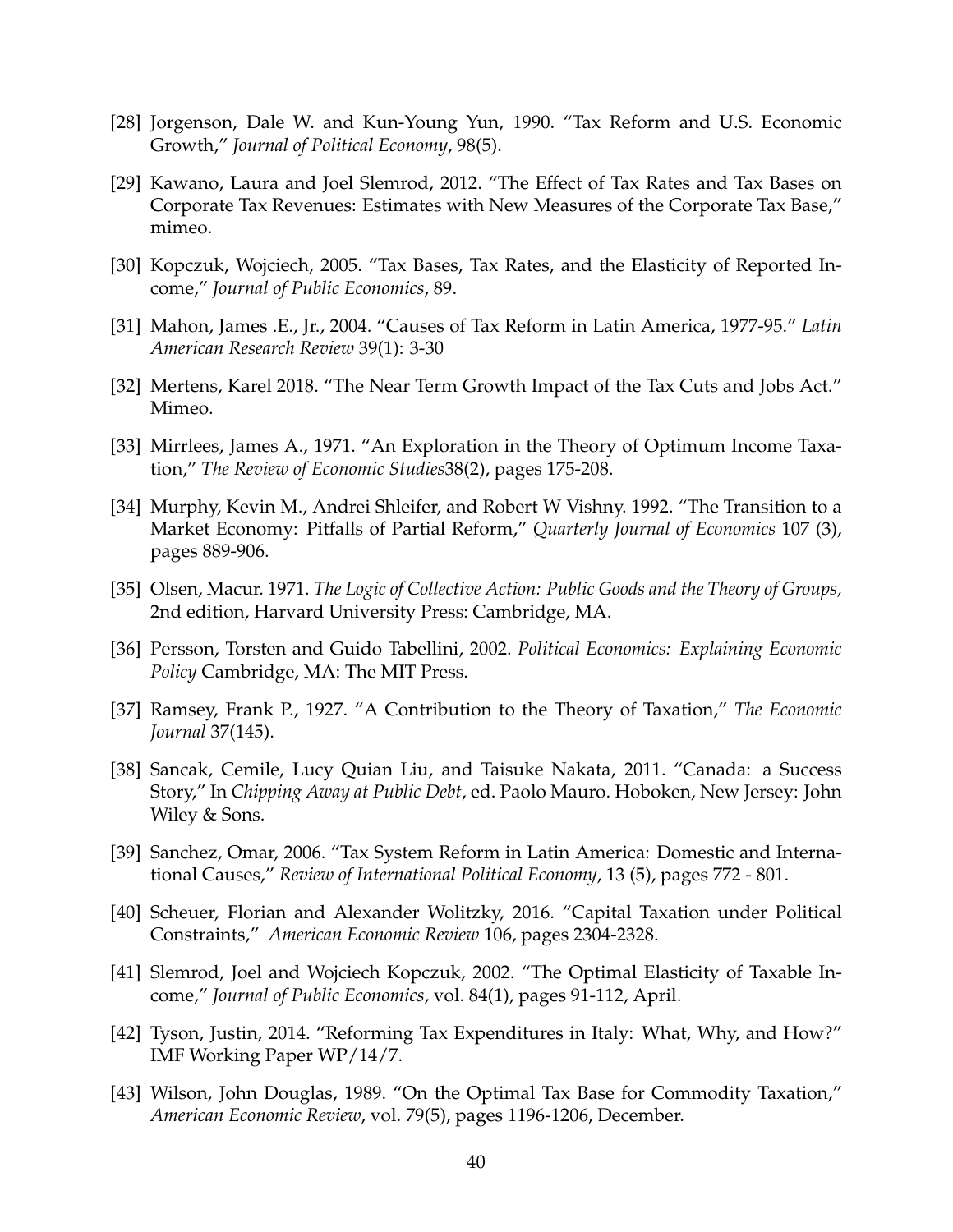



This figure shows budget curves. Points along each curve are combinations of a tax base *f* and a statutory tax rate *τ* that raise the same revenues. The curves further to the right raise higher revenues. Parameter values here and in later figures:  $η = 0.5$ ,  $ε = 2$ ,  $μ = 1.1$ .

[44] Yitzhaki, Shlomo, 1979. "A Note on Optimal Taxation and Administrative Costs," *American Economic Review*, vol. 69(3), pages 475-80, June.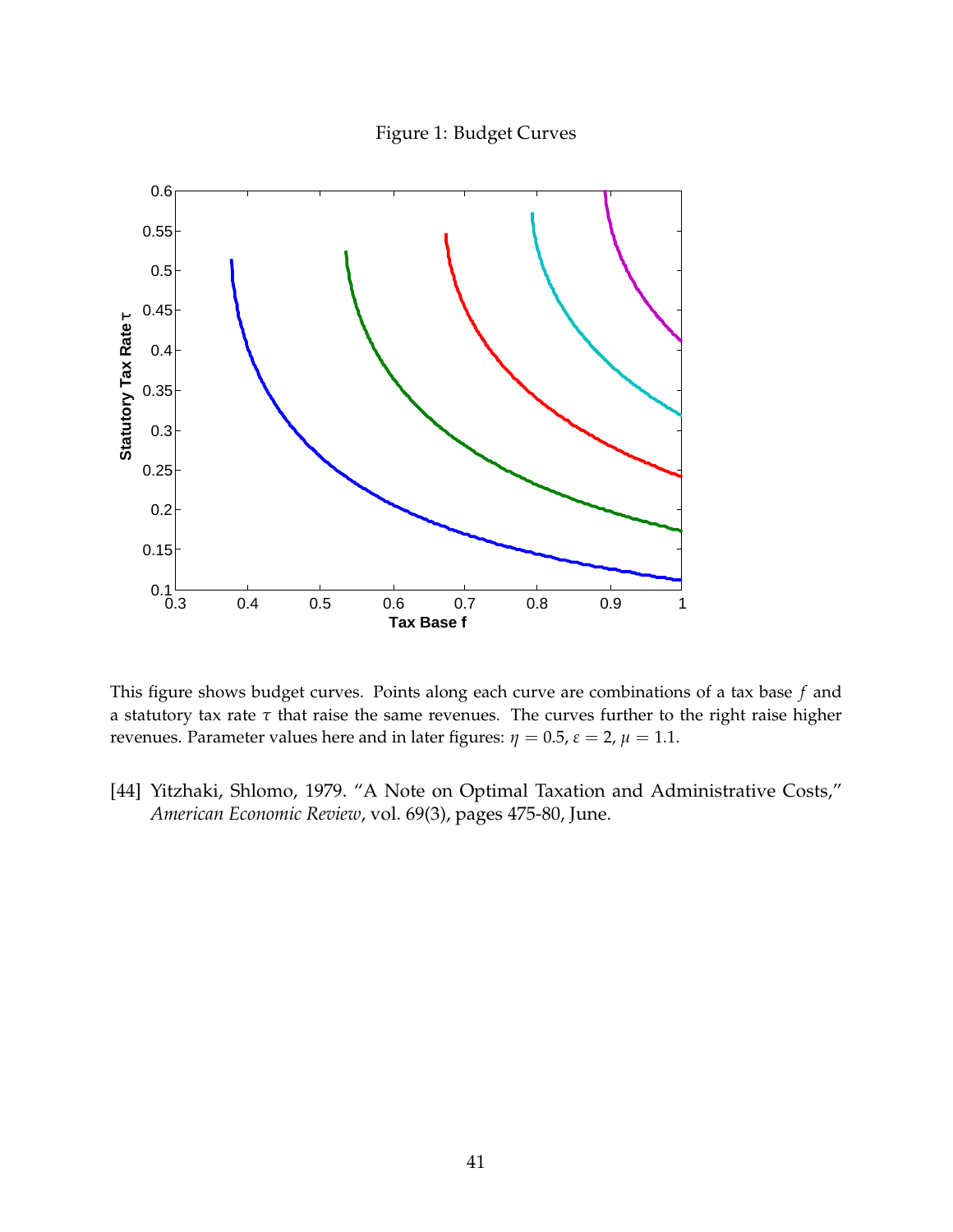

Figure 2: Utility of Taxed and Exempt Along A Budget Curve

The curves show the utility of citizens whose firm has a tax exemption (dashed line) and those who are not exempt (solid line) as a function of the tax base *f*. The curves are along a balanced-budget path, i.e. all points on the curves raise the same amount of revenues. The leftmost marker (X) is the utility maximizing policy for a citizen: the broadest possible tax base, while retaining her own tax exemption. The point  $f<sup>R</sup>$  is the tax base that is the tipping point for reform. At this tax base, exempt citizens are indifferent between retaining their exemption and a tax reform that eliminates all exemptions. The two arrows represent utility losses to losers from reform. The downward arrow is the loss of utility as part of a gradual reform that eliminates one tax exemption at a time. The rightward arrow represents the loss of utility (equaling zero) as part of a "big bang" reform that eliminates all exemptions simultaneously.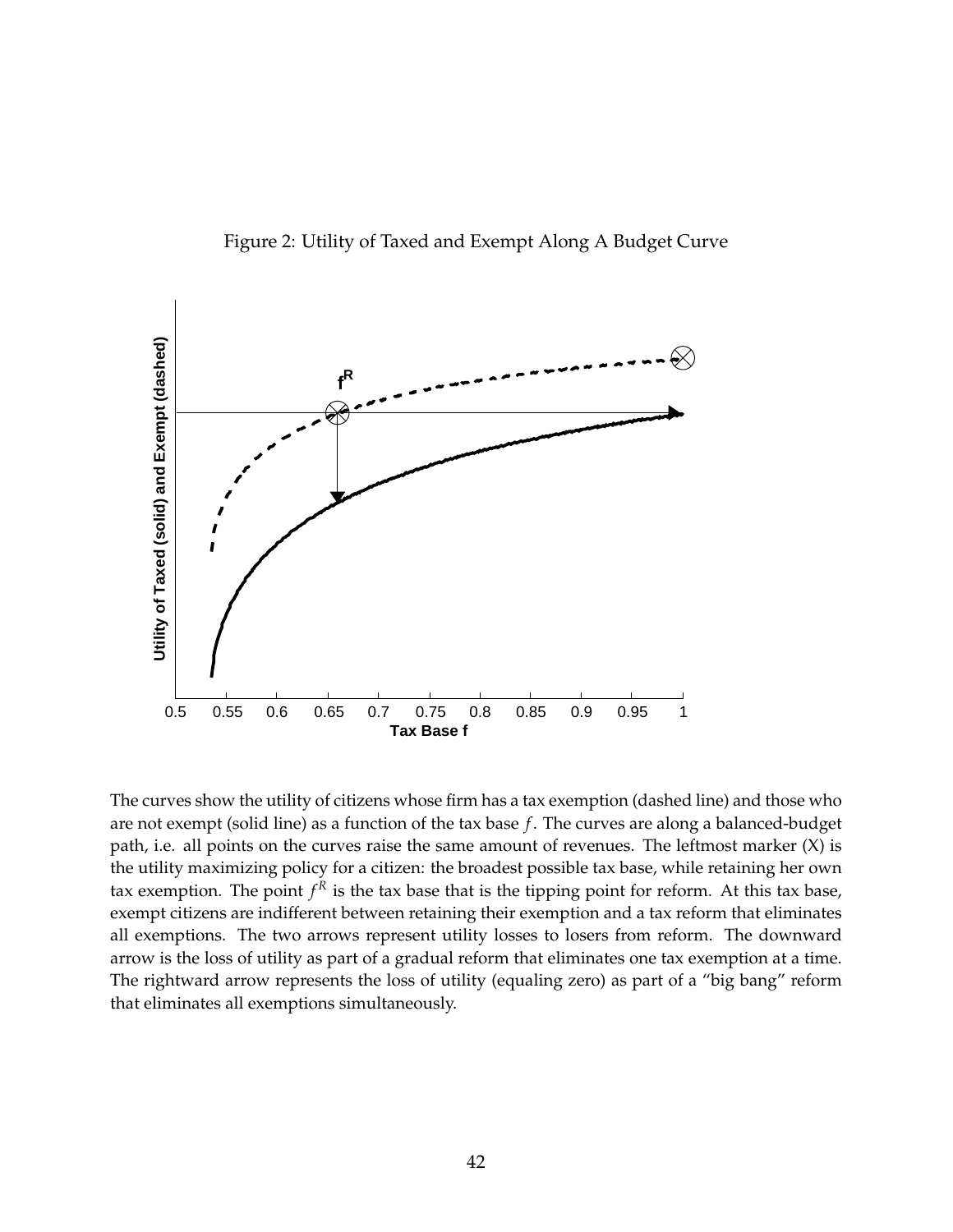

Figure 3: Utility of the Taxed and Exempt for Several Values of *g*

This figure shows the utility of citizens with tax exemptions (dashed lines) and those who are taxed (solid lines). Each pair of curves represents a specific value of the public good *g*. Curves further to the bottom reflect higher levels of *g*. The Xs indicate the tax base that triggers reform for that level of public goods:  $f^R$ . This is the tax base that leaves the exempt indifferent between a reform that eliminates all exemptions and a tax exemption at that tax base. The figure illustrates that  $f<sup>R</sup>$ is increasing in *g*. It also shows that the value of a tax exemption–the gap between the dashed and solid lines–is increasing in *g*.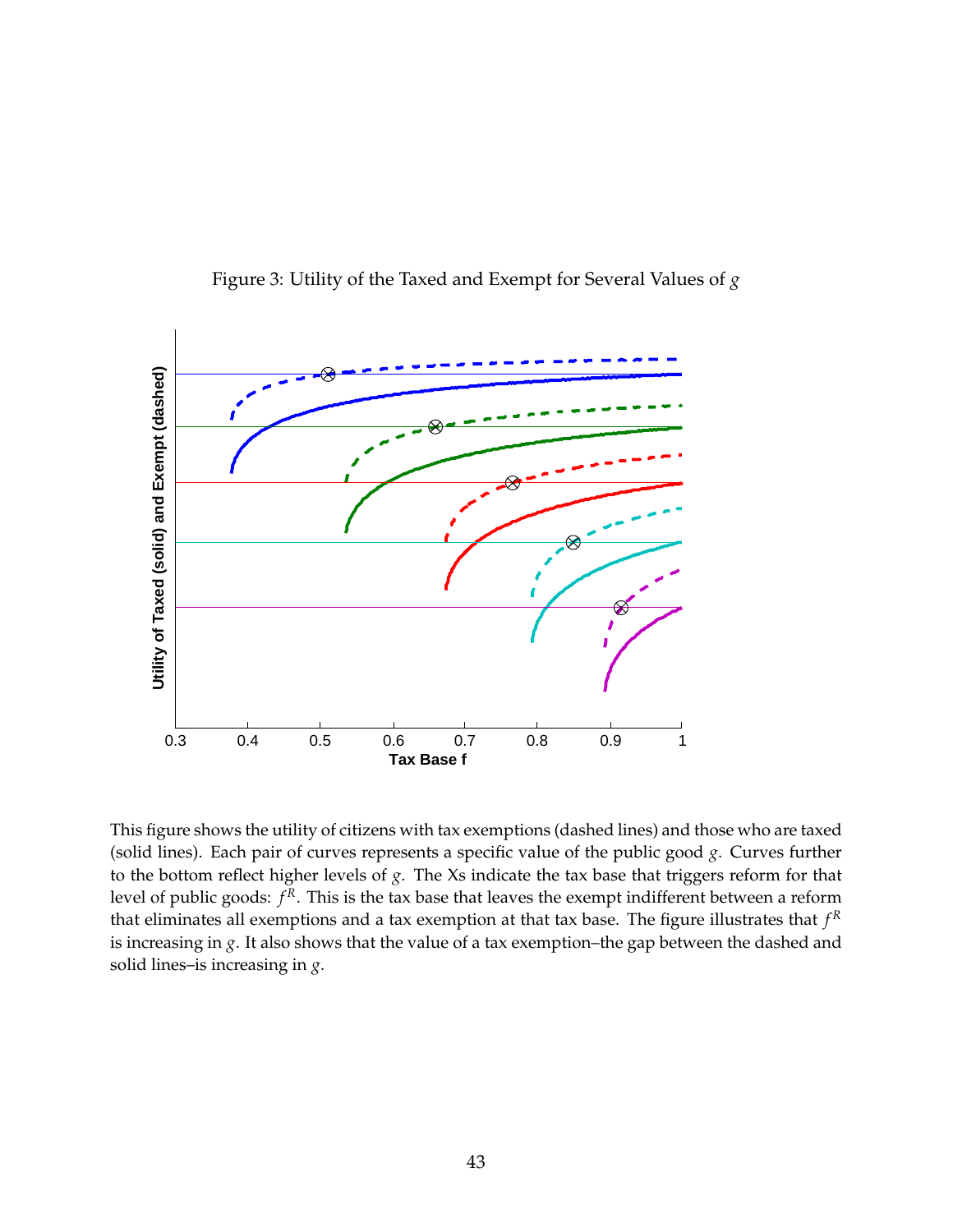



This figure shows the reform-triggering tax base  $f<sup>R</sup>$  as a function of  $g$ , for several parameterizations. In all cases,  $f<sup>R</sup>$  is increasing in *g*. The solid line uses the benchmark parametrization of  $\eta = 0.5$ ,  $\varepsilon = 2$ ,  $\mu = 1.1$ . The circle markers use  $\varepsilon = 1$ . The square markers use  $\eta = 1$ . The cross markers use  $\mu = 1.05$ .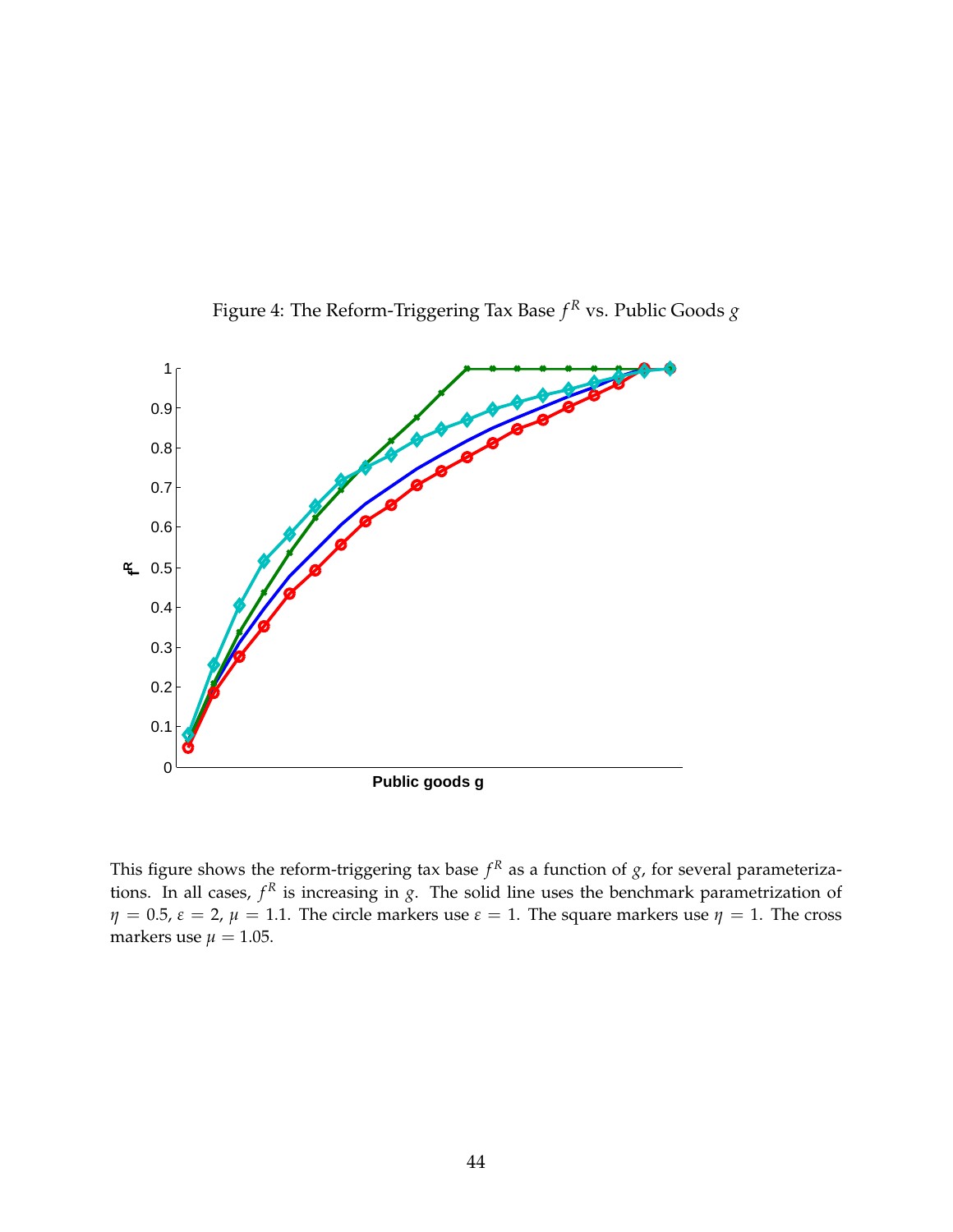

Figure 5: The Benefit of Lobbying vs. the Number of Lobbyists

The benefit of lobbying is plotted against the number of lobbyists entering the lobbying game, for two values of *g*. The benefit of lobbying is the value of a tax exemption, if tax exemptions are distributed in equilibrium. This benefit is decreasing in the tax base and therefore increasing in the number of lobbyists, as long as exemptions are allocated. There is a discrete downward jump in the value of lobbying where tax reform is enacted. Higher values of *g* increase the value of tax exemptions when they are distributed, but also reduces the number of lobbyists that can be sustained in equilibrium before reform is passed.